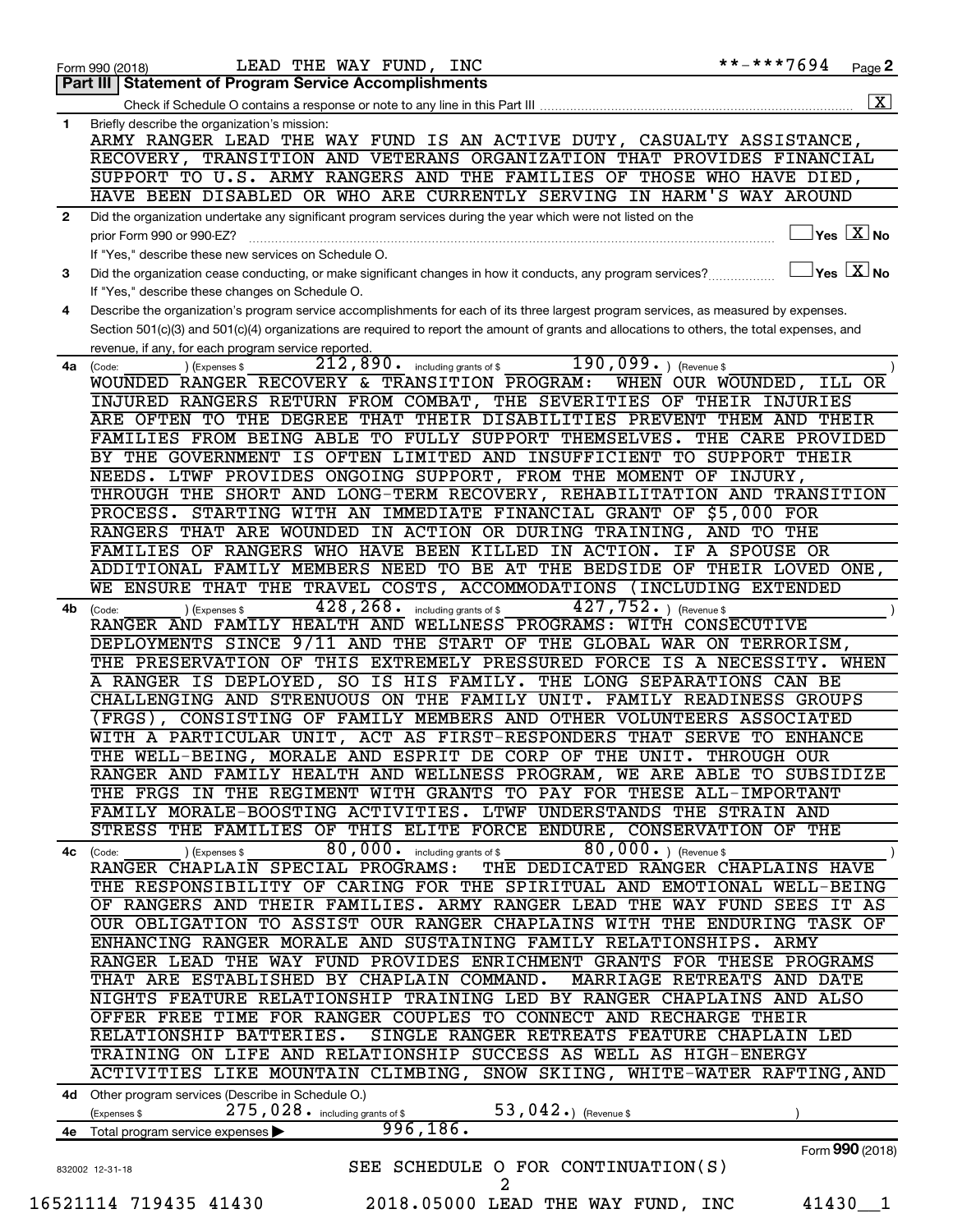**Part IV Checklist of Required Schedules**

Form 990 (2018) LEAD THE WAY FUND, INC \*\*-\*\*\*7694 <sub>Page</sub>

|     |                                                                                                                                                                     |                         | Yes                     | No                      |
|-----|---------------------------------------------------------------------------------------------------------------------------------------------------------------------|-------------------------|-------------------------|-------------------------|
| 1   | Is the organization described in section 501(c)(3) or 4947(a)(1) (other than a private foundation)?                                                                 |                         |                         |                         |
|     | If "Yes," complete Schedule A                                                                                                                                       | 1                       | x                       |                         |
| 2   |                                                                                                                                                                     | $\mathbf{2}$            | $\overline{\textbf{x}}$ |                         |
| 3   | Did the organization engage in direct or indirect political campaign activities on behalf of or in opposition to candidates for                                     |                         |                         |                         |
|     | public office? If "Yes," complete Schedule C, Part I                                                                                                                | 3                       |                         | x                       |
| 4   | Section 501(c)(3) organizations. Did the organization engage in lobbying activities, or have a section 501(h) election in effect                                    |                         |                         |                         |
|     |                                                                                                                                                                     | 4                       |                         | x                       |
| 5   | Is the organization a section 501(c)(4), 501(c)(5), or 501(c)(6) organization that receives membership dues, assessments, or                                        |                         |                         |                         |
|     |                                                                                                                                                                     | 5                       |                         | x                       |
| 6   | Did the organization maintain any donor advised funds or any similar funds or accounts for which donors have the right to                                           |                         |                         |                         |
|     | provide advice on the distribution or investment of amounts in such funds or accounts? If "Yes," complete Schedule D, Part I                                        | 6                       |                         | x                       |
| 7   | Did the organization receive or hold a conservation easement, including easements to preserve open space,                                                           |                         |                         | x                       |
|     | the environment, historic land areas, or historic structures? If "Yes," complete Schedule D, Part II                                                                | $\overline{\mathbf{r}}$ |                         |                         |
| 8   | Did the organization maintain collections of works of art, historical treasures, or other similar assets? If "Yes," complete                                        |                         |                         | x                       |
|     | Schedule D, Part III                                                                                                                                                | 8                       |                         |                         |
| 9   | Did the organization report an amount in Part X, line 21, for escrow or custodial account liability, serve as a custodian for                                       |                         |                         |                         |
|     | amounts not listed in Part X; or provide credit counseling, debt management, credit repair, or debt negotiation services?<br>If "Yes," complete Schedule D, Part IV |                         |                         | x                       |
|     | Did the organization, directly or through a related organization, hold assets in temporarily restricted endowments, permanent                                       | 9                       |                         |                         |
| 10  |                                                                                                                                                                     | 10                      | х                       |                         |
| 11  | If the organization's answer to any of the following questions is "Yes," then complete Schedule D, Parts VI, VII, VIII, IX, or X                                    |                         |                         |                         |
|     | as applicable.                                                                                                                                                      |                         |                         |                         |
|     | a Did the organization report an amount for land, buildings, and equipment in Part X, line 10? If "Yes," complete Schedule D,                                       |                         |                         |                         |
|     | Part VI                                                                                                                                                             | 11a                     | х                       |                         |
|     | <b>b</b> Did the organization report an amount for investments - other securities in Part X, line 12 that is 5% or more of its total                                |                         |                         |                         |
|     | assets reported in Part X, line 16? If "Yes," complete Schedule D, Part VII [11] [11] [12] [12] [12] [12] [12] [                                                    | 11b                     |                         | х                       |
|     | c Did the organization report an amount for investments - program related in Part X, line 13 that is 5% or more of its total                                        |                         |                         |                         |
|     |                                                                                                                                                                     | 11c                     |                         | x                       |
|     | d Did the organization report an amount for other assets in Part X, line 15 that is 5% or more of its total assets reported in                                      |                         |                         |                         |
|     |                                                                                                                                                                     | 11d                     | х                       |                         |
|     |                                                                                                                                                                     | 11e                     |                         | $\overline{\text{X}}$   |
| f.  | Did the organization's separate or consolidated financial statements for the tax year include a footnote that addresses                                             |                         |                         |                         |
|     | the organization's liability for uncertain tax positions under FIN 48 (ASC 740)? If "Yes," complete Schedule D, Part X                                              | 11f                     | х                       |                         |
|     | 12a Did the organization obtain separate, independent audited financial statements for the tax year? If "Yes," complete                                             |                         |                         |                         |
|     | Schedule D, Parts XI and XII                                                                                                                                        | 12a                     | х                       |                         |
|     | b Was the organization included in consolidated, independent audited financial statements for the tax year?                                                         |                         |                         |                         |
|     | If "Yes," and if the organization answered "No" to line 12a, then completing Schedule D, Parts XI and XII is optional                                               | 12 <sub>b</sub>         |                         | x                       |
| 13  |                                                                                                                                                                     | 13                      |                         | $\overline{\texttt{x}}$ |
| 14a |                                                                                                                                                                     | 14a                     |                         | x                       |
| b   | Did the organization have aggregate revenues or expenses of more than \$10,000 from grantmaking, fundraising, business,                                             |                         |                         |                         |
|     | investment, and program service activities outside the United States, or aggregate foreign investments valued at \$100,000                                          |                         |                         |                         |
|     |                                                                                                                                                                     | 14b                     |                         | х                       |
| 15  | Did the organization report on Part IX, column (A), line 3, more than \$5,000 of grants or other assistance to or for any                                           |                         |                         | х                       |
|     |                                                                                                                                                                     | 15                      |                         |                         |
| 16  | Did the organization report on Part IX, column (A), line 3, more than \$5,000 of aggregate grants or other assistance to                                            |                         |                         | х                       |
|     | Did the organization report a total of more than \$15,000 of expenses for professional fundraising services on Part IX,                                             | 16                      |                         |                         |
| 17  |                                                                                                                                                                     | 17                      | x                       |                         |
| 18  | Did the organization report more than \$15,000 total of fundraising event gross income and contributions on Part VIII, lines                                        |                         |                         |                         |
|     |                                                                                                                                                                     | 18                      | x                       |                         |
| 19  | Did the organization report more than \$15,000 of gross income from gaming activities on Part VIII, line 9a? If "Yes,"                                              |                         |                         |                         |
|     |                                                                                                                                                                     | 19                      |                         | x                       |
| 20a | Did the organization operate one or more hospital facilities? If "Yes," complete Schedule H                                                                         | 20a                     |                         | х                       |
| b   |                                                                                                                                                                     | 20 <sub>b</sub>         |                         |                         |
| 21  | Did the organization report more than \$5,000 of grants or other assistance to any domestic organization or                                                         |                         |                         |                         |
|     |                                                                                                                                                                     | 21                      | х                       |                         |
|     | 832003 12-31-18                                                                                                                                                     |                         |                         | Form 990 (2018)         |

16521114 719435 41430 2018.05000 LEAD THE WAY FUND, INC 41430\_\_1

3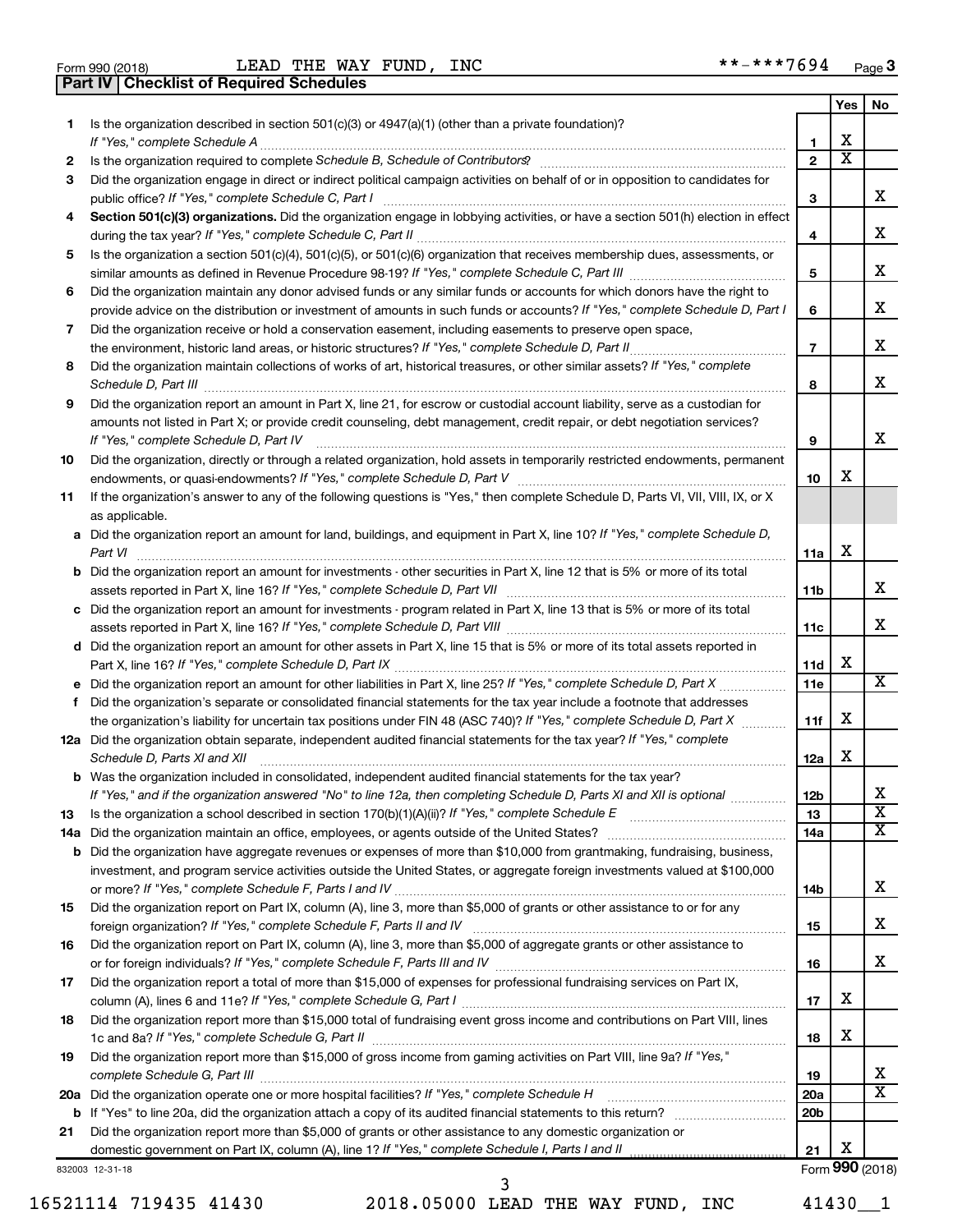**Part IV Checklist of Required Schedules**

*(continued)*

|        |                                                                                                                                                                                                                                                              |                 |                         | Yes   No                |
|--------|--------------------------------------------------------------------------------------------------------------------------------------------------------------------------------------------------------------------------------------------------------------|-----------------|-------------------------|-------------------------|
| 22     | Did the organization report more than \$5,000 of grants or other assistance to or for domestic individuals on                                                                                                                                                | 22              | X                       |                         |
| 23     | Did the organization answer "Yes" to Part VII, Section A, line 3, 4, or 5 about compensation of the organization's current                                                                                                                                   |                 |                         |                         |
|        | and former officers, directors, trustees, key employees, and highest compensated employees? If "Yes," complete<br>Schedule J <b>www.communications.communications.communications</b> .com                                                                    | 23              |                         | х                       |
|        | 24a Did the organization have a tax-exempt bond issue with an outstanding principal amount of more than \$100,000 as of the                                                                                                                                  |                 |                         |                         |
|        | last day of the year, that was issued after December 31, 2002? If "Yes," answer lines 24b through 24d and complete                                                                                                                                           |                 |                         |                         |
|        |                                                                                                                                                                                                                                                              | 24a             |                         | X                       |
|        | b Did the organization invest any proceeds of tax-exempt bonds beyond a temporary period exception?                                                                                                                                                          | 24b             |                         |                         |
|        | c Did the organization maintain an escrow account other than a refunding escrow at any time during the year to defease                                                                                                                                       |                 |                         |                         |
|        |                                                                                                                                                                                                                                                              | 24c             |                         |                         |
|        |                                                                                                                                                                                                                                                              | 24d             |                         |                         |
|        | 25a Section 501(c)(3), 501(c)(4), and 501(c)(29) organizations. Did the organization engage in an excess benefit                                                                                                                                             |                 |                         |                         |
|        |                                                                                                                                                                                                                                                              | 25a             |                         | x                       |
|        | <b>b</b> Is the organization aware that it engaged in an excess benefit transaction with a disqualified person in a prior year, and<br>that the transaction has not been reported on any of the organization's prior Forms 990 or 990-EZ? If "Yes," complete |                 |                         |                         |
|        | Schedule L, Part I                                                                                                                                                                                                                                           | 25b             |                         | x                       |
| 26     | Did the organization report any amount on Part X, line 5, 6, or 22 for receivables from or payables to any current or<br>former officers, directors, trustees, key employees, highest compensated employees, or disqualified persons? If "Yes,"              |                 |                         |                         |
|        | complete Schedule L, Part II                                                                                                                                                                                                                                 | 26              |                         | x                       |
| 27     | Did the organization provide a grant or other assistance to an officer, director, trustee, key employee, substantial                                                                                                                                         |                 |                         |                         |
|        | contributor or employee thereof, a grant selection committee member, or to a 35% controlled entity or family member                                                                                                                                          | 27              |                         | x                       |
| 28     | Was the organization a party to a business transaction with one of the following parties (see Schedule L, Part IV                                                                                                                                            |                 |                         |                         |
|        | instructions for applicable filing thresholds, conditions, and exceptions):                                                                                                                                                                                  |                 |                         |                         |
|        | a A current or former officer, director, trustee, or key employee? If "Yes," complete Schedule L, Part IV                                                                                                                                                    | 28a             | X                       |                         |
|        | b A family member of a current or former officer, director, trustee, or key employee? If "Yes," complete Schedule L, Part IV                                                                                                                                 | 28b             | $\overline{\texttt{x}}$ |                         |
|        | c An entity of which a current or former officer, director, trustee, or key employee (or a family member thereof) was an officer,                                                                                                                            |                 |                         |                         |
|        |                                                                                                                                                                                                                                                              | 28c             |                         | X                       |
| 29     |                                                                                                                                                                                                                                                              | 29              |                         | $\overline{\texttt{x}}$ |
| 30     | Did the organization receive contributions of art, historical treasures, or other similar assets, or qualified conservation                                                                                                                                  | 30              |                         | х                       |
| 31     | Did the organization liquidate, terminate, or dissolve and cease operations?                                                                                                                                                                                 | 31              |                         | х                       |
| 32     | Did the organization sell, exchange, dispose of, or transfer more than 25% of its net assets? If "Yes," complete                                                                                                                                             | 32              |                         | Х                       |
| 33     | Did the organization own 100% of an entity disregarded as separate from the organization under Regulations                                                                                                                                                   |                 |                         |                         |
|        |                                                                                                                                                                                                                                                              | 33              |                         | х                       |
| 34     | Was the organization related to any tax-exempt or taxable entity? If "Yes," complete Schedule R, Part II, III, or IV, and<br>Part V, line 1                                                                                                                  | 34              |                         | х                       |
|        |                                                                                                                                                                                                                                                              | 35a             |                         | $\overline{\texttt{x}}$ |
|        | b If "Yes" to line 35a, did the organization receive any payment from or engage in any transaction with a controlled entity                                                                                                                                  | 35 <sub>b</sub> |                         |                         |
| 36     | Section 501(c)(3) organizations. Did the organization make any transfers to an exempt non-charitable related organization?                                                                                                                                   | 36              |                         | x                       |
| 37     | Did the organization conduct more than 5% of its activities through an entity that is not a related organization                                                                                                                                             | 37              |                         | X                       |
| 38     | Did the organization complete Schedule O and provide explanations in Schedule O for Part VI, lines 11b and 19?                                                                                                                                               |                 |                         |                         |
| Part V | <b>Statements Regarding Other IRS Filings and Tax Compliance</b>                                                                                                                                                                                             | 38              | х                       |                         |
|        | Check if Schedule O contains a response or note to any line in this Part V                                                                                                                                                                                   |                 |                         |                         |
|        | 1 OI                                                                                                                                                                                                                                                         |                 | Yes                     | No                      |
|        | 1a<br>$\Omega$<br>1 <sub>b</sub>                                                                                                                                                                                                                             |                 |                         |                         |
|        | c Did the organization comply with backup withholding rules for reportable payments to vendors and reportable gaming                                                                                                                                         |                 |                         |                         |
|        |                                                                                                                                                                                                                                                              | 1c              | X                       |                         |
|        | 832004 12-31-18                                                                                                                                                                                                                                              |                 | Form 990 (2018)         |                         |
|        |                                                                                                                                                                                                                                                              |                 |                         |                         |
|        | 2018.05000 LEAD THE WAY FUND, INC<br>16521114 719435 41430                                                                                                                                                                                                   |                 | 41430                   |                         |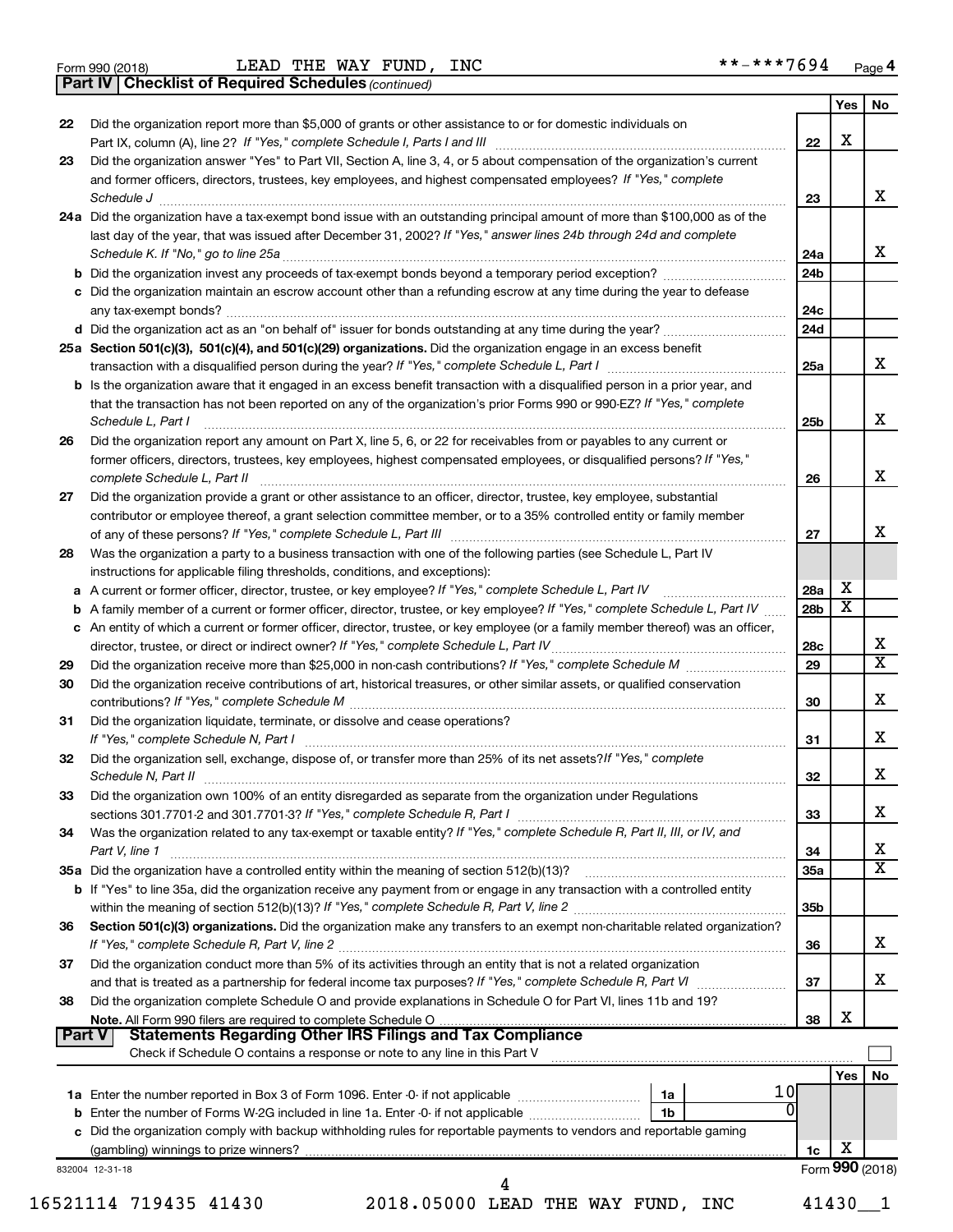|               | LEAD THE WAY FUND, INC<br>Form 990 (2018)                                                                                                       | **-***7694      |                |     | Page 5                     |
|---------------|-------------------------------------------------------------------------------------------------------------------------------------------------|-----------------|----------------|-----|----------------------------|
| <b>Part V</b> | Statements Regarding Other IRS Filings and Tax Compliance (continued)                                                                           |                 |                |     |                            |
|               |                                                                                                                                                 |                 |                | Yes | No                         |
|               | 2a Enter the number of employees reported on Form W-3, Transmittal of Wage and Tax Statements,                                                  |                 |                |     |                            |
|               | filed for the calendar year ending with or within the year covered by this return                                                               | 41<br>2a        |                |     |                            |
|               |                                                                                                                                                 |                 | 2 <sub>b</sub> | X   |                            |
|               |                                                                                                                                                 |                 |                |     |                            |
|               | 3a Did the organization have unrelated business gross income of \$1,000 or more during the year?                                                |                 | 3a             |     | х                          |
|               |                                                                                                                                                 |                 | 3 <sub>b</sub> |     |                            |
|               | 4a At any time during the calendar year, did the organization have an interest in, or a signature or other authority over, a                    |                 |                |     |                            |
|               | financial account in a foreign country (such as a bank account, securities account, or other financial account)?                                |                 | 4a             |     | x                          |
|               | <b>b</b> If "Yes," enter the name of the foreign country: $\blacktriangleright$                                                                 |                 |                |     |                            |
|               | See instructions for filing requirements for FinCEN Form 114, Report of Foreign Bank and Financial Accounts (FBAR).                             |                 |                |     |                            |
| 5a            |                                                                                                                                                 |                 | 5a             |     | х                          |
| b             |                                                                                                                                                 |                 | 5 <sub>b</sub> |     | $\overline{\texttt{X}}$    |
| с             |                                                                                                                                                 |                 | 5c             |     |                            |
|               | 6a Does the organization have annual gross receipts that are normally greater than \$100,000, and did the organization solicit                  |                 |                |     |                            |
|               |                                                                                                                                                 |                 | 6а             |     | x                          |
|               | <b>b</b> If "Yes," did the organization include with every solicitation an express statement that such contributions or gifts                   |                 |                |     |                            |
|               |                                                                                                                                                 |                 | 6b             |     |                            |
| 7             | Organizations that may receive deductible contributions under section 170(c).                                                                   |                 |                |     |                            |
| а             | Did the organization receive a payment in excess of \$75 made partly as a contribution and partly for goods and services provided to the payor? |                 | 7a             | х   |                            |
| b             |                                                                                                                                                 |                 | 7b             | X   |                            |
| с             | Did the organization sell, exchange, or otherwise dispose of tangible personal property for which it was required                               |                 |                |     |                            |
|               |                                                                                                                                                 |                 | 7c             |     | x                          |
| d             |                                                                                                                                                 | 7d              |                |     |                            |
| е             |                                                                                                                                                 |                 | 7е             |     | х<br>$\overline{\text{X}}$ |
| f             |                                                                                                                                                 |                 | 7f             |     | X                          |
| g             | If the organization received a contribution of qualified intellectual property, did the organization file Form 8899 as required?                |                 | 7g             |     | х                          |
| h             | If the organization received a contribution of cars, boats, airplanes, or other vehicles, did the organization file a Form 1098-C?              |                 | 7h             |     |                            |
| 8             | Sponsoring organizations maintaining donor advised funds. Did a donor advised fund maintained by the                                            |                 | 8              |     |                            |
| 9             | Sponsoring organizations maintaining donor advised funds.                                                                                       |                 |                |     |                            |
| а             | Did the sponsoring organization make any taxable distributions under section 4966?                                                              |                 | 9а             |     |                            |
| b             | Did the sponsoring organization make a distribution to a donor, donor advisor, or related person?                                               |                 | 9b             |     |                            |
| 10            | Section 501(c)(7) organizations. Enter:                                                                                                         |                 |                |     |                            |
|               |                                                                                                                                                 | 10a             |                |     |                            |
|               | Gross receipts, included on Form 990, Part VIII, line 12, for public use of club facilities                                                     | 10 <sub>b</sub> |                |     |                            |
| 11            | Section 501(c)(12) organizations. Enter:                                                                                                        |                 |                |     |                            |
| а             |                                                                                                                                                 | 11a             |                |     |                            |
| b             | Gross income from other sources (Do not net amounts due or paid to other sources against                                                        |                 |                |     |                            |
|               |                                                                                                                                                 | 11b             |                |     |                            |
|               | 12a Section 4947(a)(1) non-exempt charitable trusts. Is the organization filing Form 990 in lieu of Form 1041?                                  |                 | 12a            |     |                            |
|               | <b>b</b> If "Yes," enter the amount of tax-exempt interest received or accrued during the year                                                  | 12b             |                |     |                            |
| 13            | Section 501(c)(29) qualified nonprofit health insurance issuers.                                                                                |                 |                |     |                            |
|               | a Is the organization licensed to issue qualified health plans in more than one state?                                                          |                 | 13a            |     |                            |
|               | Note. See the instructions for additional information the organization must report on Schedule O.                                               |                 |                |     |                            |
|               | <b>b</b> Enter the amount of reserves the organization is required to maintain by the states in which the                                       |                 |                |     |                            |
|               |                                                                                                                                                 | 13b             |                |     |                            |
| с             |                                                                                                                                                 | 13 <sub>c</sub> |                |     |                            |
| 14a           | Did the organization receive any payments for indoor tanning services during the tax year?                                                      |                 | 14a            |     | x                          |
|               |                                                                                                                                                 |                 | 14b            |     |                            |
| 15            | Is the organization subject to the section 4960 tax on payment(s) of more than \$1,000,000 in remuneration or                                   |                 |                |     |                            |
|               | excess parachute payment(s) during the year?                                                                                                    |                 | 15             |     | x                          |
|               | If "Yes," see instructions and file Form 4720, Schedule N.                                                                                      |                 |                |     |                            |
| 16            | Is the organization an educational institution subject to the section 4968 excise tax on net investment income?                                 |                 | 16             |     | x                          |
|               | If "Yes," complete Form 4720, Schedule O.                                                                                                       |                 |                |     |                            |

Form (2018) **990**

832005 12-31-18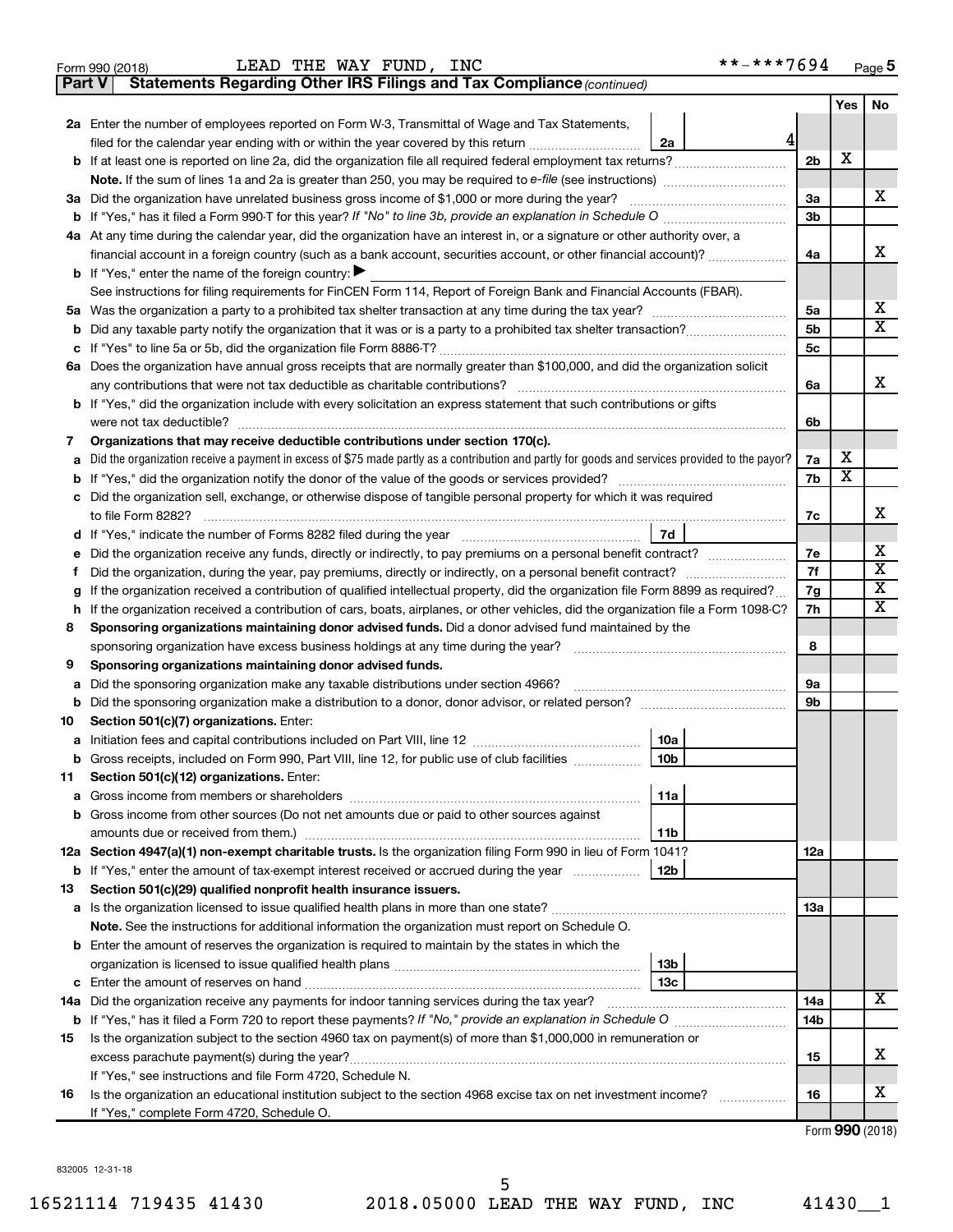| Form 990 (2018) |  |  |
|-----------------|--|--|
|-----------------|--|--|

#### Form 990 (2018) LEAD THE WAY FUND, INC \*\*-\*\*\*7694 <sub>Page</sub>

| **-***7694 | Page 6 |
|------------|--------|
|------------|--------|

**Part VI** Governance, Management, and Disclosure For each "Yes" response to lines 2 through 7b below, and for a "No" response *to line 8a, 8b, or 10b below, describe the circumstances, processes, or changes in Schedule O. See instructions.*

|     | Check if Schedule O contains a response or note to any line in this Part VI [11] [12] Check if Schedule O contains a response or note to any line in this Part VI               |                               |                            |                         | $\overline{\mathbf{X}}$ |
|-----|---------------------------------------------------------------------------------------------------------------------------------------------------------------------------------|-------------------------------|----------------------------|-------------------------|-------------------------|
|     | <b>Section A. Governing Body and Management</b>                                                                                                                                 |                               |                            |                         |                         |
|     |                                                                                                                                                                                 |                               |                            | Yes                     | <b>No</b>               |
|     | 1a Enter the number of voting members of the governing body at the end of the tax year                                                                                          | 1a                            | 13                         |                         |                         |
|     | If there are material differences in voting rights among members of the governing body, or if the governing                                                                     |                               |                            |                         |                         |
|     | body delegated broad authority to an executive committee or similar committee, explain in Schedule O.                                                                           |                               |                            |                         |                         |
|     | <b>b</b> Enter the number of voting members included in line 1a, above, who are independent <i>manumum</i>                                                                      | 1b                            | 10                         |                         |                         |
| 2   | Did any officer, director, trustee, or key employee have a family relationship or a business relationship with any other                                                        |                               |                            |                         |                         |
|     |                                                                                                                                                                                 |                               | $\mathbf{2}$               | х                       |                         |
| 3   | Did the organization delegate control over management duties customarily performed by or under the direct supervision                                                           |                               |                            |                         |                         |
|     |                                                                                                                                                                                 |                               | 3                          |                         | х                       |
| 4   | Did the organization make any significant changes to its governing documents since the prior Form 990 was filed?                                                                |                               | $\overline{\mathbf{4}}$    |                         | $\overline{\mathbf{x}}$ |
| 5   |                                                                                                                                                                                 |                               | 5                          |                         | $\overline{\mathbf{x}}$ |
| 6   |                                                                                                                                                                                 |                               | 6                          |                         | $\overline{\textbf{x}}$ |
| 7a  | Did the organization have members, stockholders, or other persons who had the power to elect or appoint one or                                                                  |                               |                            |                         |                         |
|     |                                                                                                                                                                                 |                               | 7a                         |                         | X                       |
|     | <b>b</b> Are any governance decisions of the organization reserved to (or subject to approval by) members, stockholders, or                                                     |                               |                            |                         |                         |
|     | persons other than the governing body?                                                                                                                                          |                               | 7b                         |                         | x                       |
| 8   | Did the organization contemporaneously document the meetings held or written actions undertaken during the year by the following:                                               |                               |                            |                         |                         |
|     |                                                                                                                                                                                 |                               | 8a                         | х                       |                         |
|     |                                                                                                                                                                                 |                               | 8b                         | $\overline{\textbf{x}}$ |                         |
| 9   | Is there any officer, director, trustee, or key employee listed in Part VII, Section A, who cannot be reached at the                                                            |                               |                            |                         |                         |
|     | organization's mailing address? If "Yes," provide the names and addresses in Schedule O manufaction's mailing address? If "Yes," provide the names and addresses in Schedule O  |                               | 9                          |                         |                         |
|     | <b>Section B. Policies</b> (This Section B requests information about policies not required by the Internal Revenue Code.)                                                      |                               |                            |                         |                         |
|     |                                                                                                                                                                                 |                               |                            | Yes                     | No                      |
|     |                                                                                                                                                                                 |                               | 10a                        |                         |                         |
|     | b If "Yes," did the organization have written policies and procedures governing the activities of such chapters, affiliates,                                                    |                               |                            |                         |                         |
|     |                                                                                                                                                                                 |                               | 10b                        |                         |                         |
|     | 11a Has the organization provided a complete copy of this Form 990 to all members of its governing body before filing the form?                                                 |                               | 11a                        | х                       |                         |
|     | <b>b</b> Describe in Schedule O the process, if any, used by the organization to review this Form 990.                                                                          |                               |                            |                         |                         |
| 12a | Did the organization have a written conflict of interest policy? If "No," go to line 13                                                                                         |                               | 12a                        | х                       |                         |
|     |                                                                                                                                                                                 |                               | 12 <sub>b</sub>            | $\overline{\textbf{x}}$ |                         |
|     | c Did the organization regularly and consistently monitor and enforce compliance with the policy? If "Yes," describe                                                            |                               |                            |                         |                         |
|     | in Schedule O how this was done <b>construction and construction</b> construction of the schedule O how this was done                                                           |                               | 12c                        | х                       |                         |
| 13  |                                                                                                                                                                                 |                               | 13                         | $\overline{\mathbf{x}}$ |                         |
| 14  | Did the organization have a written document retention and destruction policy? [11] manufaction manufaction in                                                                  |                               | 14                         | $\overline{\mathbf{x}}$ |                         |
| 15  | Did the process for determining compensation of the following persons include a review and approval by independent                                                              |                               |                            |                         |                         |
|     | persons, comparability data, and contemporaneous substantiation of the deliberation and decision?                                                                               |                               |                            |                         |                         |
|     |                                                                                                                                                                                 |                               | 15a                        |                         |                         |
|     |                                                                                                                                                                                 |                               | 15b                        | х                       |                         |
|     | If "Yes" to line 15a or 15b, describe the process in Schedule O (see instructions).                                                                                             |                               |                            |                         |                         |
|     | 16a Did the organization invest in, contribute assets to, or participate in a joint venture or similar arrangement with a                                                       |                               |                            |                         |                         |
|     | taxable entity during the year?                                                                                                                                                 |                               | 16a                        |                         |                         |
|     | <b>b</b> If "Yes," did the organization follow a written policy or procedure requiring the organization to evaluate its participation                                           |                               |                            |                         |                         |
|     | in joint venture arrangements under applicable federal tax law, and take steps to safeguard the organization's                                                                  |                               |                            |                         |                         |
|     | exempt status with respect to such arrangements?                                                                                                                                |                               | 16b                        |                         |                         |
|     | <b>Section C. Disclosure</b>                                                                                                                                                    |                               |                            |                         |                         |
| 17  | List the states with which a copy of this Form 990 is required to be filed $\blacktriangleright\text{NY}$                                                                       |                               |                            |                         |                         |
| 18  | Section 6104 requires an organization to make its Forms 1023 (1024 or 1024 A if applicable), 990, and 990-T (Section 501(c)(3)s only) available                                 |                               |                            |                         |                         |
|     | for public inspection. Indicate how you made these available. Check all that apply.<br>$\lfloor x \rfloor$ Own website<br>$\lfloor x \rfloor$ Upon request<br>Another's website | Other (explain in Schedule O) |                            |                         |                         |
| 19  | Describe in Schedule O whether (and if so, how) the organization made its governing documents, conflict of interest policy, and financial                                       |                               |                            |                         |                         |
|     | statements available to the public during the tax year.                                                                                                                         |                               |                            |                         |                         |
| 20  | State the name, address, and telephone number of the person who possesses the organization's books and records                                                                  |                               |                            |                         |                         |
|     | LEAD THE WAY FUND, INC. - 516-439-5268                                                                                                                                          |                               |                            |                         |                         |
|     |                                                                                                                                                                                 |                               |                            |                         |                         |
|     |                                                                                                                                                                                 |                               |                            |                         |                         |
|     |                                                                                                                                                                                 |                               |                            |                         |                         |
|     |                                                                                                                                                                                 |                               |                            |                         |                         |
|     | 300 GARDEN CITY PLAZA, SUITE 149, GARDEN CITY, NY<br>832006 12-31-18<br>6<br>2018.05000 LEAD THE WAY FUND, INC<br>16521114 719435 41430                                         | 11530                         | Form 990 (2018)<br>41430 1 |                         |                         |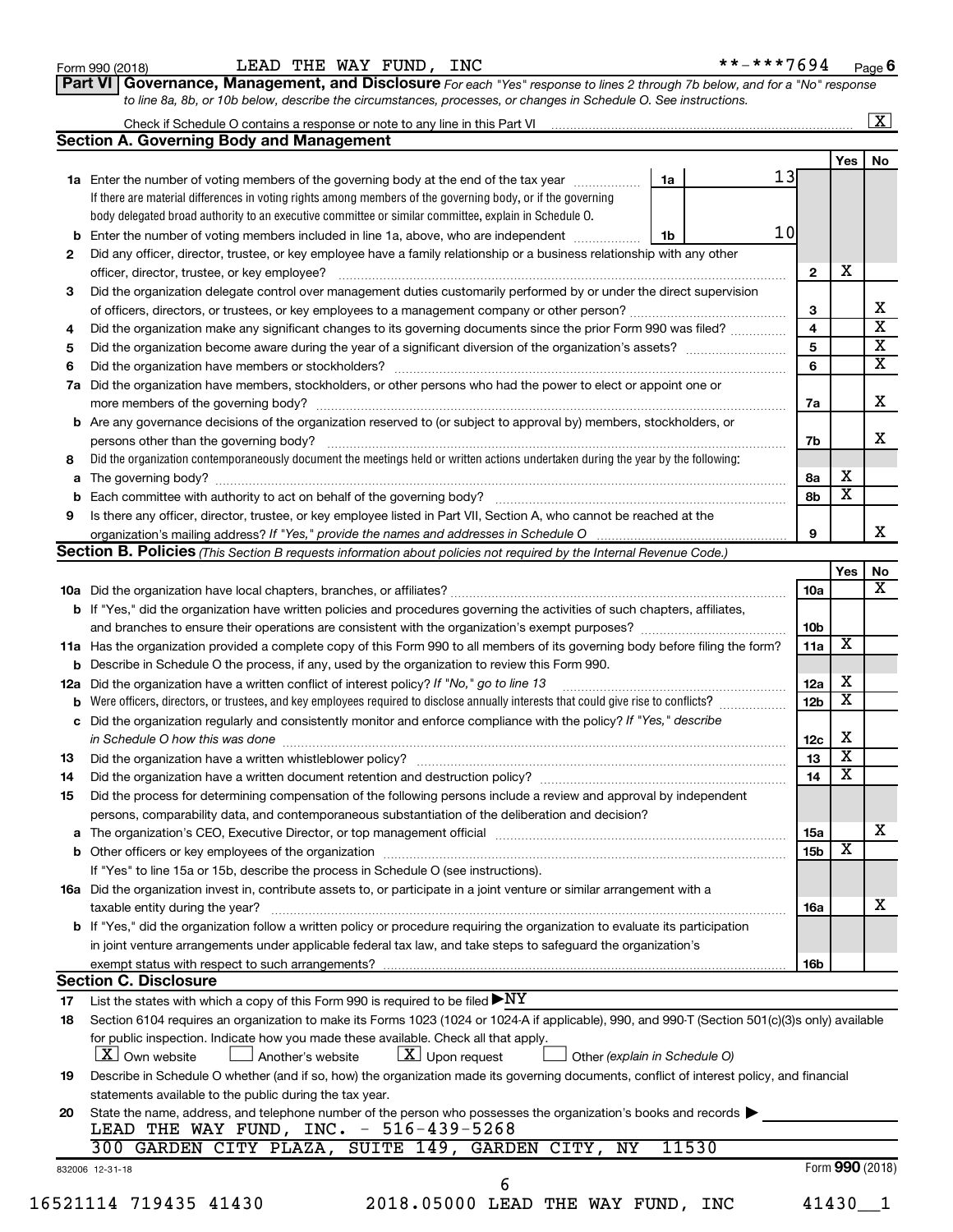$\Box$ 

| Part VII Compensation of Officers, Directors, Trustees, Key Employees, Highest Compensated |  |
|--------------------------------------------------------------------------------------------|--|
| <b>Employees, and Independent Contractors</b>                                              |  |

Check if Schedule O contains a response or note to any line in this Part VII

**Section A. Officers, Directors, Trustees, Key Employees, and Highest Compensated Employees**

**1a**  Complete this table for all persons required to be listed. Report compensation for the calendar year ending with or within the organization's tax year.

**•** List all of the organization's current officers, directors, trustees (whether individuals or organizations), regardless of amount of compensation. Enter -0- in columns  $(D)$ ,  $(E)$ , and  $(F)$  if no compensation was paid.

**•** List all of the organization's **current** key employees, if any. See instructions for definition of "key employee."

**•** List the organization's five current highest compensated employees (other than an officer, director, trustee, or key employee) who received reportable compensation (Box 5 of Form W-2 and/or Box 7 of Form 1099-MISC) of more than \$100,000 from the organization and any related organizations.

**•** List all of the organization's former officers, key employees, and highest compensated employees who received more than \$100,000 of reportable compensation from the organization and any related organizations.

**•** List all of the organization's former directors or trustees that received, in the capacity as a former director or trustee of the organization, more than \$10,000 of reportable compensation from the organization and any related organizations.

List persons in the following order: individual trustees or directors; institutional trustees; officers; key employees; highest compensated employees; and former such persons.

Check this box if neither the organization nor any related organization compensated any current officer, director, or trustee.  $\Box$ 

| (A)                           | (B)                      |                                |                                 | (C)         |              |                                   |        | (D)             | (E)             | (F)                         |
|-------------------------------|--------------------------|--------------------------------|---------------------------------|-------------|--------------|-----------------------------------|--------|-----------------|-----------------|-----------------------------|
| Name and Title                | Average                  |                                | (do not check more than one     | Position    |              |                                   |        | Reportable      | Reportable      | Estimated                   |
|                               | hours per                |                                | box, unless person is both an   |             |              |                                   |        | compensation    | compensation    | amount of                   |
|                               | week                     |                                | officer and a director/trustee) |             |              |                                   |        | from            | from related    | other                       |
|                               | (list any                |                                |                                 |             |              |                                   |        | the             | organizations   | compensation                |
|                               | hours for                |                                |                                 |             |              |                                   |        | organization    | (W-2/1099-MISC) | from the                    |
|                               | related<br>organizations |                                |                                 |             |              |                                   |        | (W-2/1099-MISC) |                 | organization<br>and related |
|                               | below                    |                                |                                 |             |              |                                   |        |                 |                 | organizations               |
|                               | line)                    | Individual trustee or director | Institutional trustee           | Officer     | Key employee | Highest compensated<br>  employee | Former |                 |                 |                             |
| JAMES P. REGAN<br>(1)         | 15.00                    |                                |                                 |             |              |                                   |        |                 |                 |                             |
| CHAIRMAN & CEO                |                          | X                              |                                 | $\mathbf X$ |              |                                   |        | $\mathbf 0$ .   | $\mathbf 0$ .   | $\mathbf 0$ .               |
| ROBERT HOTAREK SR.<br>(2)     | 10.00                    |                                |                                 |             |              |                                   |        |                 |                 |                             |
| PRESIDENT & CFO               |                          | $\mathbf X$                    |                                 | $\mathbf X$ |              |                                   |        | $\mathbf 0$ .   | $\mathbf 0$ .   | $\mathbf 0$ .               |
| HON. BARBARA DONNO<br>(3)     | 5.00                     |                                |                                 |             |              |                                   |        |                 |                 |                             |
| <b>SECRETARY</b>              |                          | $\mathbf X$                    |                                 | $\rm X$     |              |                                   |        | $\mathbf 0$ .   | $\mathbf 0$     | $\boldsymbol{0}$ .          |
| (4)<br><b>JAMIE BRODSKY</b>   | 5.00                     |                                |                                 |             |              |                                   |        |                 |                 |                             |
| <b>DIRECTOR</b>               |                          | $\mathbf X$                    |                                 |             |              |                                   |        | $\mathbf 0$ .   | 0.              | $\boldsymbol{0}$ .          |
| JOHN MARTINKO<br>(5)          | 5.00                     |                                |                                 |             |              |                                   |        |                 |                 |                             |
| <b>DIRECTOR</b>               |                          | X                              |                                 |             |              |                                   |        | $\mathbf 0$ .   | $\mathbf 0$ .   | $\boldsymbol{0}$ .          |
| (6)<br>ROBERT T. HOTAREK, JR. | 5.00                     |                                |                                 |             |              |                                   |        |                 |                 |                             |
| <b>DIRECTOR</b>               |                          | $\mathbf X$                    |                                 |             |              |                                   |        | $\mathbf 0$ .   | $\mathbf 0$ .   | $\boldsymbol{0}$ .          |
| (7)<br>DR. MARY MCHUGH        | 5.00                     |                                |                                 |             |              |                                   |        |                 |                 |                             |
| <b>DIRECTOR</b>               |                          | $\mathbf X$                    |                                 |             |              |                                   |        | $\mathbf 0$ .   | 0.              | $\mathbf 0$ .               |
| (8)<br>MARY REGAN             | 30.00                    |                                |                                 |             |              |                                   |        |                 |                 |                             |
| <b>DIRECTOR</b>               |                          | $\mathbf X$                    |                                 |             |              |                                   |        | 80,000.         | $\mathbf 0$ .   | 17,283.                     |
| (9)<br>BRENDAN MCCORMICK      | 5.00                     |                                |                                 |             |              |                                   |        |                 |                 |                             |
| <b>DIRECTOR</b>               |                          | X                              |                                 |             |              |                                   |        | 0.              | $\mathbf 0$ .   | $\mathbf 0$ .               |
| (10) TIMOTHY DURNAN           | 5.00                     |                                |                                 |             |              |                                   |        |                 |                 |                             |
| <b>DIRECTOR</b>               |                          | X                              |                                 |             |              |                                   |        | $\mathbf 0$ .   | $\mathbf 0$ .   | $\mathbf 0$ .               |
| (11) MICHAEL DAUM             | 5.00                     |                                |                                 |             |              |                                   |        |                 |                 |                             |
| <b>DIRECTOR</b>               |                          | $\mathbf X$                    |                                 |             |              |                                   |        | $\mathbf 0$ .   | $\mathbf 0$ .   | $\mathbf 0$ .               |
| (12) ANDREW PRISCO            | 5.00                     |                                |                                 |             |              |                                   |        |                 |                 |                             |
| <b>TREASURER</b>              |                          | $\mathbf X$                    |                                 | $\mathbf X$ |              |                                   |        | $\mathbf 0$ .   | $\mathbf 0$ .   | $\mathbf 0$ .               |
| (13) WALKER GORHAM            | 5.00                     |                                |                                 |             |              |                                   |        |                 |                 |                             |
| <b>DIRECTOR</b>               |                          | X                              |                                 |             |              |                                   |        | $\mathbf 0$ .   | 0.              | $\mathbf 0$ .               |
| (14) JILL DEPAOLA             | 40.00                    |                                |                                 |             |              |                                   |        |                 |                 |                             |
| CHIEF OPERATING OFFICER       |                          |                                |                                 | X           |              |                                   |        | 106,700.        | 0.              | 12,725.                     |
|                               |                          |                                |                                 |             |              |                                   |        |                 |                 |                             |
|                               |                          |                                |                                 |             |              |                                   |        |                 |                 |                             |
|                               |                          |                                |                                 |             |              |                                   |        |                 |                 |                             |
|                               |                          |                                |                                 |             |              |                                   |        |                 |                 |                             |
|                               |                          |                                |                                 |             |              |                                   |        |                 |                 |                             |
|                               |                          |                                |                                 |             |              |                                   |        |                 |                 |                             |

832007 12-31-18

Form (2018) **990**

7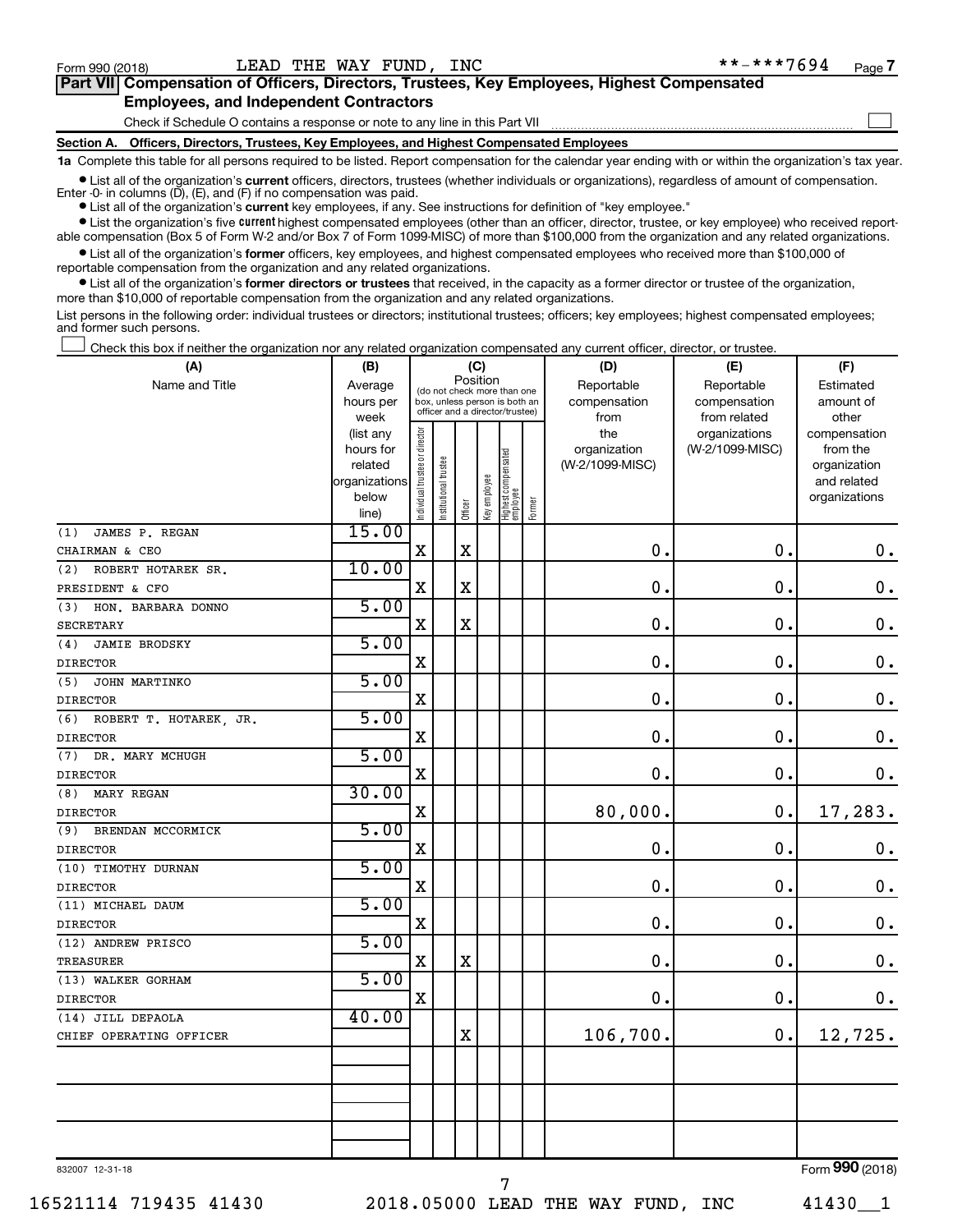|                                                                                                                                                                                                                                 | LEAD THE WAY FUND, INC<br>Form 990 (2018)                                                                                                                                                                                                                          |                                                                      |                                |                       |         |              |                                   |                                                   |                                        | **-***7694                       |                                        |                     | Page 8                                                                   |
|---------------------------------------------------------------------------------------------------------------------------------------------------------------------------------------------------------------------------------|--------------------------------------------------------------------------------------------------------------------------------------------------------------------------------------------------------------------------------------------------------------------|----------------------------------------------------------------------|--------------------------------|-----------------------|---------|--------------|-----------------------------------|---------------------------------------------------|----------------------------------------|----------------------------------|----------------------------------------|---------------------|--------------------------------------------------------------------------|
|                                                                                                                                                                                                                                 | <b>Part VII</b><br>Section A. Officers, Directors, Trustees, Key Employees, and Highest Compensated Employees (continued)                                                                                                                                          |                                                                      |                                |                       |         |              |                                   |                                                   |                                        |                                  |                                        |                     |                                                                          |
| (A)<br>(B)<br>(C)<br>(D)<br>Position<br>Average<br>Name and title<br>Reportable<br>(do not check more than one<br>hours per<br>compensation<br>box, unless person is both an<br>officer and a director/trustee)<br>week<br>from |                                                                                                                                                                                                                                                                    |                                                                      |                                |                       |         |              |                                   | (E)<br>Reportable<br>compensation<br>from related |                                        |                                  | (F)<br>Estimated<br>amount of<br>other |                     |                                                                          |
|                                                                                                                                                                                                                                 |                                                                                                                                                                                                                                                                    | (list any<br>hours for<br>related<br>organizations<br>below<br>line) | Individual trustee or director | Institutional trustee | Officer | Key employee | Highest compensated<br>  employee | Former                                            | the<br>organization<br>(W-2/1099-MISC) | organizations<br>(W-2/1099-MISC) |                                        |                     | compensation<br>from the<br>organization<br>and related<br>organizations |
|                                                                                                                                                                                                                                 |                                                                                                                                                                                                                                                                    |                                                                      |                                |                       |         |              |                                   |                                                   |                                        |                                  |                                        |                     |                                                                          |
|                                                                                                                                                                                                                                 |                                                                                                                                                                                                                                                                    |                                                                      |                                |                       |         |              |                                   |                                                   |                                        |                                  |                                        |                     |                                                                          |
|                                                                                                                                                                                                                                 |                                                                                                                                                                                                                                                                    |                                                                      |                                |                       |         |              |                                   |                                                   |                                        |                                  |                                        |                     |                                                                          |
|                                                                                                                                                                                                                                 |                                                                                                                                                                                                                                                                    |                                                                      |                                |                       |         |              |                                   |                                                   |                                        |                                  |                                        |                     |                                                                          |
|                                                                                                                                                                                                                                 |                                                                                                                                                                                                                                                                    |                                                                      |                                |                       |         |              |                                   |                                                   |                                        |                                  |                                        |                     |                                                                          |
|                                                                                                                                                                                                                                 | 1b Sub-total                                                                                                                                                                                                                                                       |                                                                      |                                |                       |         |              |                                   |                                                   | 186,700.                               |                                  | σ.                                     |                     | 30,008.                                                                  |
| 2                                                                                                                                                                                                                               | c Total from continuation sheets to Part VII, Section A manufactured by<br>Total number of individuals (including but not limited to those listed above) who received more than \$100,000 of reportable                                                            |                                                                      |                                |                       |         |              |                                   |                                                   | $\overline{0}$ .<br>186,700.           |                                  | σ.<br>0.                               |                     | $\overline{0}$ .<br>30,008.                                              |
|                                                                                                                                                                                                                                 | compensation from the organization $\blacktriangleright$                                                                                                                                                                                                           |                                                                      |                                |                       |         |              |                                   |                                                   |                                        |                                  |                                        |                     | 1                                                                        |
| 3                                                                                                                                                                                                                               | Did the organization list any former officer, director, or trustee, key employee, or highest compensated employee on<br>line 1a? If "Yes," complete Schedule J for such individual manufacture content to the set of the set of the schedule J for such individual |                                                                      |                                |                       |         |              |                                   |                                                   |                                        |                                  |                                        | 3                   | Yes<br>No<br>х                                                           |
|                                                                                                                                                                                                                                 | For any individual listed on line 1a, is the sum of reportable compensation and other compensation from the organization<br>and related organizations greater than \$150,000? If "Yes," complete Schedule J for such individual                                    |                                                                      |                                |                       |         |              |                                   |                                                   |                                        |                                  |                                        | 4                   | х                                                                        |
| 5                                                                                                                                                                                                                               | Did any person listed on line 1a receive or accrue compensation from any unrelated organization or individual for services<br><b>Section B. Independent Contractors</b>                                                                                            |                                                                      |                                |                       |         |              |                                   |                                                   |                                        |                                  |                                        | 5                   | х                                                                        |
| 1.                                                                                                                                                                                                                              | Complete this table for your five highest compensated independent contractors that received more than \$100,000 of compensation from<br>the organization. Report compensation for the calendar year ending with or within the organization's tax year.             |                                                                      |                                |                       |         |              |                                   |                                                   |                                        |                                  |                                        |                     |                                                                          |
|                                                                                                                                                                                                                                 | (A)<br>Name and business address                                                                                                                                                                                                                                   |                                                                      |                                | <b>NONE</b>           |         |              |                                   |                                                   | (B)<br>Description of services         |                                  |                                        | (C)<br>Compensation |                                                                          |
|                                                                                                                                                                                                                                 |                                                                                                                                                                                                                                                                    |                                                                      |                                |                       |         |              |                                   |                                                   |                                        |                                  |                                        |                     |                                                                          |
|                                                                                                                                                                                                                                 |                                                                                                                                                                                                                                                                    |                                                                      |                                |                       |         |              |                                   |                                                   |                                        |                                  |                                        |                     |                                                                          |
|                                                                                                                                                                                                                                 |                                                                                                                                                                                                                                                                    |                                                                      |                                |                       |         |              |                                   |                                                   |                                        |                                  |                                        |                     |                                                                          |
| 2                                                                                                                                                                                                                               | Total number of independent contractors (including but not limited to those listed above) who received more than                                                                                                                                                   |                                                                      |                                |                       |         |              | 0                                 |                                                   |                                        |                                  |                                        |                     |                                                                          |
|                                                                                                                                                                                                                                 | \$100,000 of compensation from the organization                                                                                                                                                                                                                    |                                                                      |                                |                       |         |              |                                   |                                                   |                                        |                                  |                                        |                     | Form 990 (2018)                                                          |

832008 12-31-18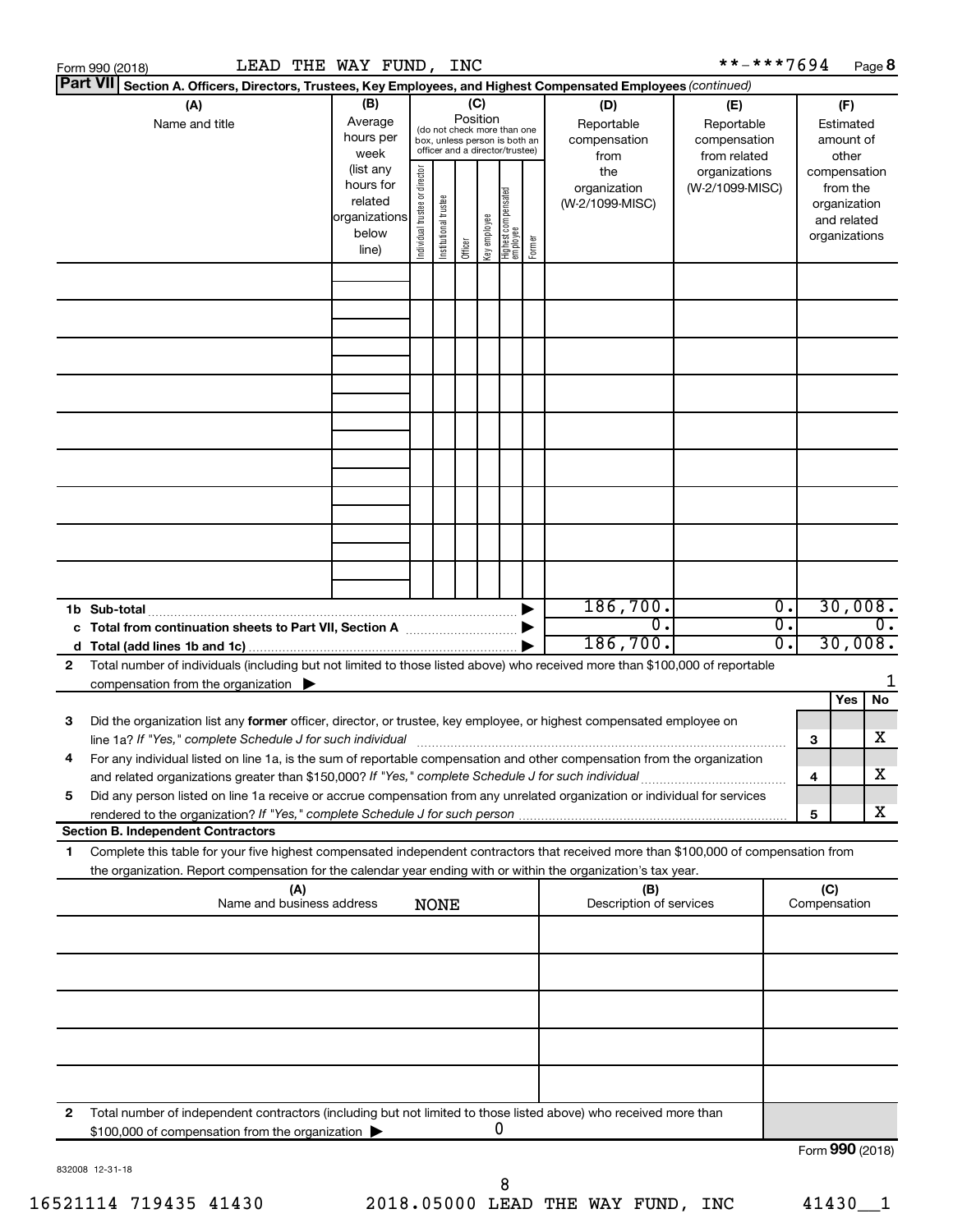|                                                           | <b>Part VIII</b> |        | <b>Statement of Revenue</b>                                                                                           |                                |    |                      |               |                                          |                                  |                                                                    |
|-----------------------------------------------------------|------------------|--------|-----------------------------------------------------------------------------------------------------------------------|--------------------------------|----|----------------------|---------------|------------------------------------------|----------------------------------|--------------------------------------------------------------------|
|                                                           |                  |        |                                                                                                                       |                                |    |                      |               |                                          |                                  |                                                                    |
|                                                           |                  |        |                                                                                                                       |                                |    |                      | Total revenue | Related or<br>exempt function<br>revenue | Unrelated<br>business<br>revenue | (D)<br>Revenue excluded<br>from tax under<br>sections<br>512 - 514 |
|                                                           |                  |        | 1 a Federated campaigns                                                                                               |                                | 1a |                      |               |                                          |                                  |                                                                    |
|                                                           |                  |        |                                                                                                                       |                                | 1b |                      |               |                                          |                                  |                                                                    |
|                                                           |                  |        |                                                                                                                       |                                | 1c | 2,573,506.           |               |                                          |                                  |                                                                    |
|                                                           |                  |        | d Related organizations                                                                                               |                                | 1d |                      |               |                                          |                                  |                                                                    |
| Contributions, Gifts, Grants<br>and Other Similar Amounts |                  |        | e Government grants (contributions)                                                                                   |                                | 1e |                      |               |                                          |                                  |                                                                    |
|                                                           |                  |        | f All other contributions, gifts, grants, and                                                                         |                                |    |                      |               |                                          |                                  |                                                                    |
|                                                           |                  |        | similar amounts not included above                                                                                    | 1f                             |    | 629,990.             |               |                                          |                                  |                                                                    |
|                                                           |                  |        | Noncash contributions included in lines 1a-1f: \$                                                                     |                                |    | 20,000.              |               |                                          |                                  |                                                                    |
|                                                           |                  |        |                                                                                                                       |                                |    |                      | 3, 203, 496.  |                                          |                                  |                                                                    |
|                                                           |                  |        |                                                                                                                       |                                |    | <b>Business Code</b> |               |                                          |                                  |                                                                    |
|                                                           | 2а               |        | <u> 1980 - Johann Barbara, martxa alemaniar a</u>                                                                     |                                |    |                      |               |                                          |                                  |                                                                    |
|                                                           |                  | b      | the control of the control of the control of the control of the control of                                            |                                |    |                      |               |                                          |                                  |                                                                    |
|                                                           |                  | c<br>d | <u> 1989 - Johann Barbara, martin amerikan basar dan berasal dalam basar dalam basar dalam basar dalam basar dala</u> |                                |    |                      |               |                                          |                                  |                                                                    |
| Program Service<br>Revenue                                |                  |        | the control of the control of the control of the control of the control of                                            |                                |    |                      |               |                                          |                                  |                                                                    |
|                                                           |                  |        |                                                                                                                       |                                |    |                      |               |                                          |                                  |                                                                    |
|                                                           |                  |        |                                                                                                                       |                                |    |                      |               |                                          |                                  |                                                                    |
|                                                           | 3                |        | Investment income (including dividends, interest, and                                                                 |                                |    |                      |               |                                          |                                  |                                                                    |
|                                                           |                  |        |                                                                                                                       |                                |    | ▶                    | 261,260.      | 261,260.                                 |                                  |                                                                    |
|                                                           | 4                |        | Income from investment of tax-exempt bond proceeds                                                                    |                                |    |                      |               |                                          |                                  |                                                                    |
|                                                           | 5                |        |                                                                                                                       |                                |    |                      |               |                                          |                                  |                                                                    |
|                                                           |                  |        |                                                                                                                       | (i) Real                       |    | (ii) Personal        |               |                                          |                                  |                                                                    |
|                                                           |                  |        | 6 a Gross rents                                                                                                       |                                |    |                      |               |                                          |                                  |                                                                    |
|                                                           |                  |        | <b>b</b> Less: rental expenses                                                                                        |                                |    |                      |               |                                          |                                  |                                                                    |
|                                                           |                  |        | c Rental income or (loss)                                                                                             |                                |    |                      |               |                                          |                                  |                                                                    |
|                                                           |                  |        |                                                                                                                       |                                |    |                      |               |                                          |                                  |                                                                    |
|                                                           |                  |        | <b>7 a</b> Gross amount from sales of<br>assets other than inventory                                                  | (i) Securities<br>2, 275, 356. |    | (ii) Other           |               |                                          |                                  |                                                                    |
|                                                           |                  |        | <b>b</b> Less: cost or other basis                                                                                    |                                |    |                      |               |                                          |                                  |                                                                    |
|                                                           |                  |        | and sales expenses $\frac{2}{3}$ 2, 267, 342.                                                                         |                                |    | 2,510.               |               |                                          |                                  |                                                                    |
|                                                           |                  |        |                                                                                                                       |                                |    | $-2,510.$            |               |                                          |                                  |                                                                    |
|                                                           |                  |        |                                                                                                                       |                                |    |                      | 5,504.        | 5,504.                                   |                                  |                                                                    |
|                                                           |                  |        | 8 a Gross income from fundraising events (not                                                                         |                                |    |                      |               |                                          |                                  |                                                                    |
| <b>Other Revenue</b>                                      |                  |        | $2,573,506.$ of<br>including \$                                                                                       |                                |    |                      |               |                                          |                                  |                                                                    |
|                                                           |                  |        | contributions reported on line 1c). See                                                                               |                                |    |                      |               |                                          |                                  |                                                                    |
|                                                           |                  |        |                                                                                                                       |                                |    | 230,833.             |               |                                          |                                  |                                                                    |
|                                                           |                  |        |                                                                                                                       |                                | b  | 588,599.             |               |                                          |                                  |                                                                    |
|                                                           |                  |        | c Net income or (loss) from fundraising events                                                                        |                                |    |                      | $-357,766.$   |                                          |                                  | $-357,766.$                                                        |
|                                                           |                  |        | 9 a Gross income from gaming activities. See                                                                          |                                |    |                      |               |                                          |                                  |                                                                    |
|                                                           |                  |        |                                                                                                                       |                                |    |                      |               |                                          |                                  |                                                                    |
|                                                           |                  |        | <b>b</b> Less: direct expenses <i>manually contained</i>                                                              |                                | b  |                      |               |                                          |                                  |                                                                    |
|                                                           |                  |        | 10 a Gross sales of inventory, less returns                                                                           |                                |    |                      |               |                                          |                                  |                                                                    |
|                                                           |                  |        |                                                                                                                       |                                |    |                      |               |                                          |                                  |                                                                    |
|                                                           |                  |        |                                                                                                                       |                                |    |                      |               |                                          |                                  |                                                                    |
|                                                           |                  |        | c Net income or (loss) from sales of inventory                                                                        |                                |    |                      |               |                                          |                                  |                                                                    |
|                                                           |                  |        | Miscellaneous Revenue                                                                                                 |                                |    | <b>Business Code</b> |               |                                          |                                  |                                                                    |
|                                                           | 11a              |        |                                                                                                                       |                                |    |                      |               |                                          |                                  |                                                                    |
|                                                           |                  | b      | the control of the control of the control of the control of the control of                                            |                                |    |                      |               |                                          |                                  |                                                                    |
|                                                           |                  | с      | the control of the control of the control of the                                                                      |                                |    |                      |               |                                          |                                  |                                                                    |
|                                                           |                  |        |                                                                                                                       |                                |    |                      |               |                                          |                                  |                                                                    |
|                                                           |                  |        |                                                                                                                       |                                |    |                      |               |                                          |                                  |                                                                    |
|                                                           | 12               |        |                                                                                                                       |                                |    |                      | 3, 112, 494.  | 266,764.                                 | 0.                               | $-357,766$ .                                                       |
|                                                           | 832009 12-31-18  |        |                                                                                                                       |                                |    |                      |               |                                          |                                  | Form 990 (2018)                                                    |

 $\frac{1}{100}$   $\frac{1}{100}$   $\frac{1}{100}$   $\frac{1}{100}$   $\frac{1}{100}$   $\frac{1}{100}$   $\frac{1}{100}$   $\frac{1}{100}$   $\frac{1}{100}$   $\frac{1}{100}$   $\frac{1}{100}$   $\frac{1}{100}$   $\frac{1}{100}$   $\frac{1}{100}$   $\frac{1}{100}$   $\frac{1}{100}$   $\frac{1}{100}$   $\frac{1}{100}$   $\frac{1$ 

LEAD THE WAY FUND, INC \*\*-\*\*\*7694

**9**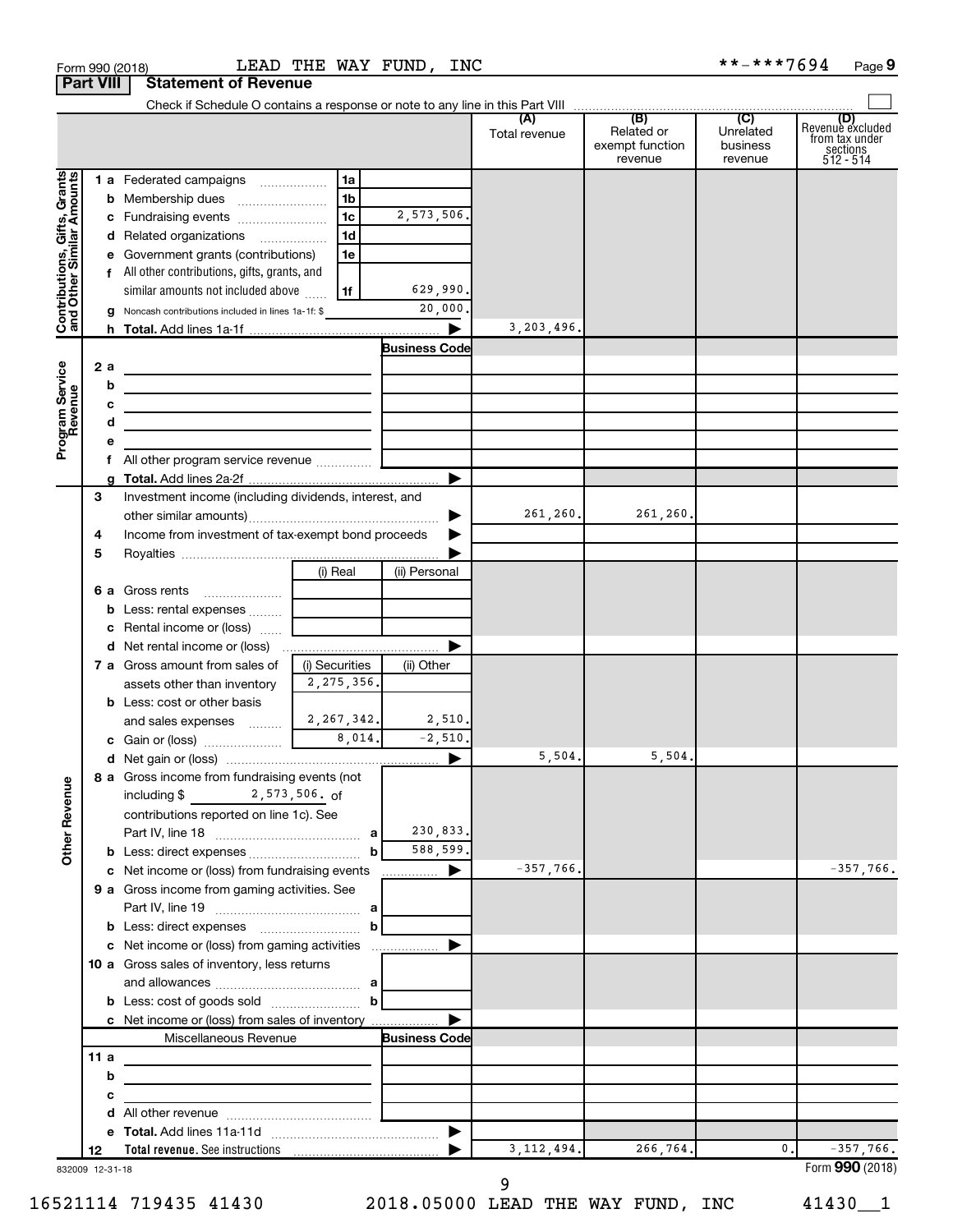|  | Form 990 (2018) |  |
|--|-----------------|--|
|  |                 |  |

Form 990 (2018) LEAD THE WAY FUND, INC \*\*-\*\*\*7694 <sub>Page</sub> **Part IX Statement of Functional Expenses**

*Section 501(c)(3) and 501(c)(4) organizations must complete all columns. All other organizations must complete column (A).*

|              | Check if Schedule O contains a response or note to any line in this Part IX                     |                       |                                    |                                           |                                |
|--------------|-------------------------------------------------------------------------------------------------|-----------------------|------------------------------------|-------------------------------------------|--------------------------------|
|              | Do not include amounts reported on lines 6b,<br>7b, 8b, 9b, and 10b of Part VIII.               | (A)<br>Total expenses | (B)<br>Program service<br>expenses | (C)<br>Management and<br>general expenses | (D)<br>Fundraising<br>expenses |
| 1.           | Grants and other assistance to domestic organizations                                           |                       |                                    |                                           |                                |
|              | and domestic governments. See Part IV, line 21                                                  | 286,900.              | 286,900.                           |                                           |                                |
| $\mathbf{2}$ | Grants and other assistance to domestic                                                         |                       |                                    |                                           |                                |
|              | individuals. See Part IV, line 22                                                               | 463,993.              | 463,993.                           |                                           |                                |
| 3            | Grants and other assistance to foreign                                                          |                       |                                    |                                           |                                |
|              | organizations, foreign governments, and foreign                                                 |                       |                                    |                                           |                                |
|              | individuals. See Part IV, lines 15 and 16                                                       |                       |                                    |                                           |                                |
| 4            | Benefits paid to or for members                                                                 |                       |                                    |                                           |                                |
| 5            | Compensation of current officers, directors,                                                    |                       |                                    |                                           |                                |
|              |                                                                                                 | 225,770.              | 150,871.                           | 36,052.                                   | 38,847.                        |
| 6            | Compensation not included above, to disqualified                                                |                       |                                    |                                           |                                |
|              | persons (as defined under section $4958(f)(1)$ ) and                                            |                       |                                    |                                           |                                |
|              | persons described in section 4958(c)(3)(B)                                                      |                       |                                    |                                           |                                |
| 7            |                                                                                                 | 82,969.               | 6,113.                             |                                           | 76,856.                        |
| 8            | Pension plan accruals and contributions (include                                                |                       |                                    |                                           |                                |
|              | section 401(k) and 403(b) employer contributions)                                               |                       |                                    |                                           |                                |
| 9            |                                                                                                 |                       |                                    |                                           |                                |
| 10           |                                                                                                 | 24,766.               | 12,436.                            | 3,108.                                    | 9,222.                         |
| 11           | Fees for services (non-employees):                                                              |                       |                                    |                                           |                                |
|              |                                                                                                 |                       |                                    |                                           |                                |
|              |                                                                                                 |                       |                                    |                                           |                                |
|              |                                                                                                 | 36,582.               |                                    | 36,582.                                   |                                |
| d            |                                                                                                 |                       |                                    |                                           |                                |
|              | e Professional fundraising services. See Part IV, line 17                                       | 70,473.               |                                    |                                           | 70,473.                        |
|              | Investment management fees                                                                      | 62,808.               |                                    | 62,808.                                   |                                |
| g            | Other. (If line 11g amount exceeds 10% of line 25,                                              |                       |                                    |                                           |                                |
|              | column (A) amount, list line 11g expenses on Sch O.)                                            | 17,627.               | 17,627.                            |                                           |                                |
| 12           |                                                                                                 |                       |                                    |                                           |                                |
| 13           |                                                                                                 | 78,005.               | 18, 360.                           | 59,511.                                   | 134.                           |
| 14           |                                                                                                 |                       |                                    |                                           |                                |
| 15           |                                                                                                 |                       |                                    |                                           |                                |
| 16           |                                                                                                 | 30,861.<br>33,349.    |                                    | 30,861.                                   | 903.                           |
| 17           |                                                                                                 |                       | 32,446.                            |                                           |                                |
| 18           | Payments of travel or entertainment expenses                                                    |                       |                                    |                                           |                                |
|              | for any federal, state, or local public officials                                               |                       |                                    |                                           |                                |
| 19           | Conferences, conventions, and meetings                                                          |                       |                                    |                                           |                                |
| 20           | Interest                                                                                        |                       |                                    |                                           |                                |
| 21           |                                                                                                 | 11,620.               |                                    | 11,620.                                   |                                |
| 22           | Depreciation, depletion, and amortization                                                       | 2,758.                |                                    | 2,758.                                    |                                |
| 23<br>24     | Insurance<br>Other expenses. Itemize expenses not covered                                       |                       |                                    |                                           |                                |
|              | above. (List miscellaneous expenses in line 24e. If line                                        |                       |                                    |                                           |                                |
|              | 24e amount exceeds 10% of line 25, column (A)<br>amount, list line 24e expenses on Schedule O.) |                       |                                    |                                           |                                |
| a            | CREDIT CARD FEES                                                                                | 7,863.                |                                    |                                           | 7,863.                         |
|              | MEETINGS AND EVENTS                                                                             | 7,440.                | 7,440.                             |                                           |                                |
|              | LICENSES & FEES                                                                                 | 6,007.                |                                    | 6,007.                                    |                                |
|              | <b>OUTING APPAREL</b>                                                                           | 3,163.                |                                    |                                           | 3,163.                         |
|              | e All other expenses                                                                            | 1,132.                |                                    | 1,085.                                    | 47.                            |
| 25           | Total functional expenses. Add lines 1 through 24e                                              | 1,454,086.            | 996,186.                           | 250, 392.                                 | 207,508.                       |
| 26           | Joint costs. Complete this line only if the organization                                        |                       |                                    |                                           |                                |
|              | reported in column (B) joint costs from a combined                                              |                       |                                    |                                           |                                |
|              | educational campaign and fundraising solicitation.                                              |                       |                                    |                                           |                                |
|              | Check here<br>if following SOP 98-2 (ASC 958-720)                                               |                       |                                    |                                           |                                |
|              | 832010 12-31-18                                                                                 |                       |                                    |                                           | Form 990 (2018)                |

16521114 719435 41430 2018.05000 LEAD THE WAY FUND, INC 41430\_\_1

10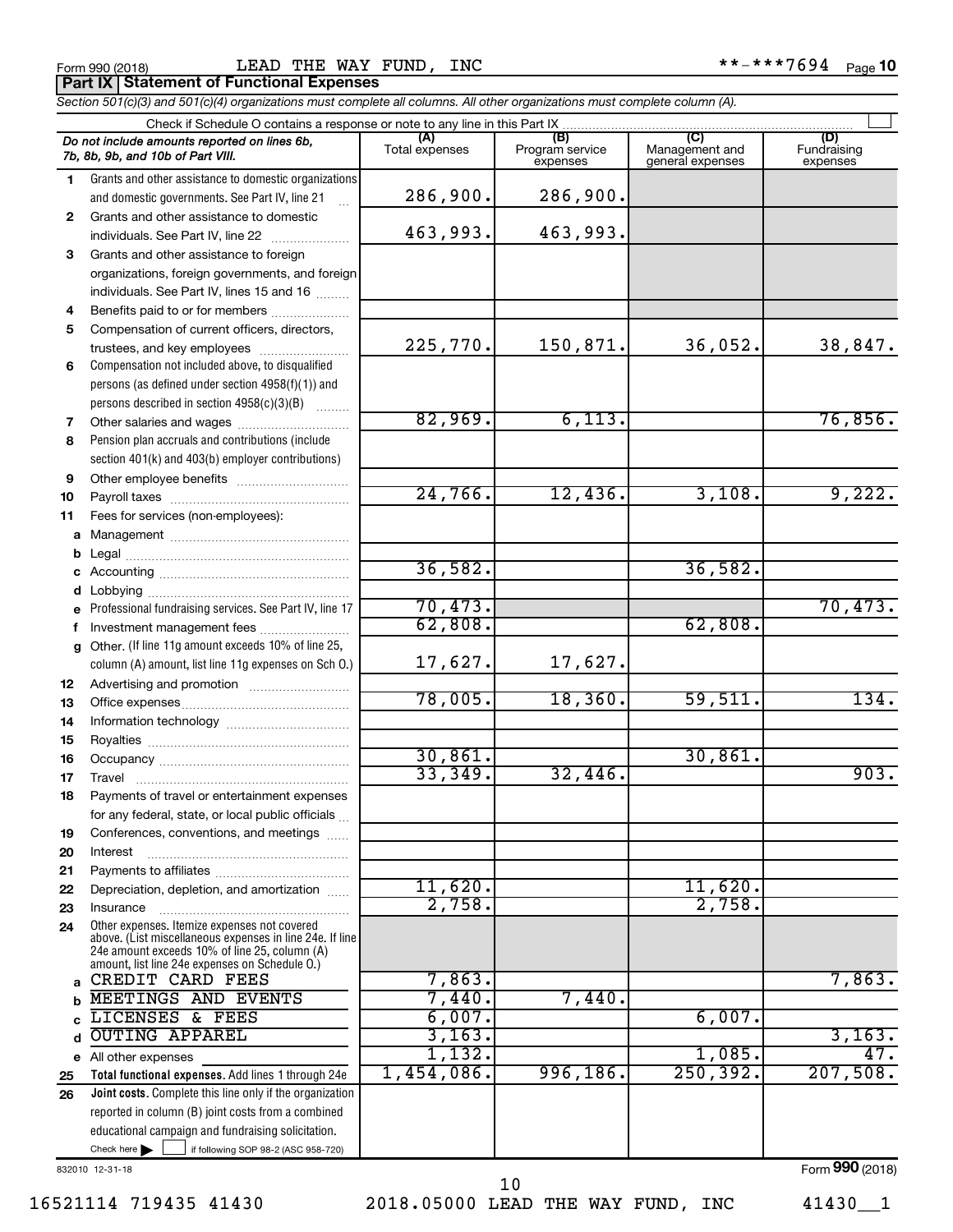# Check if Schedule O contains a response or note to any line in this Part X

**Part X** | Balance Sheet

| (A)<br>(B)<br>Beginning of year<br>End of year<br>71,011.<br>$\mathbf{1}$<br>1<br>1,974,264.<br>443,288.<br>$\mathbf{2}$<br>2<br>3<br>З<br>30,020.<br>$\overline{4}$<br>4<br>Loans and other receivables from current and former officers, directors,<br>5<br>trustees, key employees, and highest compensated employees. Complete<br>5<br>Part II of Schedule L<br>Loans and other receivables from other disqualified persons (as defined under<br>6<br>section 4958(f)(1)), persons described in section 4958(c)(3)(B), and contributing<br>employers and sponsoring organizations of section 501(c)(9) voluntary<br>employees' beneficiary organizations (see instr). Complete Part II of Sch L<br>6<br>Assets<br>$\overline{7}$<br>7<br>8<br>8<br>181,077.<br>106, 787.<br>$\mathbf{9}$<br>9<br><b>10a</b> Land, buildings, and equipment: cost or other<br>44,624.<br>10a  <br>basis. Complete Part VI of Schedule D<br>20,538.<br>24,086.<br>$29,711.$ 10c<br>10 <sub>b</sub><br>9,372,512.<br>9,744,865.<br>11<br>11<br>12<br>12<br>13<br>13<br>10,500.<br>8,421.<br>14<br>14<br>628,001.<br>665,879.<br>15<br>15<br>10,803,998.<br>12,511,635.<br>16<br>16<br>38, 269.<br>57,862.<br>17<br>17<br>18<br>18<br>213,958.<br>106,695.<br>19<br>19<br>20<br>20<br>21<br>21<br>Escrow or custodial account liability. Complete Part IV of Schedule D<br>22<br>Loans and other payables to current and former officers, directors, trustees,<br>Liabilities<br>key employees, highest compensated employees, and disqualified persons. |  |  |  |  |  |                  |
|------------------------------------------------------------------------------------------------------------------------------------------------------------------------------------------------------------------------------------------------------------------------------------------------------------------------------------------------------------------------------------------------------------------------------------------------------------------------------------------------------------------------------------------------------------------------------------------------------------------------------------------------------------------------------------------------------------------------------------------------------------------------------------------------------------------------------------------------------------------------------------------------------------------------------------------------------------------------------------------------------------------------------------------------------------------------------------------------------------------------------------------------------------------------------------------------------------------------------------------------------------------------------------------------------------------------------------------------------------------------------------------------------------------------------------------------------------------------------------------------------------------------------------------|--|--|--|--|--|------------------|
|                                                                                                                                                                                                                                                                                                                                                                                                                                                                                                                                                                                                                                                                                                                                                                                                                                                                                                                                                                                                                                                                                                                                                                                                                                                                                                                                                                                                                                                                                                                                          |  |  |  |  |  |                  |
|                                                                                                                                                                                                                                                                                                                                                                                                                                                                                                                                                                                                                                                                                                                                                                                                                                                                                                                                                                                                                                                                                                                                                                                                                                                                                                                                                                                                                                                                                                                                          |  |  |  |  |  | 25,211.          |
|                                                                                                                                                                                                                                                                                                                                                                                                                                                                                                                                                                                                                                                                                                                                                                                                                                                                                                                                                                                                                                                                                                                                                                                                                                                                                                                                                                                                                                                                                                                                          |  |  |  |  |  |                  |
|                                                                                                                                                                                                                                                                                                                                                                                                                                                                                                                                                                                                                                                                                                                                                                                                                                                                                                                                                                                                                                                                                                                                                                                                                                                                                                                                                                                                                                                                                                                                          |  |  |  |  |  |                  |
|                                                                                                                                                                                                                                                                                                                                                                                                                                                                                                                                                                                                                                                                                                                                                                                                                                                                                                                                                                                                                                                                                                                                                                                                                                                                                                                                                                                                                                                                                                                                          |  |  |  |  |  | $\overline{0}$ . |
|                                                                                                                                                                                                                                                                                                                                                                                                                                                                                                                                                                                                                                                                                                                                                                                                                                                                                                                                                                                                                                                                                                                                                                                                                                                                                                                                                                                                                                                                                                                                          |  |  |  |  |  |                  |
|                                                                                                                                                                                                                                                                                                                                                                                                                                                                                                                                                                                                                                                                                                                                                                                                                                                                                                                                                                                                                                                                                                                                                                                                                                                                                                                                                                                                                                                                                                                                          |  |  |  |  |  |                  |
|                                                                                                                                                                                                                                                                                                                                                                                                                                                                                                                                                                                                                                                                                                                                                                                                                                                                                                                                                                                                                                                                                                                                                                                                                                                                                                                                                                                                                                                                                                                                          |  |  |  |  |  |                  |
|                                                                                                                                                                                                                                                                                                                                                                                                                                                                                                                                                                                                                                                                                                                                                                                                                                                                                                                                                                                                                                                                                                                                                                                                                                                                                                                                                                                                                                                                                                                                          |  |  |  |  |  |                  |
|                                                                                                                                                                                                                                                                                                                                                                                                                                                                                                                                                                                                                                                                                                                                                                                                                                                                                                                                                                                                                                                                                                                                                                                                                                                                                                                                                                                                                                                                                                                                          |  |  |  |  |  |                  |
|                                                                                                                                                                                                                                                                                                                                                                                                                                                                                                                                                                                                                                                                                                                                                                                                                                                                                                                                                                                                                                                                                                                                                                                                                                                                                                                                                                                                                                                                                                                                          |  |  |  |  |  |                  |
|                                                                                                                                                                                                                                                                                                                                                                                                                                                                                                                                                                                                                                                                                                                                                                                                                                                                                                                                                                                                                                                                                                                                                                                                                                                                                                                                                                                                                                                                                                                                          |  |  |  |  |  |                  |
|                                                                                                                                                                                                                                                                                                                                                                                                                                                                                                                                                                                                                                                                                                                                                                                                                                                                                                                                                                                                                                                                                                                                                                                                                                                                                                                                                                                                                                                                                                                                          |  |  |  |  |  |                  |
|                                                                                                                                                                                                                                                                                                                                                                                                                                                                                                                                                                                                                                                                                                                                                                                                                                                                                                                                                                                                                                                                                                                                                                                                                                                                                                                                                                                                                                                                                                                                          |  |  |  |  |  |                  |
|                                                                                                                                                                                                                                                                                                                                                                                                                                                                                                                                                                                                                                                                                                                                                                                                                                                                                                                                                                                                                                                                                                                                                                                                                                                                                                                                                                                                                                                                                                                                          |  |  |  |  |  |                  |
|                                                                                                                                                                                                                                                                                                                                                                                                                                                                                                                                                                                                                                                                                                                                                                                                                                                                                                                                                                                                                                                                                                                                                                                                                                                                                                                                                                                                                                                                                                                                          |  |  |  |  |  |                  |
|                                                                                                                                                                                                                                                                                                                                                                                                                                                                                                                                                                                                                                                                                                                                                                                                                                                                                                                                                                                                                                                                                                                                                                                                                                                                                                                                                                                                                                                                                                                                          |  |  |  |  |  |                  |
|                                                                                                                                                                                                                                                                                                                                                                                                                                                                                                                                                                                                                                                                                                                                                                                                                                                                                                                                                                                                                                                                                                                                                                                                                                                                                                                                                                                                                                                                                                                                          |  |  |  |  |  |                  |
|                                                                                                                                                                                                                                                                                                                                                                                                                                                                                                                                                                                                                                                                                                                                                                                                                                                                                                                                                                                                                                                                                                                                                                                                                                                                                                                                                                                                                                                                                                                                          |  |  |  |  |  |                  |
|                                                                                                                                                                                                                                                                                                                                                                                                                                                                                                                                                                                                                                                                                                                                                                                                                                                                                                                                                                                                                                                                                                                                                                                                                                                                                                                                                                                                                                                                                                                                          |  |  |  |  |  |                  |
|                                                                                                                                                                                                                                                                                                                                                                                                                                                                                                                                                                                                                                                                                                                                                                                                                                                                                                                                                                                                                                                                                                                                                                                                                                                                                                                                                                                                                                                                                                                                          |  |  |  |  |  |                  |
|                                                                                                                                                                                                                                                                                                                                                                                                                                                                                                                                                                                                                                                                                                                                                                                                                                                                                                                                                                                                                                                                                                                                                                                                                                                                                                                                                                                                                                                                                                                                          |  |  |  |  |  |                  |
|                                                                                                                                                                                                                                                                                                                                                                                                                                                                                                                                                                                                                                                                                                                                                                                                                                                                                                                                                                                                                                                                                                                                                                                                                                                                                                                                                                                                                                                                                                                                          |  |  |  |  |  |                  |
|                                                                                                                                                                                                                                                                                                                                                                                                                                                                                                                                                                                                                                                                                                                                                                                                                                                                                                                                                                                                                                                                                                                                                                                                                                                                                                                                                                                                                                                                                                                                          |  |  |  |  |  |                  |
|                                                                                                                                                                                                                                                                                                                                                                                                                                                                                                                                                                                                                                                                                                                                                                                                                                                                                                                                                                                                                                                                                                                                                                                                                                                                                                                                                                                                                                                                                                                                          |  |  |  |  |  |                  |
|                                                                                                                                                                                                                                                                                                                                                                                                                                                                                                                                                                                                                                                                                                                                                                                                                                                                                                                                                                                                                                                                                                                                                                                                                                                                                                                                                                                                                                                                                                                                          |  |  |  |  |  |                  |
|                                                                                                                                                                                                                                                                                                                                                                                                                                                                                                                                                                                                                                                                                                                                                                                                                                                                                                                                                                                                                                                                                                                                                                                                                                                                                                                                                                                                                                                                                                                                          |  |  |  |  |  |                  |
|                                                                                                                                                                                                                                                                                                                                                                                                                                                                                                                                                                                                                                                                                                                                                                                                                                                                                                                                                                                                                                                                                                                                                                                                                                                                                                                                                                                                                                                                                                                                          |  |  |  |  |  |                  |
|                                                                                                                                                                                                                                                                                                                                                                                                                                                                                                                                                                                                                                                                                                                                                                                                                                                                                                                                                                                                                                                                                                                                                                                                                                                                                                                                                                                                                                                                                                                                          |  |  |  |  |  |                  |
|                                                                                                                                                                                                                                                                                                                                                                                                                                                                                                                                                                                                                                                                                                                                                                                                                                                                                                                                                                                                                                                                                                                                                                                                                                                                                                                                                                                                                                                                                                                                          |  |  |  |  |  |                  |
| 22                                                                                                                                                                                                                                                                                                                                                                                                                                                                                                                                                                                                                                                                                                                                                                                                                                                                                                                                                                                                                                                                                                                                                                                                                                                                                                                                                                                                                                                                                                                                       |  |  |  |  |  |                  |
| 23<br>Secured mortgages and notes payable to unrelated third parties<br>23                                                                                                                                                                                                                                                                                                                                                                                                                                                                                                                                                                                                                                                                                                                                                                                                                                                                                                                                                                                                                                                                                                                                                                                                                                                                                                                                                                                                                                                               |  |  |  |  |  |                  |
| 24<br>24                                                                                                                                                                                                                                                                                                                                                                                                                                                                                                                                                                                                                                                                                                                                                                                                                                                                                                                                                                                                                                                                                                                                                                                                                                                                                                                                                                                                                                                                                                                                 |  |  |  |  |  |                  |
| 25<br>Other liabilities (including federal income tax, payables to related third                                                                                                                                                                                                                                                                                                                                                                                                                                                                                                                                                                                                                                                                                                                                                                                                                                                                                                                                                                                                                                                                                                                                                                                                                                                                                                                                                                                                                                                         |  |  |  |  |  |                  |
| parties, and other liabilities not included on lines 17-24). Complete Part X of                                                                                                                                                                                                                                                                                                                                                                                                                                                                                                                                                                                                                                                                                                                                                                                                                                                                                                                                                                                                                                                                                                                                                                                                                                                                                                                                                                                                                                                          |  |  |  |  |  |                  |
| 25<br>Schedule D                                                                                                                                                                                                                                                                                                                                                                                                                                                                                                                                                                                                                                                                                                                                                                                                                                                                                                                                                                                                                                                                                                                                                                                                                                                                                                                                                                                                                                                                                                                         |  |  |  |  |  |                  |
| 252, 227.<br>26<br>26                                                                                                                                                                                                                                                                                                                                                                                                                                                                                                                                                                                                                                                                                                                                                                                                                                                                                                                                                                                                                                                                                                                                                                                                                                                                                                                                                                                                                                                                                                                    |  |  |  |  |  | 164,557.         |
| Organizations that follow SFAS 117 (ASC 958), check here $\blacktriangleright \begin{array}{c} \perp X \\ \perp \end{array}$ and                                                                                                                                                                                                                                                                                                                                                                                                                                                                                                                                                                                                                                                                                                                                                                                                                                                                                                                                                                                                                                                                                                                                                                                                                                                                                                                                                                                                         |  |  |  |  |  |                  |
| complete lines 27 through 29, and lines 33 and 34.                                                                                                                                                                                                                                                                                                                                                                                                                                                                                                                                                                                                                                                                                                                                                                                                                                                                                                                                                                                                                                                                                                                                                                                                                                                                                                                                                                                                                                                                                       |  |  |  |  |  |                  |
| 10, 351, 771.<br>27<br>27                                                                                                                                                                                                                                                                                                                                                                                                                                                                                                                                                                                                                                                                                                                                                                                                                                                                                                                                                                                                                                                                                                                                                                                                                                                                                                                                                                                                                                                                                                                |  |  |  |  |  | 12, 147, 078.    |
| 200,000.<br>28<br>28                                                                                                                                                                                                                                                                                                                                                                                                                                                                                                                                                                                                                                                                                                                                                                                                                                                                                                                                                                                                                                                                                                                                                                                                                                                                                                                                                                                                                                                                                                                     |  |  |  |  |  | 200,000.         |
| 29<br>29<br>Permanently restricted net assets                                                                                                                                                                                                                                                                                                                                                                                                                                                                                                                                                                                                                                                                                                                                                                                                                                                                                                                                                                                                                                                                                                                                                                                                                                                                                                                                                                                                                                                                                            |  |  |  |  |  |                  |
| Organizations that do not follow SFAS 117 (ASC 958), check here $\blacktriangleright\Box$                                                                                                                                                                                                                                                                                                                                                                                                                                                                                                                                                                                                                                                                                                                                                                                                                                                                                                                                                                                                                                                                                                                                                                                                                                                                                                                                                                                                                                                |  |  |  |  |  |                  |
| Net Assets or Fund Balances<br>and complete lines 30 through 34.                                                                                                                                                                                                                                                                                                                                                                                                                                                                                                                                                                                                                                                                                                                                                                                                                                                                                                                                                                                                                                                                                                                                                                                                                                                                                                                                                                                                                                                                         |  |  |  |  |  |                  |
| 30<br>30                                                                                                                                                                                                                                                                                                                                                                                                                                                                                                                                                                                                                                                                                                                                                                                                                                                                                                                                                                                                                                                                                                                                                                                                                                                                                                                                                                                                                                                                                                                                 |  |  |  |  |  |                  |
| Paid-in or capital surplus, or land, building, or equipment fund<br>31<br>31                                                                                                                                                                                                                                                                                                                                                                                                                                                                                                                                                                                                                                                                                                                                                                                                                                                                                                                                                                                                                                                                                                                                                                                                                                                                                                                                                                                                                                                             |  |  |  |  |  |                  |
| 32<br>Retained earnings, endowment, accumulated income, or other funds<br>32<br>10,551,771.                                                                                                                                                                                                                                                                                                                                                                                                                                                                                                                                                                                                                                                                                                                                                                                                                                                                                                                                                                                                                                                                                                                                                                                                                                                                                                                                                                                                                                              |  |  |  |  |  | 12,347,078.      |
| 33<br>33<br>10,803,998.<br>34                                                                                                                                                                                                                                                                                                                                                                                                                                                                                                                                                                                                                                                                                                                                                                                                                                                                                                                                                                                                                                                                                                                                                                                                                                                                                                                                                                                                                                                                                                            |  |  |  |  |  | 12,511,635.      |
| 34                                                                                                                                                                                                                                                                                                                                                                                                                                                                                                                                                                                                                                                                                                                                                                                                                                                                                                                                                                                                                                                                                                                                                                                                                                                                                                                                                                                                                                                                                                                                       |  |  |  |  |  | Form 990 (2018)  |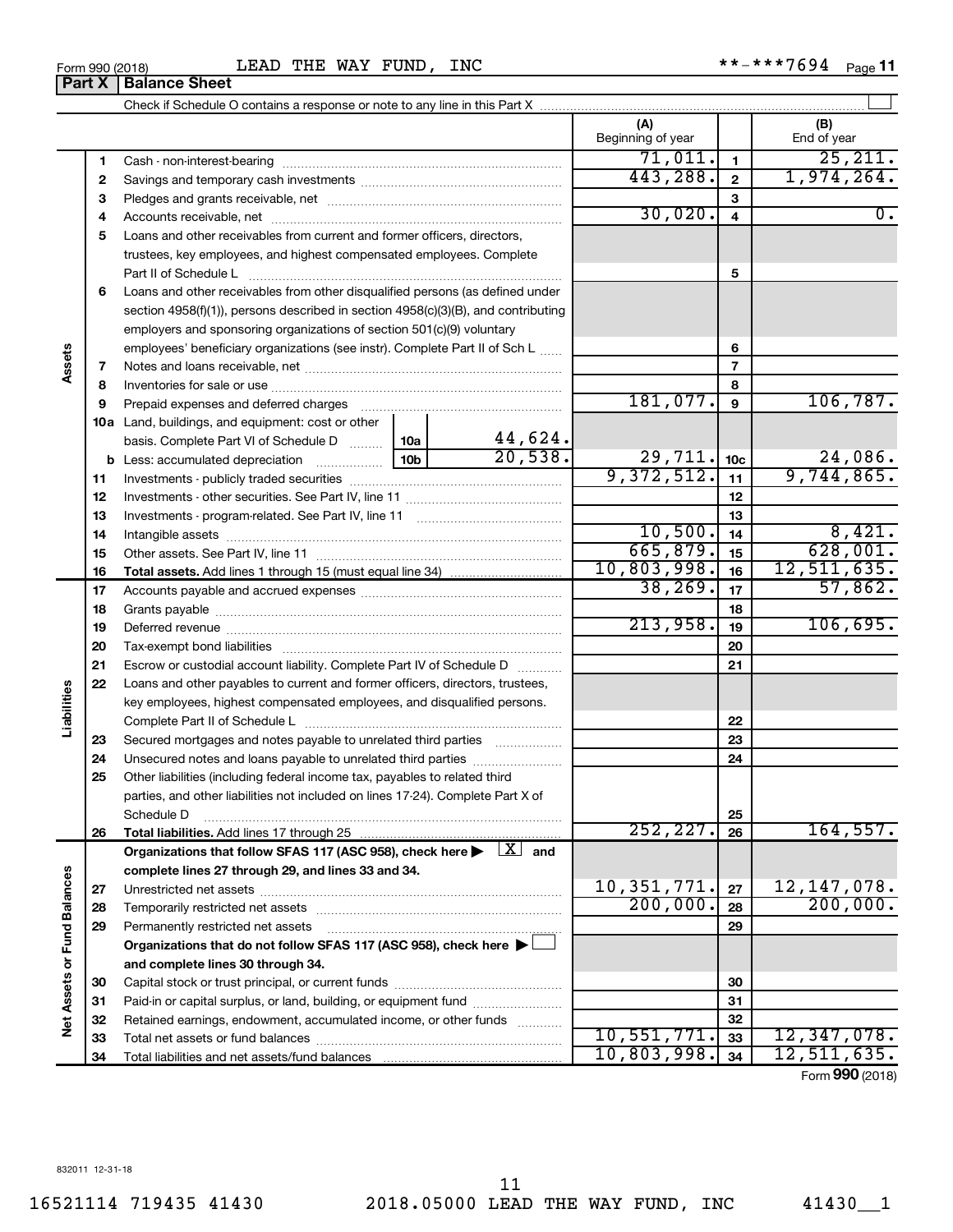| Part XI   Reconciliation of Net Assets<br>3, 112, 494.<br>$\mathbf{1}$<br>1<br>1,454,086.<br>$\overline{2}$<br>2<br>1,658,408.<br>3<br>Revenue less expenses. Subtract line 2 from line 1<br>3<br>10, 551, 771.<br>$\mathbf{A}$<br>4<br>136,899.<br>5<br>Net unrealized gains (losses) on investments [11] matter contracts and the state of the state of the state of the state of the state of the state of the state of the state of the state of the state of the state of the stat<br>5<br>6<br>Donated services and use of facilities<br>6<br>$\overline{7}$<br>Investment expenses<br>7<br>8<br>8<br>Prior period adjustments<br>$\overline{0}$ .<br>9<br>9<br>Net assets or fund balances at end of year. Combine lines 3 through 9 (must equal Part X, line 33,<br>10<br>12,347,078.<br>10<br>column (B))<br>Part XII Financial Statements and Reporting<br>$\lfloor x \rfloor$<br><b>No</b><br>Yes<br>Accounting method used to prepare the Form 990: $\Box$ Cash $\Box$ Accrual<br>$\Box$ Other<br>1<br>If the organization changed its method of accounting from a prior year or checked "Other," explain in Schedule O.<br>x<br>2a<br>If "Yes," check a box below to indicate whether the financial statements for the year were compiled or reviewed on a<br>separate basis, consolidated basis, or both:<br>Both consolidated and separate basis<br>Separate basis<br>Consolidated basis<br>X<br>2 <sub>b</sub><br>If "Yes," check a box below to indicate whether the financial statements for the year were audited on a separate basis,<br>consolidated basis, or both:<br>$ \mathbf{X} $ Separate basis<br>Consolidated basis<br>Both consolidated and separate basis<br>c If "Yes" to line 2a or 2b, does the organization have a committee that assumes responsibility for oversight of the audit,<br>X<br>2c<br>If the organization changed either its oversight process or selection process during the tax year, explain in Schedule O.<br>3a As a result of a federal award, was the organization required to undergo an audit or audits as set forth in the Single Audit<br>x<br>Act and OMB Circular A-133?<br>3a<br>b If "Yes," did the organization undergo the required audit or audits? If the organization did not undergo the required audit<br>or audits, explain why in Schedule O and describe any steps taken to undergo such audits material content conte<br>3b<br>$\sim$ | LEAD THE WAY FUND, INC<br>Form 990 (2018) |  | **-***7694 |  | Page 12 |  |  |
|------------------------------------------------------------------------------------------------------------------------------------------------------------------------------------------------------------------------------------------------------------------------------------------------------------------------------------------------------------------------------------------------------------------------------------------------------------------------------------------------------------------------------------------------------------------------------------------------------------------------------------------------------------------------------------------------------------------------------------------------------------------------------------------------------------------------------------------------------------------------------------------------------------------------------------------------------------------------------------------------------------------------------------------------------------------------------------------------------------------------------------------------------------------------------------------------------------------------------------------------------------------------------------------------------------------------------------------------------------------------------------------------------------------------------------------------------------------------------------------------------------------------------------------------------------------------------------------------------------------------------------------------------------------------------------------------------------------------------------------------------------------------------------------------------------------------------------------------------------------------------------------------------------------------------------------------------------------------------------------------------------------------------------------------------------------------------------------------------------------------------------------------------------------------------------------------------------------------------------------------------------------------------------------------------------------------------------------------------------------------------------------------------------------|-------------------------------------------|--|------------|--|---------|--|--|
|                                                                                                                                                                                                                                                                                                                                                                                                                                                                                                                                                                                                                                                                                                                                                                                                                                                                                                                                                                                                                                                                                                                                                                                                                                                                                                                                                                                                                                                                                                                                                                                                                                                                                                                                                                                                                                                                                                                                                                                                                                                                                                                                                                                                                                                                                                                                                                                                                  |                                           |  |            |  |         |  |  |
|                                                                                                                                                                                                                                                                                                                                                                                                                                                                                                                                                                                                                                                                                                                                                                                                                                                                                                                                                                                                                                                                                                                                                                                                                                                                                                                                                                                                                                                                                                                                                                                                                                                                                                                                                                                                                                                                                                                                                                                                                                                                                                                                                                                                                                                                                                                                                                                                                  |                                           |  |            |  |         |  |  |
|                                                                                                                                                                                                                                                                                                                                                                                                                                                                                                                                                                                                                                                                                                                                                                                                                                                                                                                                                                                                                                                                                                                                                                                                                                                                                                                                                                                                                                                                                                                                                                                                                                                                                                                                                                                                                                                                                                                                                                                                                                                                                                                                                                                                                                                                                                                                                                                                                  |                                           |  |            |  |         |  |  |
|                                                                                                                                                                                                                                                                                                                                                                                                                                                                                                                                                                                                                                                                                                                                                                                                                                                                                                                                                                                                                                                                                                                                                                                                                                                                                                                                                                                                                                                                                                                                                                                                                                                                                                                                                                                                                                                                                                                                                                                                                                                                                                                                                                                                                                                                                                                                                                                                                  |                                           |  |            |  |         |  |  |
|                                                                                                                                                                                                                                                                                                                                                                                                                                                                                                                                                                                                                                                                                                                                                                                                                                                                                                                                                                                                                                                                                                                                                                                                                                                                                                                                                                                                                                                                                                                                                                                                                                                                                                                                                                                                                                                                                                                                                                                                                                                                                                                                                                                                                                                                                                                                                                                                                  |                                           |  |            |  |         |  |  |
|                                                                                                                                                                                                                                                                                                                                                                                                                                                                                                                                                                                                                                                                                                                                                                                                                                                                                                                                                                                                                                                                                                                                                                                                                                                                                                                                                                                                                                                                                                                                                                                                                                                                                                                                                                                                                                                                                                                                                                                                                                                                                                                                                                                                                                                                                                                                                                                                                  |                                           |  |            |  |         |  |  |
|                                                                                                                                                                                                                                                                                                                                                                                                                                                                                                                                                                                                                                                                                                                                                                                                                                                                                                                                                                                                                                                                                                                                                                                                                                                                                                                                                                                                                                                                                                                                                                                                                                                                                                                                                                                                                                                                                                                                                                                                                                                                                                                                                                                                                                                                                                                                                                                                                  |                                           |  |            |  |         |  |  |
|                                                                                                                                                                                                                                                                                                                                                                                                                                                                                                                                                                                                                                                                                                                                                                                                                                                                                                                                                                                                                                                                                                                                                                                                                                                                                                                                                                                                                                                                                                                                                                                                                                                                                                                                                                                                                                                                                                                                                                                                                                                                                                                                                                                                                                                                                                                                                                                                                  |                                           |  |            |  |         |  |  |
|                                                                                                                                                                                                                                                                                                                                                                                                                                                                                                                                                                                                                                                                                                                                                                                                                                                                                                                                                                                                                                                                                                                                                                                                                                                                                                                                                                                                                                                                                                                                                                                                                                                                                                                                                                                                                                                                                                                                                                                                                                                                                                                                                                                                                                                                                                                                                                                                                  |                                           |  |            |  |         |  |  |
|                                                                                                                                                                                                                                                                                                                                                                                                                                                                                                                                                                                                                                                                                                                                                                                                                                                                                                                                                                                                                                                                                                                                                                                                                                                                                                                                                                                                                                                                                                                                                                                                                                                                                                                                                                                                                                                                                                                                                                                                                                                                                                                                                                                                                                                                                                                                                                                                                  |                                           |  |            |  |         |  |  |
|                                                                                                                                                                                                                                                                                                                                                                                                                                                                                                                                                                                                                                                                                                                                                                                                                                                                                                                                                                                                                                                                                                                                                                                                                                                                                                                                                                                                                                                                                                                                                                                                                                                                                                                                                                                                                                                                                                                                                                                                                                                                                                                                                                                                                                                                                                                                                                                                                  |                                           |  |            |  |         |  |  |
|                                                                                                                                                                                                                                                                                                                                                                                                                                                                                                                                                                                                                                                                                                                                                                                                                                                                                                                                                                                                                                                                                                                                                                                                                                                                                                                                                                                                                                                                                                                                                                                                                                                                                                                                                                                                                                                                                                                                                                                                                                                                                                                                                                                                                                                                                                                                                                                                                  |                                           |  |            |  |         |  |  |
|                                                                                                                                                                                                                                                                                                                                                                                                                                                                                                                                                                                                                                                                                                                                                                                                                                                                                                                                                                                                                                                                                                                                                                                                                                                                                                                                                                                                                                                                                                                                                                                                                                                                                                                                                                                                                                                                                                                                                                                                                                                                                                                                                                                                                                                                                                                                                                                                                  |                                           |  |            |  |         |  |  |
|                                                                                                                                                                                                                                                                                                                                                                                                                                                                                                                                                                                                                                                                                                                                                                                                                                                                                                                                                                                                                                                                                                                                                                                                                                                                                                                                                                                                                                                                                                                                                                                                                                                                                                                                                                                                                                                                                                                                                                                                                                                                                                                                                                                                                                                                                                                                                                                                                  |                                           |  |            |  |         |  |  |
|                                                                                                                                                                                                                                                                                                                                                                                                                                                                                                                                                                                                                                                                                                                                                                                                                                                                                                                                                                                                                                                                                                                                                                                                                                                                                                                                                                                                                                                                                                                                                                                                                                                                                                                                                                                                                                                                                                                                                                                                                                                                                                                                                                                                                                                                                                                                                                                                                  |                                           |  |            |  |         |  |  |
|                                                                                                                                                                                                                                                                                                                                                                                                                                                                                                                                                                                                                                                                                                                                                                                                                                                                                                                                                                                                                                                                                                                                                                                                                                                                                                                                                                                                                                                                                                                                                                                                                                                                                                                                                                                                                                                                                                                                                                                                                                                                                                                                                                                                                                                                                                                                                                                                                  |                                           |  |            |  |         |  |  |
|                                                                                                                                                                                                                                                                                                                                                                                                                                                                                                                                                                                                                                                                                                                                                                                                                                                                                                                                                                                                                                                                                                                                                                                                                                                                                                                                                                                                                                                                                                                                                                                                                                                                                                                                                                                                                                                                                                                                                                                                                                                                                                                                                                                                                                                                                                                                                                                                                  |                                           |  |            |  |         |  |  |
|                                                                                                                                                                                                                                                                                                                                                                                                                                                                                                                                                                                                                                                                                                                                                                                                                                                                                                                                                                                                                                                                                                                                                                                                                                                                                                                                                                                                                                                                                                                                                                                                                                                                                                                                                                                                                                                                                                                                                                                                                                                                                                                                                                                                                                                                                                                                                                                                                  |                                           |  |            |  |         |  |  |
|                                                                                                                                                                                                                                                                                                                                                                                                                                                                                                                                                                                                                                                                                                                                                                                                                                                                                                                                                                                                                                                                                                                                                                                                                                                                                                                                                                                                                                                                                                                                                                                                                                                                                                                                                                                                                                                                                                                                                                                                                                                                                                                                                                                                                                                                                                                                                                                                                  |                                           |  |            |  |         |  |  |
|                                                                                                                                                                                                                                                                                                                                                                                                                                                                                                                                                                                                                                                                                                                                                                                                                                                                                                                                                                                                                                                                                                                                                                                                                                                                                                                                                                                                                                                                                                                                                                                                                                                                                                                                                                                                                                                                                                                                                                                                                                                                                                                                                                                                                                                                                                                                                                                                                  |                                           |  |            |  |         |  |  |
|                                                                                                                                                                                                                                                                                                                                                                                                                                                                                                                                                                                                                                                                                                                                                                                                                                                                                                                                                                                                                                                                                                                                                                                                                                                                                                                                                                                                                                                                                                                                                                                                                                                                                                                                                                                                                                                                                                                                                                                                                                                                                                                                                                                                                                                                                                                                                                                                                  |                                           |  |            |  |         |  |  |
|                                                                                                                                                                                                                                                                                                                                                                                                                                                                                                                                                                                                                                                                                                                                                                                                                                                                                                                                                                                                                                                                                                                                                                                                                                                                                                                                                                                                                                                                                                                                                                                                                                                                                                                                                                                                                                                                                                                                                                                                                                                                                                                                                                                                                                                                                                                                                                                                                  |                                           |  |            |  |         |  |  |
|                                                                                                                                                                                                                                                                                                                                                                                                                                                                                                                                                                                                                                                                                                                                                                                                                                                                                                                                                                                                                                                                                                                                                                                                                                                                                                                                                                                                                                                                                                                                                                                                                                                                                                                                                                                                                                                                                                                                                                                                                                                                                                                                                                                                                                                                                                                                                                                                                  |                                           |  |            |  |         |  |  |
|                                                                                                                                                                                                                                                                                                                                                                                                                                                                                                                                                                                                                                                                                                                                                                                                                                                                                                                                                                                                                                                                                                                                                                                                                                                                                                                                                                                                                                                                                                                                                                                                                                                                                                                                                                                                                                                                                                                                                                                                                                                                                                                                                                                                                                                                                                                                                                                                                  |                                           |  |            |  |         |  |  |
|                                                                                                                                                                                                                                                                                                                                                                                                                                                                                                                                                                                                                                                                                                                                                                                                                                                                                                                                                                                                                                                                                                                                                                                                                                                                                                                                                                                                                                                                                                                                                                                                                                                                                                                                                                                                                                                                                                                                                                                                                                                                                                                                                                                                                                                                                                                                                                                                                  |                                           |  |            |  |         |  |  |
|                                                                                                                                                                                                                                                                                                                                                                                                                                                                                                                                                                                                                                                                                                                                                                                                                                                                                                                                                                                                                                                                                                                                                                                                                                                                                                                                                                                                                                                                                                                                                                                                                                                                                                                                                                                                                                                                                                                                                                                                                                                                                                                                                                                                                                                                                                                                                                                                                  |                                           |  |            |  |         |  |  |
|                                                                                                                                                                                                                                                                                                                                                                                                                                                                                                                                                                                                                                                                                                                                                                                                                                                                                                                                                                                                                                                                                                                                                                                                                                                                                                                                                                                                                                                                                                                                                                                                                                                                                                                                                                                                                                                                                                                                                                                                                                                                                                                                                                                                                                                                                                                                                                                                                  |                                           |  |            |  |         |  |  |
|                                                                                                                                                                                                                                                                                                                                                                                                                                                                                                                                                                                                                                                                                                                                                                                                                                                                                                                                                                                                                                                                                                                                                                                                                                                                                                                                                                                                                                                                                                                                                                                                                                                                                                                                                                                                                                                                                                                                                                                                                                                                                                                                                                                                                                                                                                                                                                                                                  |                                           |  |            |  |         |  |  |
|                                                                                                                                                                                                                                                                                                                                                                                                                                                                                                                                                                                                                                                                                                                                                                                                                                                                                                                                                                                                                                                                                                                                                                                                                                                                                                                                                                                                                                                                                                                                                                                                                                                                                                                                                                                                                                                                                                                                                                                                                                                                                                                                                                                                                                                                                                                                                                                                                  |                                           |  |            |  |         |  |  |
|                                                                                                                                                                                                                                                                                                                                                                                                                                                                                                                                                                                                                                                                                                                                                                                                                                                                                                                                                                                                                                                                                                                                                                                                                                                                                                                                                                                                                                                                                                                                                                                                                                                                                                                                                                                                                                                                                                                                                                                                                                                                                                                                                                                                                                                                                                                                                                                                                  |                                           |  |            |  |         |  |  |
|                                                                                                                                                                                                                                                                                                                                                                                                                                                                                                                                                                                                                                                                                                                                                                                                                                                                                                                                                                                                                                                                                                                                                                                                                                                                                                                                                                                                                                                                                                                                                                                                                                                                                                                                                                                                                                                                                                                                                                                                                                                                                                                                                                                                                                                                                                                                                                                                                  |                                           |  |            |  |         |  |  |
|                                                                                                                                                                                                                                                                                                                                                                                                                                                                                                                                                                                                                                                                                                                                                                                                                                                                                                                                                                                                                                                                                                                                                                                                                                                                                                                                                                                                                                                                                                                                                                                                                                                                                                                                                                                                                                                                                                                                                                                                                                                                                                                                                                                                                                                                                                                                                                                                                  |                                           |  |            |  |         |  |  |
|                                                                                                                                                                                                                                                                                                                                                                                                                                                                                                                                                                                                                                                                                                                                                                                                                                                                                                                                                                                                                                                                                                                                                                                                                                                                                                                                                                                                                                                                                                                                                                                                                                                                                                                                                                                                                                                                                                                                                                                                                                                                                                                                                                                                                                                                                                                                                                                                                  |                                           |  |            |  |         |  |  |
|                                                                                                                                                                                                                                                                                                                                                                                                                                                                                                                                                                                                                                                                                                                                                                                                                                                                                                                                                                                                                                                                                                                                                                                                                                                                                                                                                                                                                                                                                                                                                                                                                                                                                                                                                                                                                                                                                                                                                                                                                                                                                                                                                                                                                                                                                                                                                                                                                  |                                           |  |            |  |         |  |  |

Form (2018) **990**

832012 12-31-18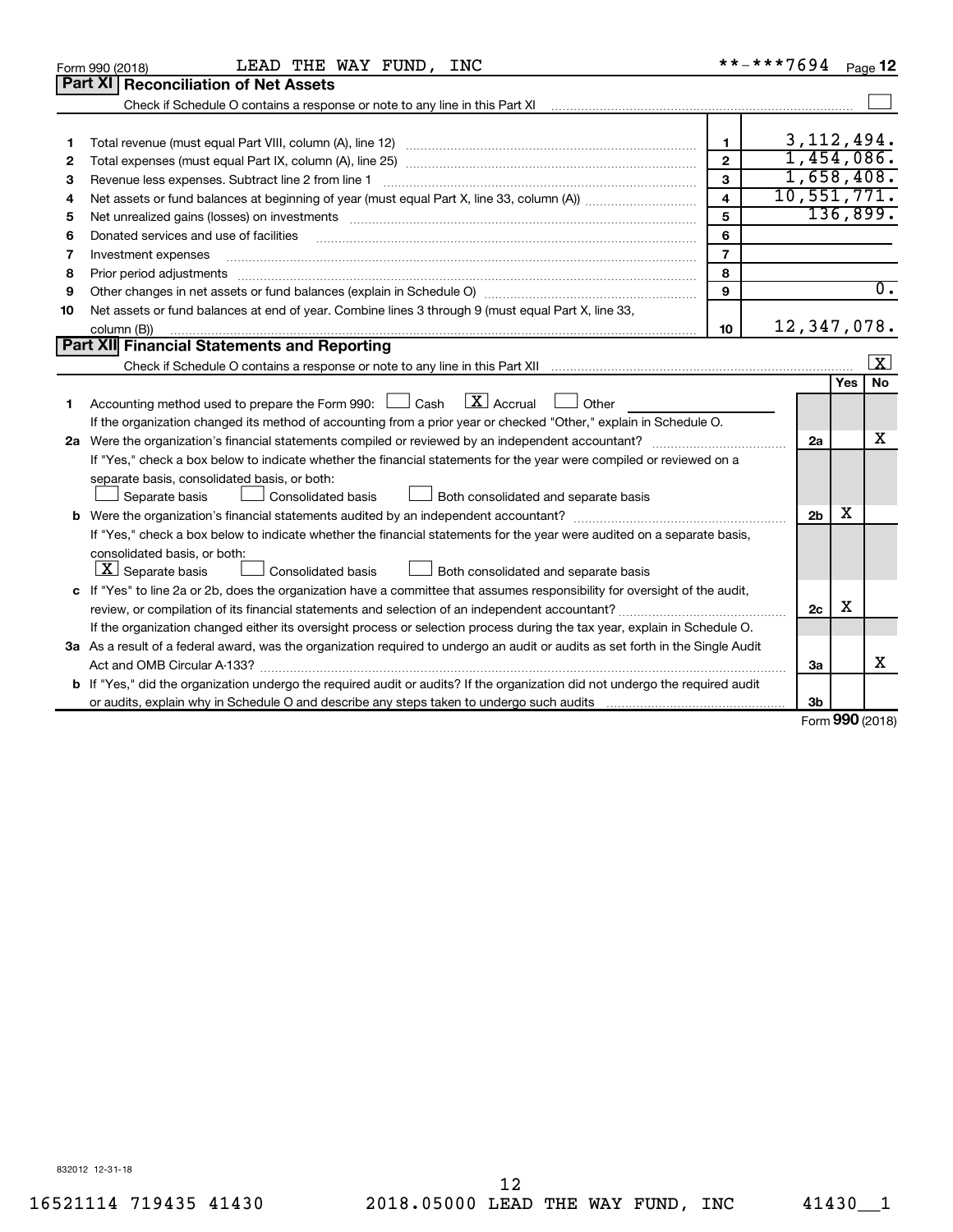**SCHEDULE A**

Department of the Treasury Internal Revenue Service

# Form 990 or 990-EZ)<br>
Complete if the organization is a section 501(c)(3) organization or a section<br> **Public Charity Status and Public Support**

**4947(a)(1) nonexempt charitable trust. | Attach to Form 990 or Form 990-EZ.** 

**| Go to www.irs.gov/Form990 for instructions and the latest information.**

|    | <b>Open to Public</b><br>Inspection |
|----|-------------------------------------|
| 9ľ | identification numbe                |

OMB No. 1545-0047

|              |   | Name of the organization                                                                                                                                                                                        |                        |                            |                                    |    |                            |  | <b>Employer identification number</b> |  |  |
|--------------|---|-----------------------------------------------------------------------------------------------------------------------------------------------------------------------------------------------------------------|------------------------|----------------------------|------------------------------------|----|----------------------------|--|---------------------------------------|--|--|
|              |   |                                                                                                                                                                                                                 | LEAD THE WAY FUND, INC |                            |                                    |    |                            |  | **-***7694                            |  |  |
| Part I       |   | Reason for Public Charity Status (All organizations must complete this part.) See instructions.                                                                                                                 |                        |                            |                                    |    |                            |  |                                       |  |  |
|              |   | The organization is not a private foundation because it is: (For lines 1 through 12, check only one box.)<br>A church, convention of churches, or association of churches described in section 170(b)(1)(A)(i). |                        |                            |                                    |    |                            |  |                                       |  |  |
| 1            |   |                                                                                                                                                                                                                 |                        |                            |                                    |    |                            |  |                                       |  |  |
| 2            |   | A school described in section 170(b)(1)(A)(ii). (Attach Schedule E (Form 990 or 990-EZ).)                                                                                                                       |                        |                            |                                    |    |                            |  |                                       |  |  |
| з            |   | A hospital or a cooperative hospital service organization described in section 170(b)(1)(A)(iii).                                                                                                               |                        |                            |                                    |    |                            |  |                                       |  |  |
| 4            |   | A medical research organization operated in conjunction with a hospital described in section 170(b)(1)(A)(iii). Enter the hospital's name,                                                                      |                        |                            |                                    |    |                            |  |                                       |  |  |
|              |   | city, and state:                                                                                                                                                                                                |                        |                            |                                    |    |                            |  |                                       |  |  |
| 5            |   | An organization operated for the benefit of a college or university owned or operated by a governmental unit described in<br>section 170(b)(1)(A)(iv). (Complete Part II.)                                      |                        |                            |                                    |    |                            |  |                                       |  |  |
| 6            |   | A federal, state, or local government or governmental unit described in section 170(b)(1)(A)(v).                                                                                                                |                        |                            |                                    |    |                            |  |                                       |  |  |
| $\mathbf{7}$ | X |                                                                                                                                                                                                                 |                        |                            |                                    |    |                            |  |                                       |  |  |
|              |   | An organization that normally receives a substantial part of its support from a governmental unit or from the general public described in                                                                       |                        |                            |                                    |    |                            |  |                                       |  |  |
|              |   | section 170(b)(1)(A)(vi). (Complete Part II.)                                                                                                                                                                   |                        |                            |                                    |    |                            |  |                                       |  |  |
| 8            |   | A community trust described in section 170(b)(1)(A)(vi). (Complete Part II.)                                                                                                                                    |                        |                            |                                    |    |                            |  |                                       |  |  |
| 9            |   | An agricultural research organization described in section 170(b)(1)(A)(ix) operated in conjunction with a land-grant college                                                                                   |                        |                            |                                    |    |                            |  |                                       |  |  |
|              |   | or university or a non-land-grant college of agriculture (see instructions). Enter the name, city, and state of the college or                                                                                  |                        |                            |                                    |    |                            |  |                                       |  |  |
|              |   | university:                                                                                                                                                                                                     |                        |                            |                                    |    |                            |  |                                       |  |  |
| 10           |   | An organization that normally receives: (1) more than 33 1/3% of its support from contributions, membership fees, and gross receipts from                                                                       |                        |                            |                                    |    |                            |  |                                       |  |  |
|              |   | activities related to its exempt functions - subject to certain exceptions, and (2) no more than 33 1/3% of its support from gross investment                                                                   |                        |                            |                                    |    |                            |  |                                       |  |  |
|              |   | income and unrelated business taxable income (less section 511 tax) from businesses acquired by the organization after June 30, 1975.                                                                           |                        |                            |                                    |    |                            |  |                                       |  |  |
|              |   | See section 509(a)(2). (Complete Part III.)                                                                                                                                                                     |                        |                            |                                    |    |                            |  |                                       |  |  |
| 11           |   | An organization organized and operated exclusively to test for public safety. See section 509(a)(4).                                                                                                            |                        |                            |                                    |    |                            |  |                                       |  |  |
| 12           |   | An organization organized and operated exclusively for the benefit of, to perform the functions of, or to carry out the purposes of one or                                                                      |                        |                            |                                    |    |                            |  |                                       |  |  |
|              |   | more publicly supported organizations described in section 509(a)(1) or section 509(a)(2). See section 509(a)(3). Check the box in                                                                              |                        |                            |                                    |    |                            |  |                                       |  |  |
|              |   | lines 12a through 12d that describes the type of supporting organization and complete lines 12e, 12f, and 12g.                                                                                                  |                        |                            |                                    |    |                            |  |                                       |  |  |
| а            |   | Type I. A supporting organization operated, supervised, or controlled by its supported organization(s), typically by giving                                                                                     |                        |                            |                                    |    |                            |  |                                       |  |  |
|              |   | the supported organization(s) the power to regularly appoint or elect a majority of the directors or trustees of the supporting                                                                                 |                        |                            |                                    |    |                            |  |                                       |  |  |
|              |   | organization. You must complete Part IV, Sections A and B.                                                                                                                                                      |                        |                            |                                    |    |                            |  |                                       |  |  |
| b            |   | Type II. A supporting organization supervised or controlled in connection with its supported organization(s), by having                                                                                         |                        |                            |                                    |    |                            |  |                                       |  |  |
|              |   | control or management of the supporting organization vested in the same persons that control or manage the supported                                                                                            |                        |                            |                                    |    |                            |  |                                       |  |  |
|              |   | organization(s). You must complete Part IV, Sections A and C.                                                                                                                                                   |                        |                            |                                    |    |                            |  |                                       |  |  |
| с            |   | Type III functionally integrated. A supporting organization operated in connection with, and functionally integrated with,                                                                                      |                        |                            |                                    |    |                            |  |                                       |  |  |
|              |   | its supported organization(s) (see instructions). You must complete Part IV, Sections A, D, and E.                                                                                                              |                        |                            |                                    |    |                            |  |                                       |  |  |
| d            |   | Type III non-functionally integrated. A supporting organization operated in connection with its supported organization(s)                                                                                       |                        |                            |                                    |    |                            |  |                                       |  |  |
|              |   | that is not functionally integrated. The organization generally must satisfy a distribution requirement and an attentiveness                                                                                    |                        |                            |                                    |    |                            |  |                                       |  |  |
|              |   | requirement (see instructions). You must complete Part IV, Sections A and D, and Part V.                                                                                                                        |                        |                            |                                    |    |                            |  |                                       |  |  |
| е            |   | Check this box if the organization received a written determination from the IRS that it is a Type I, Type II, Type III                                                                                         |                        |                            |                                    |    |                            |  |                                       |  |  |
|              |   | functionally integrated, or Type III non-functionally integrated supporting organization.                                                                                                                       |                        |                            |                                    |    |                            |  |                                       |  |  |
|              |   | Enter the number of supported organizations                                                                                                                                                                     |                        |                            |                                    |    |                            |  |                                       |  |  |
| f            |   |                                                                                                                                                                                                                 |                        |                            |                                    |    |                            |  |                                       |  |  |
| g            |   | Provide the following information about the supported organization(s).<br>(i) Name of supported                                                                                                                 | (ii) EIN               | (iii) Type of organization | (iv) Is the organization listed    |    | (v) Amount of monetary     |  | (vi) Amount of other                  |  |  |
|              |   | organization                                                                                                                                                                                                    |                        | (described on lines 1-10   | in your governing document?<br>Yes | No | support (see instructions) |  | support (see instructions)            |  |  |
|              |   |                                                                                                                                                                                                                 |                        | above (see instructions))  |                                    |    |                            |  |                                       |  |  |
|              |   |                                                                                                                                                                                                                 |                        |                            |                                    |    |                            |  |                                       |  |  |
|              |   |                                                                                                                                                                                                                 |                        |                            |                                    |    |                            |  |                                       |  |  |
|              |   |                                                                                                                                                                                                                 |                        |                            |                                    |    |                            |  |                                       |  |  |
|              |   |                                                                                                                                                                                                                 |                        |                            |                                    |    |                            |  |                                       |  |  |
|              |   |                                                                                                                                                                                                                 |                        |                            |                                    |    |                            |  |                                       |  |  |
|              |   |                                                                                                                                                                                                                 |                        |                            |                                    |    |                            |  |                                       |  |  |
|              |   |                                                                                                                                                                                                                 |                        |                            |                                    |    |                            |  |                                       |  |  |
|              |   |                                                                                                                                                                                                                 |                        |                            |                                    |    |                            |  |                                       |  |  |
|              |   |                                                                                                                                                                                                                 |                        |                            |                                    |    |                            |  |                                       |  |  |

16521114 719435 41430 2018.05000 LEAD THE WAY FUND, INC 41430\_\_1

**Total**

13

LHA For Paperwork Reduction Act Notice, see the Instructions for Form 990 or 990-EZ. 832021 10-11-18 Schedule A (Form 990 or 990-EZ) 2018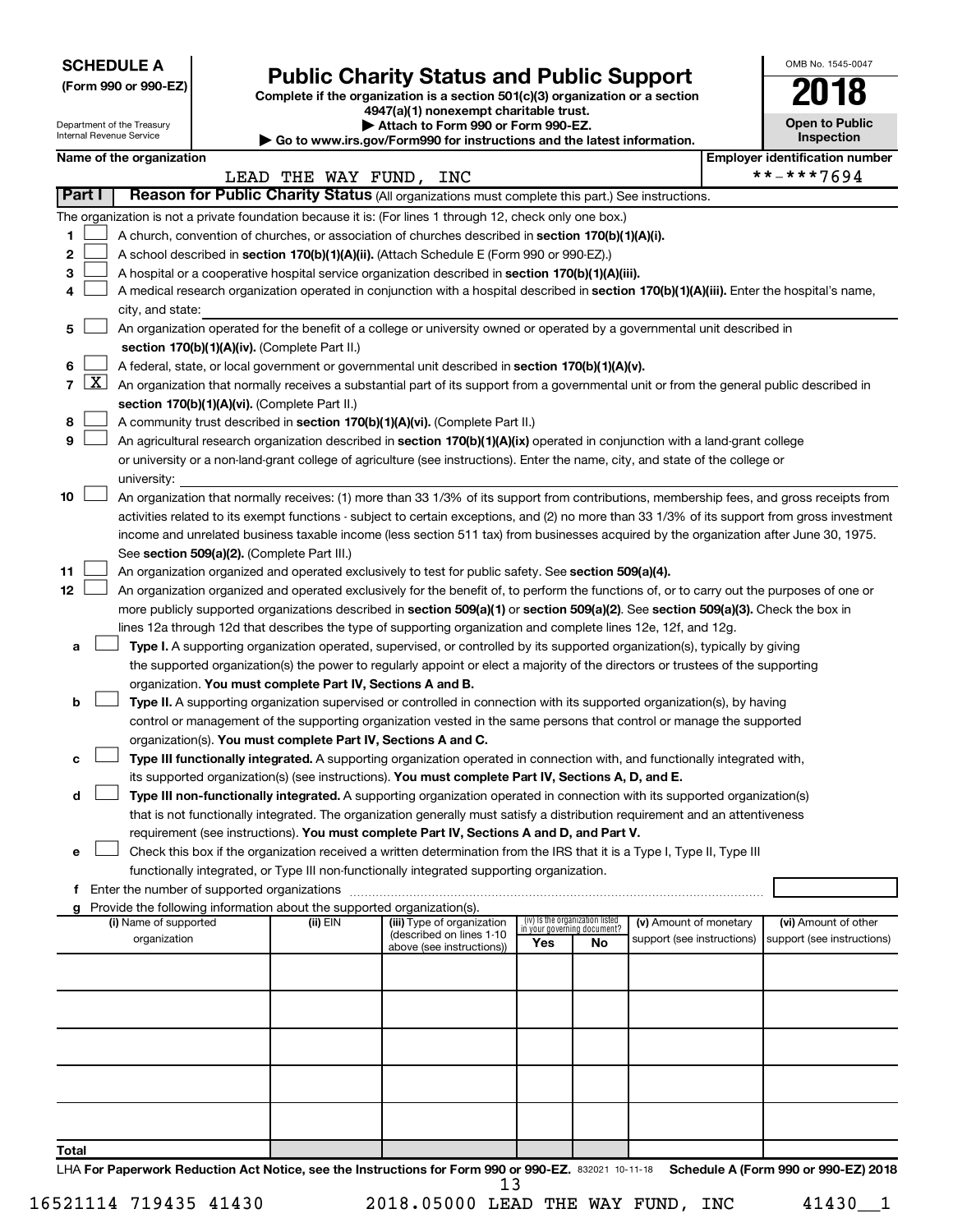### Schedule A (Form 990 or 990-EZ) 2018 Page LEAD THE WAY FUND, INC \*\*-\*\*\*7694

(Complete only if you checked the box on line 5, 7, or 8 of Part I or if the organization failed to qualify under Part III. If the organization fails to qualify under the tests listed below, please complete Part III.) **Part II Support Schedule for Organizations Described in Sections 170(b)(1)(A)(iv) and 170(b)(1)(A)(vi)**

|    | <b>Section A. Public Support</b>                                                                                                                                                                                              |                  |                       |            |            |                                             |                   |
|----|-------------------------------------------------------------------------------------------------------------------------------------------------------------------------------------------------------------------------------|------------------|-----------------------|------------|------------|---------------------------------------------|-------------------|
|    | Calendar year (or fiscal year beginning in)                                                                                                                                                                                   | (a) 2014         | $(b)$ 2015            | $(c)$ 2016 | $(d)$ 2017 | (e) 2018                                    | (f) Total         |
|    | 1 Gifts, grants, contributions, and                                                                                                                                                                                           |                  |                       |            |            |                                             |                   |
|    | membership fees received. (Do not                                                                                                                                                                                             |                  |                       |            |            |                                             |                   |
|    | include any "unusual grants.")                                                                                                                                                                                                | 1120652.         | 3236307.              | 3913184.   | 988,443.   |                                             | 3203496.12462082. |
|    | 2 Tax revenues levied for the organ-                                                                                                                                                                                          |                  |                       |            |            |                                             |                   |
|    | ization's benefit and either paid to                                                                                                                                                                                          |                  |                       |            |            |                                             |                   |
|    | or expended on its behalf                                                                                                                                                                                                     |                  |                       |            |            |                                             |                   |
|    | 3 The value of services or facilities                                                                                                                                                                                         |                  |                       |            |            |                                             |                   |
|    | furnished by a governmental unit to                                                                                                                                                                                           |                  |                       |            |            |                                             |                   |
|    | the organization without charge                                                                                                                                                                                               |                  |                       |            |            |                                             |                   |
|    | Total. Add lines 1 through 3                                                                                                                                                                                                  | 1120652.         | 3236307.              | 3913184.   | 988,443.   |                                             | 3203496.12462082. |
|    | 5 The portion of total contributions                                                                                                                                                                                          |                  |                       |            |            |                                             |                   |
|    | by each person (other than a                                                                                                                                                                                                  |                  |                       |            |            |                                             |                   |
|    | governmental unit or publicly                                                                                                                                                                                                 |                  |                       |            |            |                                             |                   |
|    | supported organization) included                                                                                                                                                                                              |                  |                       |            |            |                                             |                   |
|    | on line 1 that exceeds 2% of the                                                                                                                                                                                              |                  |                       |            |            |                                             |                   |
|    | amount shown on line 11,                                                                                                                                                                                                      |                  |                       |            |            |                                             |                   |
|    | column (f)                                                                                                                                                                                                                    |                  |                       |            |            |                                             | 1292087.          |
|    | 6 Public support. Subtract line 5 from line 4.                                                                                                                                                                                |                  |                       |            |            |                                             | 11169995.         |
|    | <b>Section B. Total Support</b>                                                                                                                                                                                               |                  |                       |            |            |                                             |                   |
|    | Calendar year (or fiscal year beginning in)                                                                                                                                                                                   | (a) 2014         |                       | $(c)$ 2016 | $(d)$ 2017 | (e) 2018                                    | (f) Total         |
|    | 7 Amounts from line 4                                                                                                                                                                                                         | <u> 1120652.</u> | $(b)$ 2015<br>3236307 | 3913184.   | 988,443    |                                             | 3203496.12462082. |
| 8  | Gross income from interest,                                                                                                                                                                                                   |                  |                       |            |            |                                             |                   |
|    | dividends, payments received on                                                                                                                                                                                               |                  |                       |            |            |                                             |                   |
|    | securities loans, rents, royalties,                                                                                                                                                                                           |                  |                       |            |            |                                             |                   |
|    | and income from similar sources                                                                                                                                                                                               | 92,900.          | 104,251.              | 71,857.    | 173,294.   | 261, 260.                                   | 703,562.          |
| 9  | Net income from unrelated business                                                                                                                                                                                            |                  |                       |            |            |                                             |                   |
|    | activities, whether or not the                                                                                                                                                                                                |                  |                       |            |            |                                             |                   |
|    | business is regularly carried on                                                                                                                                                                                              |                  |                       |            |            |                                             |                   |
| 10 | Other income. Do not include gain                                                                                                                                                                                             |                  |                       |            |            |                                             |                   |
|    | or loss from the sale of capital                                                                                                                                                                                              |                  |                       |            |            |                                             |                   |
|    | assets (Explain in Part VI.)                                                                                                                                                                                                  |                  |                       |            |            |                                             |                   |
|    | 11 Total support. Add lines 7 through 10                                                                                                                                                                                      |                  |                       |            |            |                                             | 13165644.         |
|    | 12 Gross receipts from related activities, etc. (see instructions)                                                                                                                                                            |                  |                       |            |            | 12                                          |                   |
|    | 13 First five years. If the Form 990 is for the organization's first, second, third, fourth, or fifth tax year as a section 501(c)(3)                                                                                         |                  |                       |            |            |                                             |                   |
|    | organization, check this box and stop here                                                                                                                                                                                    |                  |                       |            |            |                                             |                   |
|    | Section C. Computation of Public Support Percentage                                                                                                                                                                           |                  |                       |            |            |                                             |                   |
|    |                                                                                                                                                                                                                               |                  |                       |            |            | 14                                          | 84.84<br>%        |
|    |                                                                                                                                                                                                                               |                  |                       |            |            | 15                                          | 78.32<br>$\%$     |
|    | 16a 33 1/3% support test - 2018. If the organization did not check the box on line 13, and line 14 is 33 1/3% or more, check this box and                                                                                     |                  |                       |            |            |                                             |                   |
|    | stop here. The organization qualifies as a publicly supported organization                                                                                                                                                    |                  |                       |            |            |                                             | $\mathbf{X}$      |
|    | b 33 1/3% support test - 2017. If the organization did not check a box on line 13 or 16a, and line 15 is 33 1/3% or more, check this box                                                                                      |                  |                       |            |            |                                             |                   |
|    | and stop here. The organization qualifies as a publicly supported organization [11] manuscription manuscription manuscription manuscription manuscription manuscription and a state of the state of the state of the state of |                  |                       |            |            |                                             |                   |
|    | 17a 10% -facts-and-circumstances test - 2018. If the organization did not check a box on line 13, 16a, or 16b, and line 14 is 10% or more,                                                                                    |                  |                       |            |            |                                             |                   |
|    | and if the organization meets the "facts-and-circumstances" test, check this box and stop here. Explain in Part VI how the organization                                                                                       |                  |                       |            |            |                                             |                   |
|    | meets the "facts-and-circumstances" test. The organization qualifies as a publicly supported organization <i>manumumum</i>                                                                                                    |                  |                       |            |            |                                             |                   |
|    | b 10% -facts-and-circumstances test - 2017. If the organization did not check a box on line 13, 16a, 16b, or 17a, and line 15 is 10% or                                                                                       |                  |                       |            |            |                                             |                   |
|    | more, and if the organization meets the "facts-and-circumstances" test, check this box and stop here. Explain in Part VI how the                                                                                              |                  |                       |            |            |                                             |                   |
|    | organization meets the "facts-and-circumstances" test. The organization qualifies as a publicly supported organization                                                                                                        |                  |                       |            |            |                                             |                   |
| 18 | Private foundation. If the organization did not check a box on line 13, 16a, 16b, 17a, or 17b, check this box and see instructions                                                                                            |                  |                       |            |            |                                             |                   |
|    |                                                                                                                                                                                                                               |                  |                       |            |            | <b>Cohodulo A (Form 000 or 000 F7) 2010</b> |                   |

**Schedule A (Form 990 or 990-EZ) 2018**

832022 10-11-18

16521114 719435 41430 2018.05000 LEAD THE WAY FUND, INC 41430\_\_1 14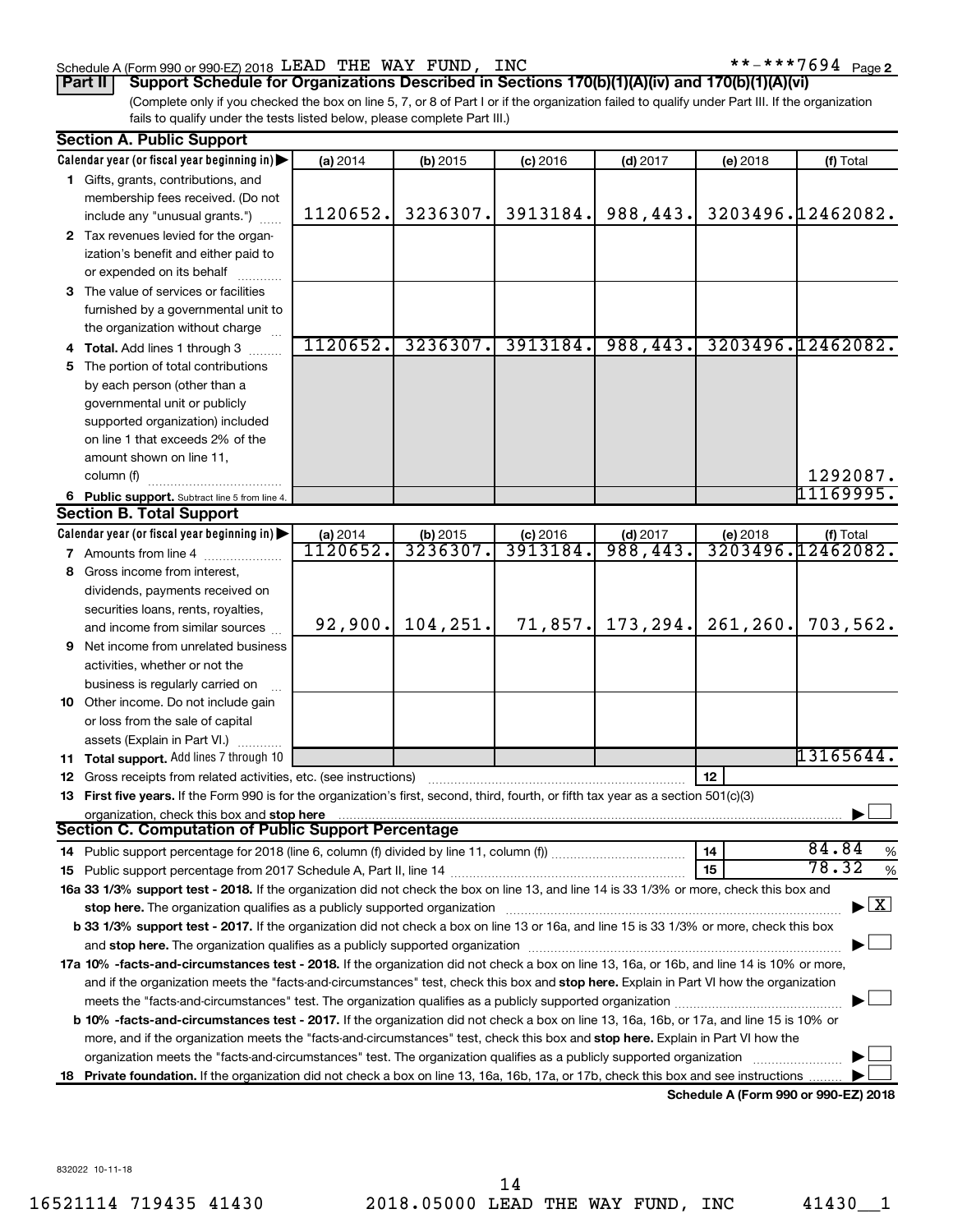# Schedule A (Form 990 or 990-EZ) 2018 Page LEAD THE WAY FUND, INC \*\*-\*\*\*7694

(Complete only if you checked the box on line 10 of Part I or if the organization failed to qualify under Part II. If the organization fails to qualify under the tests listed below, please complete Part II.)

| з  | 1 Gifts, grants, contributions, and<br>membership fees received. (Do not<br>include any "unusual grants.")<br>2 Gross receipts from admissions,<br>merchandise sold or services per-<br>formed, or facilities furnished in     |          |          | $(c)$ 2016 | $(d)$ 2017 | (e) 2018 | (f) Total                            |
|----|--------------------------------------------------------------------------------------------------------------------------------------------------------------------------------------------------------------------------------|----------|----------|------------|------------|----------|--------------------------------------|
|    |                                                                                                                                                                                                                                |          |          |            |            |          |                                      |
|    |                                                                                                                                                                                                                                |          |          |            |            |          |                                      |
|    |                                                                                                                                                                                                                                |          |          |            |            |          |                                      |
|    |                                                                                                                                                                                                                                |          |          |            |            |          |                                      |
|    |                                                                                                                                                                                                                                |          |          |            |            |          |                                      |
|    | any activity that is related to the                                                                                                                                                                                            |          |          |            |            |          |                                      |
|    | organization's tax-exempt purpose                                                                                                                                                                                              |          |          |            |            |          |                                      |
|    | Gross receipts from activities that                                                                                                                                                                                            |          |          |            |            |          |                                      |
|    | are not an unrelated trade or bus-                                                                                                                                                                                             |          |          |            |            |          |                                      |
|    | iness under section 513                                                                                                                                                                                                        |          |          |            |            |          |                                      |
| 4  | Tax revenues levied for the organ-                                                                                                                                                                                             |          |          |            |            |          |                                      |
|    | ization's benefit and either paid to                                                                                                                                                                                           |          |          |            |            |          |                                      |
|    | or expended on its behalf<br>.                                                                                                                                                                                                 |          |          |            |            |          |                                      |
| 5  | The value of services or facilities                                                                                                                                                                                            |          |          |            |            |          |                                      |
|    | furnished by a governmental unit to                                                                                                                                                                                            |          |          |            |            |          |                                      |
|    | the organization without charge                                                                                                                                                                                                |          |          |            |            |          |                                      |
| 6  | Total. Add lines 1 through 5                                                                                                                                                                                                   |          |          |            |            |          |                                      |
|    | 7a Amounts included on lines 1, 2, and                                                                                                                                                                                         |          |          |            |            |          |                                      |
|    | 3 received from disqualified persons                                                                                                                                                                                           |          |          |            |            |          |                                      |
|    | <b>b</b> Amounts included on lines 2 and 3 received                                                                                                                                                                            |          |          |            |            |          |                                      |
|    | from other than disqualified persons that                                                                                                                                                                                      |          |          |            |            |          |                                      |
|    | exceed the greater of \$5,000 or 1% of the<br>amount on line 13 for the year                                                                                                                                                   |          |          |            |            |          |                                      |
|    | c Add lines 7a and 7b                                                                                                                                                                                                          |          |          |            |            |          |                                      |
|    | 8 Public support. (Subtract line 7c from line 6.)                                                                                                                                                                              |          |          |            |            |          |                                      |
|    | <b>Section B. Total Support</b>                                                                                                                                                                                                |          |          |            |            |          |                                      |
|    | Calendar year (or fiscal year beginning in)                                                                                                                                                                                    | (a) 2014 | (b) 2015 | $(c)$ 2016 | $(d)$ 2017 | (e) 2018 | (f) Total                            |
|    | 9 Amounts from line 6                                                                                                                                                                                                          |          |          |            |            |          |                                      |
|    | <b>10a</b> Gross income from interest,<br>dividends, payments received on<br>securities loans, rents, royalties,<br>and income from similar sources                                                                            |          |          |            |            |          |                                      |
|    | <b>b</b> Unrelated business taxable income                                                                                                                                                                                     |          |          |            |            |          |                                      |
|    | (less section 511 taxes) from businesses                                                                                                                                                                                       |          |          |            |            |          |                                      |
|    | acquired after June 30, 1975                                                                                                                                                                                                   |          |          |            |            |          |                                      |
|    | c Add lines 10a and 10b                                                                                                                                                                                                        |          |          |            |            |          |                                      |
|    | <b>11</b> Net income from unrelated business<br>activities not included in line 10b.<br>whether or not the business is<br>regularly carried on                                                                                 |          |          |            |            |          |                                      |
|    | 12 Other income. Do not include gain                                                                                                                                                                                           |          |          |            |            |          |                                      |
|    | or loss from the sale of capital                                                                                                                                                                                               |          |          |            |            |          |                                      |
|    | assets (Explain in Part VI.)<br>13 Total support. (Add lines 9, 10c, 11, and 12.)                                                                                                                                              |          |          |            |            |          |                                      |
|    | 14 First five years. If the Form 990 is for the organization's first, second, third, fourth, or fifth tax year as a section 501(c)(3) organization,                                                                            |          |          |            |            |          |                                      |
|    | check this box and stop here measurements and contain the state of the state of the state of the state of the state of the state of the state of the state of the state of the state of the state of the state of the state of |          |          |            |            |          |                                      |
|    | Section C. Computation of Public Support Percentage                                                                                                                                                                            |          |          |            |            |          |                                      |
|    |                                                                                                                                                                                                                                |          |          |            |            | 15       | %                                    |
|    |                                                                                                                                                                                                                                |          |          |            |            | 16       | %                                    |
|    |                                                                                                                                                                                                                                |          |          |            |            |          |                                      |
|    | Section D. Computation of Investment Income Percentage                                                                                                                                                                         |          |          |            |            | 17       | %                                    |
|    |                                                                                                                                                                                                                                |          |          |            |            |          |                                      |
|    |                                                                                                                                                                                                                                |          |          |            |            | 18       |                                      |
|    |                                                                                                                                                                                                                                |          |          |            |            |          |                                      |
|    | 19a 33 1/3% support tests - 2018. If the organization did not check the box on line 14, and line 15 is more than 33 1/3%, and line 17 is not                                                                                   |          |          |            |            |          |                                      |
|    | more than 33 1/3%, check this box and stop here. The organization qualifies as a publicly supported organization                                                                                                               |          |          |            |            |          |                                      |
| 18 | <b>b 33 1/3% support tests - 2017.</b> If the organization did not check a box on line 14 or line 19a, and line 16 is more than 33 1/3%, and                                                                                   |          |          |            |            |          |                                      |
|    | line 18 is not more than 33 1/3%, check this box and stop here. The organization qualifies as a publicly supported organization                                                                                                |          |          |            |            |          | %                                    |
|    |                                                                                                                                                                                                                                |          |          |            |            |          |                                      |
|    | 832023 10-11-18                                                                                                                                                                                                                |          |          | 15         |            |          | Schedule A (Form 990 or 990-EZ) 2018 |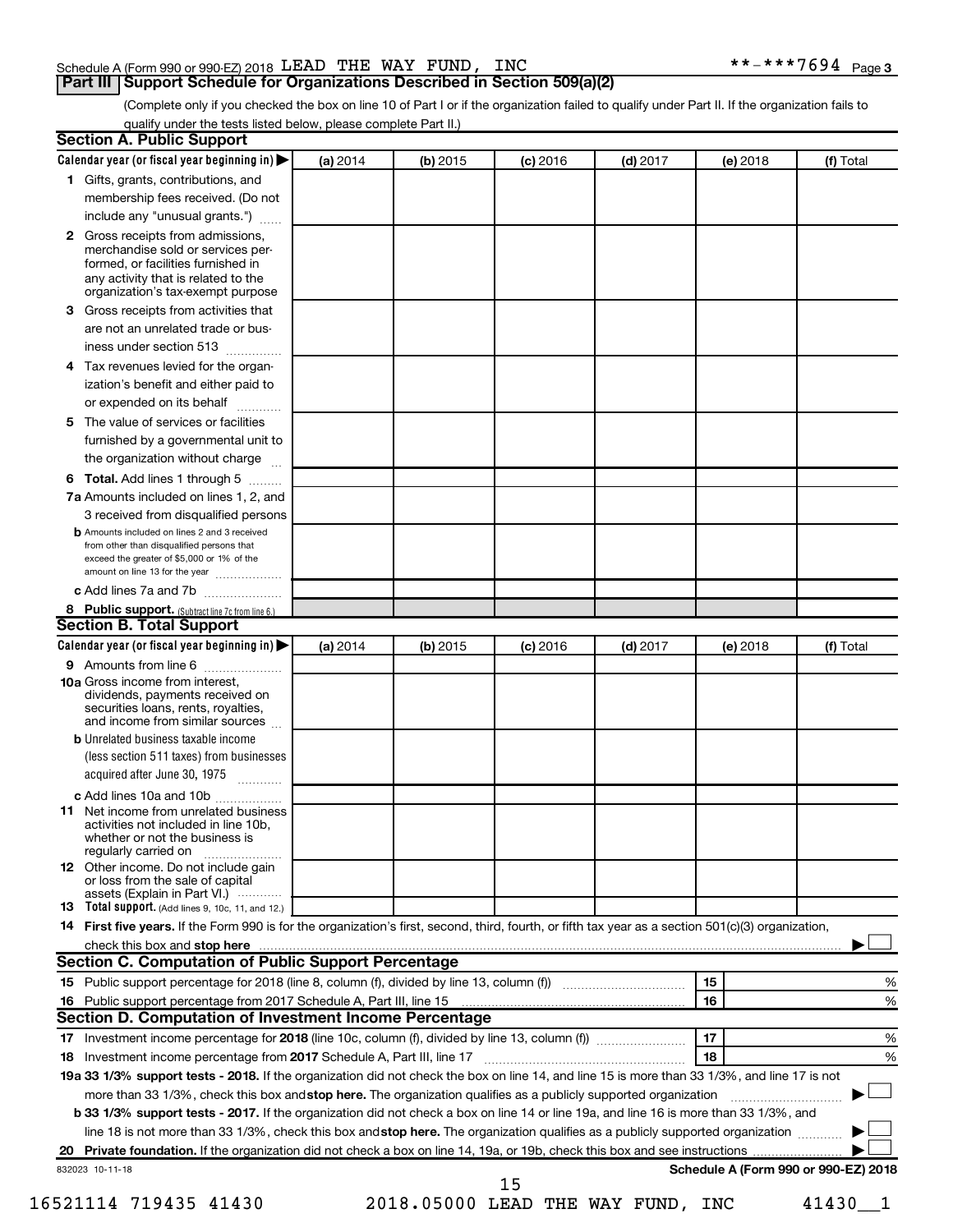**1**

**2**

**3a**

**3b**

**3c**

**4a**

**4b**

**4c**

**5a**

**5b 5c**

**6**

**7**

**8**

**9a**

**9b**

**9c**

**10a**

**10b**

**Schedule A (Form 990 or 990-EZ) 2018**

**Yes No**

# **Part IV Supporting Organizations**

(Complete only if you checked a box in line 12 on Part I. If you checked 12a of Part I, complete Sections A and B. If you checked 12b of Part I, complete Sections A and C. If you checked 12c of Part I, complete Sections A, D, and E. If you checked 12d of Part I, complete Sections A and D, and complete Part V.)

### **Section A. All Supporting Organizations**

- **1** Are all of the organization's supported organizations listed by name in the organization's governing documents? If "No," describe in Part VI how the supported organizations are designated. If designated by *class or purpose, describe the designation. If historic and continuing relationship, explain.*
- **2** Did the organization have any supported organization that does not have an IRS determination of status under section 509(a)(1) or (2)? If "Yes," explain in Part **VI** how the organization determined that the supported *organization was described in section 509(a)(1) or (2).*
- **3a** Did the organization have a supported organization described in section 501(c)(4), (5), or (6)? If "Yes," answer *(b) and (c) below.*
- **b** Did the organization confirm that each supported organization qualified under section 501(c)(4), (5), or (6) and satisfied the public support tests under section 509(a)(2)? If "Yes," describe in Part VI when and how the *organization made the determination.*
- **c** Did the organization ensure that all support to such organizations was used exclusively for section 170(c)(2)(B) purposes? If "Yes," explain in Part VI what controls the organization put in place to ensure such use.
- **4 a** *If* Was any supported organization not organized in the United States ("foreign supported organization")? *"Yes," and if you checked 12a or 12b in Part I, answer (b) and (c) below.*
- **b** Did the organization have ultimate control and discretion in deciding whether to make grants to the foreign supported organization? If "Yes," describe in Part VI how the organization had such control and discretion *despite being controlled or supervised by or in connection with its supported organizations.*
- **c** Did the organization support any foreign supported organization that does not have an IRS determination under sections 501(c)(3) and 509(a)(1) or (2)? If "Yes," explain in Part VI what controls the organization used *to ensure that all support to the foreign supported organization was used exclusively for section 170(c)(2)(B) purposes.*
- **5a** Did the organization add, substitute, or remove any supported organizations during the tax year? If "Yes," answer (b) and (c) below (if applicable). Also, provide detail in **Part VI,** including (i) the names and EIN *numbers of the supported organizations added, substituted, or removed; (ii) the reasons for each such action; (iii) the authority under the organization's organizing document authorizing such action; and (iv) how the action was accomplished (such as by amendment to the organizing document).*
- **b** Type I or Type II only. Was any added or substituted supported organization part of a class already designated in the organization's organizing document?
- **c Substitutions only.**  Was the substitution the result of an event beyond the organization's control?
- **6** Did the organization provide support (whether in the form of grants or the provision of services or facilities) to **Part VI.** support or benefit one or more of the filing organization's supported organizations? If "Yes," provide detail in anyone other than (i) its supported organizations, (ii) individuals that are part of the charitable class benefited by one or more of its supported organizations, or (iii) other supporting organizations that also
- **7** Did the organization provide a grant, loan, compensation, or other similar payment to a substantial contributor regard to a substantial contributor? If "Yes," complete Part I of Schedule L (Form 990 or 990-EZ). (as defined in section 4958(c)(3)(C)), a family member of a substantial contributor, or a 35% controlled entity with
- **8** Did the organization make a loan to a disqualified person (as defined in section 4958) not described in line 7? *If "Yes," complete Part I of Schedule L (Form 990 or 990-EZ).*
- **9 a** Was the organization controlled directly or indirectly at any time during the tax year by one or more in section 509(a)(1) or (2))? If "Yes," provide detail in **Part VI.** disqualified persons as defined in section 4946 (other than foundation managers and organizations described
- **b** Did one or more disqualified persons (as defined in line 9a) hold a controlling interest in any entity in which the supporting organization had an interest? If "Yes," provide detail in Part VI.
- **c** Did a disqualified person (as defined in line 9a) have an ownership interest in, or derive any personal benefit from, assets in which the supporting organization also had an interest? If "Yes," provide detail in Part VI.
- **10 a** Was the organization subject to the excess business holdings rules of section 4943 because of section supporting organizations)? If "Yes," answer 10b below. 4943(f) (regarding certain Type II supporting organizations, and all Type III non-functionally integrated
	- **b** Did the organization have any excess business holdings in the tax year? (Use Schedule C, Form 4720, to *determine whether the organization had excess business holdings.)*

832024 10-11-18

16521114 719435 41430 2018.05000 LEAD THE WAY FUND, INC 41430\_\_1 16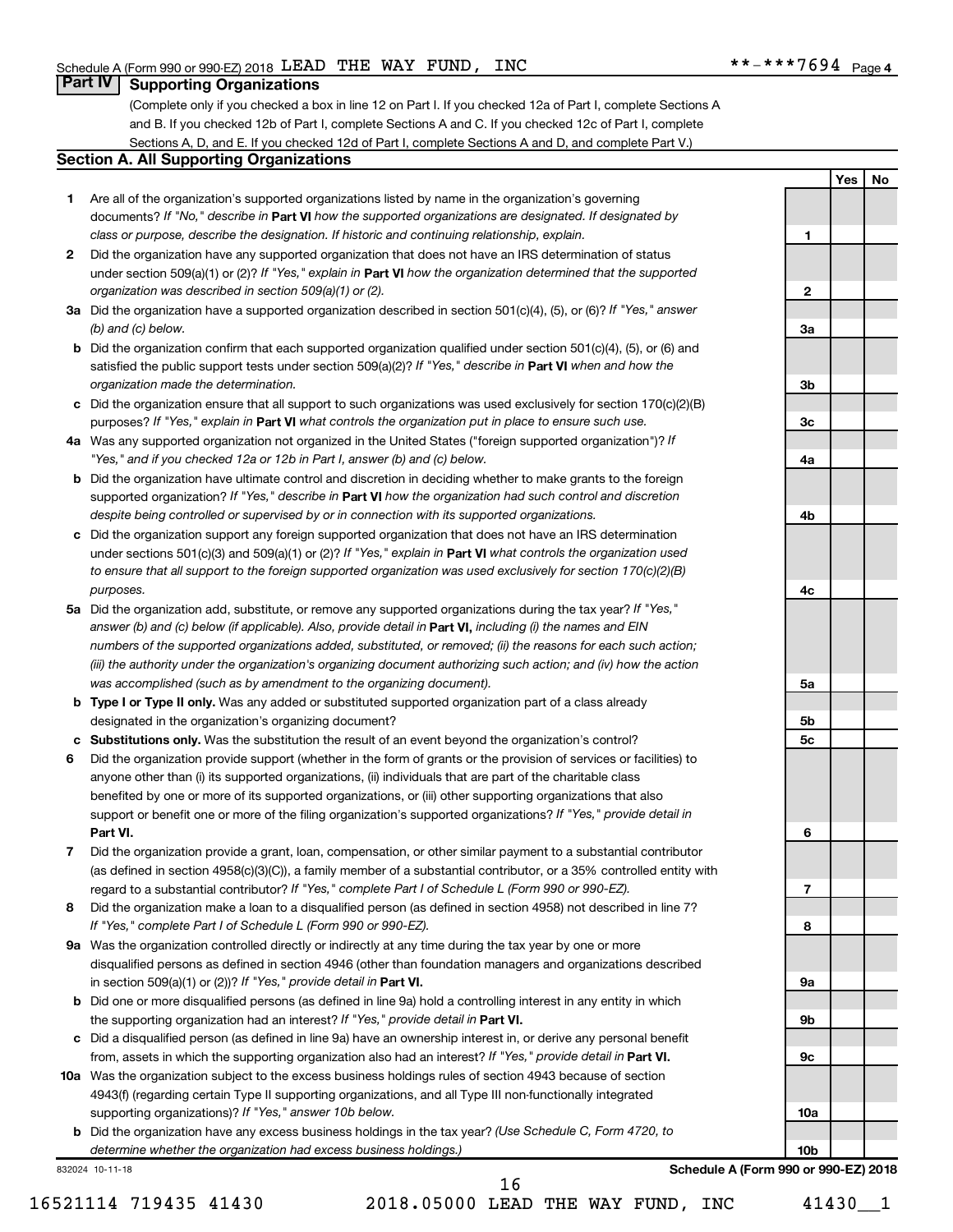|        | <b>Part IV</b>  | <b>Supporting Organizations (continued)</b>                                                                                                                             |                 |     |    |
|--------|-----------------|-------------------------------------------------------------------------------------------------------------------------------------------------------------------------|-----------------|-----|----|
|        |                 |                                                                                                                                                                         |                 | Yes | No |
| 11     |                 | Has the organization accepted a gift or contribution from any of the following persons?                                                                                 |                 |     |    |
|        |                 | a A person who directly or indirectly controls, either alone or together with persons described in (b) and (c)                                                          |                 |     |    |
|        |                 | below, the governing body of a supported organization?                                                                                                                  | 11a             |     |    |
|        |                 | <b>b</b> A family member of a person described in (a) above?                                                                                                            | 11 <sub>b</sub> |     |    |
|        |                 | c A 35% controlled entity of a person described in (a) or (b) above? If "Yes" to a, b, or c, provide detail in Part VI.                                                 | 11c             |     |    |
|        |                 | <b>Section B. Type I Supporting Organizations</b>                                                                                                                       |                 |     |    |
|        |                 |                                                                                                                                                                         |                 | Yes | No |
| 1      |                 | Did the directors, trustees, or membership of one or more supported organizations have the power to                                                                     |                 |     |    |
|        |                 | regularly appoint or elect at least a majority of the organization's directors or trustees at all times during the                                                      |                 |     |    |
|        |                 | tax year? If "No," describe in Part VI how the supported organization(s) effectively operated, supervised, or                                                           |                 |     |    |
|        |                 | controlled the organization's activities. If the organization had more than one supported organization,                                                                 |                 |     |    |
|        |                 | describe how the powers to appoint and/or remove directors or trustees were allocated among the supported                                                               |                 |     |    |
|        |                 | organizations and what conditions or restrictions, if any, applied to such powers during the tax year.                                                                  | 1               |     |    |
| 2      |                 | Did the organization operate for the benefit of any supported organization other than the supported                                                                     |                 |     |    |
|        |                 | organization(s) that operated, supervised, or controlled the supporting organization? If "Yes," explain in                                                              |                 |     |    |
|        |                 | Part VI how providing such benefit carried out the purposes of the supported organization(s) that operated,                                                             |                 |     |    |
|        |                 | supervised, or controlled the supporting organization.                                                                                                                  | 2               |     |    |
|        |                 | <b>Section C. Type II Supporting Organizations</b>                                                                                                                      |                 |     |    |
|        |                 |                                                                                                                                                                         |                 | Yes | No |
| 1      |                 | Were a majority of the organization's directors or trustees during the tax year also a majority of the directors                                                        |                 |     |    |
|        |                 | or trustees of each of the organization's supported organization(s)? If "No," describe in Part VI how control                                                           |                 |     |    |
|        |                 | or management of the supporting organization was vested in the same persons that controlled or managed                                                                  |                 |     |    |
|        |                 | the supported organization(s).                                                                                                                                          | 1               |     |    |
|        |                 | <b>Section D. All Type III Supporting Organizations</b>                                                                                                                 |                 |     |    |
|        |                 |                                                                                                                                                                         |                 | Yes | No |
| 1      |                 | Did the organization provide to each of its supported organizations, by the last day of the fifth month of the                                                          |                 |     |    |
|        |                 | organization's tax year, (i) a written notice describing the type and amount of support provided during the prior tax                                                   |                 |     |    |
|        |                 | year, (ii) a copy of the Form 990 that was most recently filed as of the date of notification, and (iii) copies of the                                                  |                 |     |    |
|        |                 | organization's governing documents in effect on the date of notification, to the extent not previously provided?                                                        | 1               |     |    |
| 2      |                 | Were any of the organization's officers, directors, or trustees either (i) appointed or elected by the supported                                                        |                 |     |    |
|        |                 | organization(s) or (ii) serving on the governing body of a supported organization? If "No," explain in Part VI how                                                      |                 |     |    |
|        |                 | the organization maintained a close and continuous working relationship with the supported organization(s).                                                             | 2               |     |    |
| 3      |                 | By reason of the relationship described in (2), did the organization's supported organizations have a                                                                   |                 |     |    |
|        |                 | significant voice in the organization's investment policies and in directing the use of the organization's                                                              |                 |     |    |
|        |                 | income or assets at all times during the tax year? If "Yes," describe in Part VI the role the organization's                                                            |                 |     |    |
|        |                 | supported organizations played in this regard.                                                                                                                          | з               |     |    |
|        |                 | Section E. Type III Functionally Integrated Supporting Organizations                                                                                                    |                 |     |    |
| 1      |                 | Check the box next to the method that the organization used to satisfy the Integral Part Test during the yealsee instructions).                                         |                 |     |    |
| a      |                 | The organization satisfied the Activities Test. Complete line 2 below.<br>The organization is the parent of each of its supported organizations. Complete line 3 below. |                 |     |    |
| b<br>c |                 | The organization supported a governmental entity. Describe in Part VI how you supported a government entity (see instructions).                                         |                 |     |    |
| 2      |                 | Activities Test. Answer (a) and (b) below.                                                                                                                              |                 | Yes | No |
| а      |                 | Did substantially all of the organization's activities during the tax year directly further the exempt purposes of                                                      |                 |     |    |
|        |                 | the supported organization(s) to which the organization was responsive? If "Yes," then in Part VI identify                                                              |                 |     |    |
|        |                 | those supported organizations and explain how these activities directly furthered their exempt purposes,                                                                |                 |     |    |
|        |                 | how the organization was responsive to those supported organizations, and how the organization determined                                                               |                 |     |    |
|        |                 | that these activities constituted substantially all of its activities.                                                                                                  | 2a              |     |    |
| b      |                 | Did the activities described in (a) constitute activities that, but for the organization's involvement, one or more                                                     |                 |     |    |
|        |                 | of the organization's supported organization(s) would have been engaged in? If "Yes," explain in Part VI the                                                            |                 |     |    |
|        |                 | reasons for the organization's position that its supported organization(s) would have engaged in these                                                                  |                 |     |    |
|        |                 | activities but for the organization's involvement.                                                                                                                      | 2b              |     |    |
| З      |                 | Parent of Supported Organizations. Answer (a) and (b) below.                                                                                                            |                 |     |    |
| а      |                 | Did the organization have the power to regularly appoint or elect a majority of the officers, directors, or                                                             |                 |     |    |
|        |                 | trustees of each of the supported organizations? Provide details in Part VI.                                                                                            | За              |     |    |
|        |                 | <b>b</b> Did the organization exercise a substantial degree of direction over the policies, programs, and activities of each                                            |                 |     |    |
|        |                 | of its supported organizations? If "Yes," describe in Part VI the role played by the organization in this regard.                                                       | 3b              |     |    |
|        | 832025 10-11-18 | Schedule A (Form 990 or 990-EZ) 2018                                                                                                                                    |                 |     |    |
|        |                 | 17                                                                                                                                                                      |                 |     |    |

<sup>16521114 719435 41430 2018.05000</sup> LEAD THE WAY FUND, INC 41430\_\_1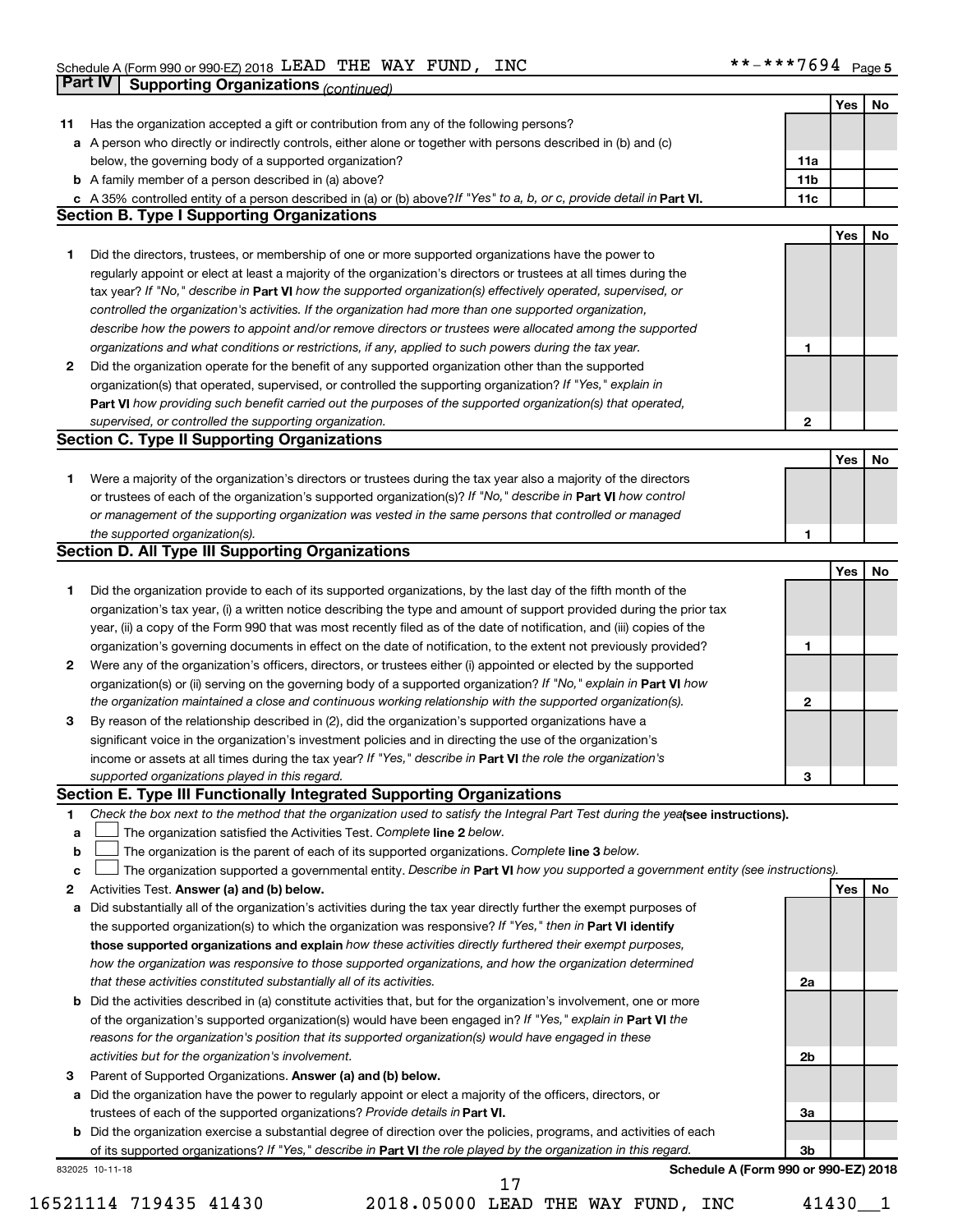## Schedule A (Form 990 or 990-EZ) 2018 Page LEAD THE WAY FUND, INC \*\*-\*\*\*7694 **Part V Type III Non-Functionally Integrated 509(a)(3) Supporting Organizations**

1 **Letter See instructions.** All Check here if the organization satisfied the Integral Part Test as a qualifying trust on Nov. 20, 1970 (explain in Part VI.) See instructions. All other Type III non-functionally integrated supporting organizations must complete Sections A through E.

|              | Section A - Adjusted Net Income                                                                                                   |                | (A) Prior Year | (B) Current Year<br>(optional) |
|--------------|-----------------------------------------------------------------------------------------------------------------------------------|----------------|----------------|--------------------------------|
| 1            | Net short-term capital gain                                                                                                       | $\blacksquare$ |                |                                |
| $\mathbf{2}$ | Recoveries of prior-year distributions                                                                                            | $\mathbf{2}$   |                |                                |
| 3            | Other gross income (see instructions)                                                                                             | 3              |                |                                |
| 4            | Add lines 1 through 3                                                                                                             | 4              |                |                                |
| 5            | Depreciation and depletion                                                                                                        | 5              |                |                                |
| 6            | Portion of operating expenses paid or incurred for production or                                                                  |                |                |                                |
|              | collection of gross income or for management, conservation, or                                                                    |                |                |                                |
|              | maintenance of property held for production of income (see instructions)                                                          | 6              |                |                                |
| 7            | Other expenses (see instructions)                                                                                                 | $\overline{7}$ |                |                                |
| 8            | Adjusted Net Income (subtract lines 5, 6, and 7 from line 4)                                                                      | 8              |                |                                |
|              | <b>Section B - Minimum Asset Amount</b>                                                                                           |                | (A) Prior Year | (B) Current Year<br>(optional) |
| 1            | Aggregate fair market value of all non-exempt-use assets (see                                                                     |                |                |                                |
|              | instructions for short tax year or assets held for part of year):                                                                 |                |                |                                |
|              | <b>a</b> Average monthly value of securities                                                                                      | 1a             |                |                                |
|              | <b>b</b> Average monthly cash balances                                                                                            | 1b             |                |                                |
|              | <b>c</b> Fair market value of other non-exempt-use assets                                                                         | 1 <sub>c</sub> |                |                                |
|              | <b>d</b> Total (add lines 1a, 1b, and 1c)                                                                                         | 1d             |                |                                |
|              | <b>e</b> Discount claimed for blockage or other                                                                                   |                |                |                                |
|              | factors (explain in detail in Part VI):                                                                                           |                |                |                                |
| 2            | Acquisition indebtedness applicable to non-exempt-use assets                                                                      | $\mathbf{2}$   |                |                                |
| З            | Subtract line 2 from line 1d                                                                                                      | 3              |                |                                |
| 4            | Cash deemed held for exempt use. Enter 1-1/2% of line 3 (for greater amount,                                                      |                |                |                                |
|              | see instructions)                                                                                                                 | 4              |                |                                |
| 5            | Net value of non-exempt-use assets (subtract line 4 from line 3)                                                                  | 5              |                |                                |
| 6            | Multiply line 5 by .035                                                                                                           | 6              |                |                                |
| 7            | Recoveries of prior-year distributions                                                                                            | $\overline{7}$ |                |                                |
| 8            | <b>Minimum Asset Amount (add line 7 to line 6)</b>                                                                                | 8              |                |                                |
|              | <b>Section C - Distributable Amount</b>                                                                                           |                |                | <b>Current Year</b>            |
| 1            | Adjusted net income for prior year (from Section A, line 8, Column A)                                                             | 1              |                |                                |
| 2            | Enter 85% of line 1                                                                                                               | $\mathbf{2}$   |                |                                |
| з            | Minimum asset amount for prior year (from Section B, line 8, Column A)                                                            | 3              |                |                                |
| 4            | Enter greater of line 2 or line 3                                                                                                 | 4              |                |                                |
| 5            | Income tax imposed in prior year                                                                                                  | 5              |                |                                |
| 6            | <b>Distributable Amount.</b> Subtract line 5 from line 4, unless subject to                                                       |                |                |                                |
|              | emergency temporary reduction (see instructions)                                                                                  | 6              |                |                                |
| 7            | Check here if the current year is the organization's first as a non-functionally integrated Type III supporting organization (see |                |                |                                |

instructions).

**Schedule A (Form 990 or 990-EZ) 2018**

832026 10-11-18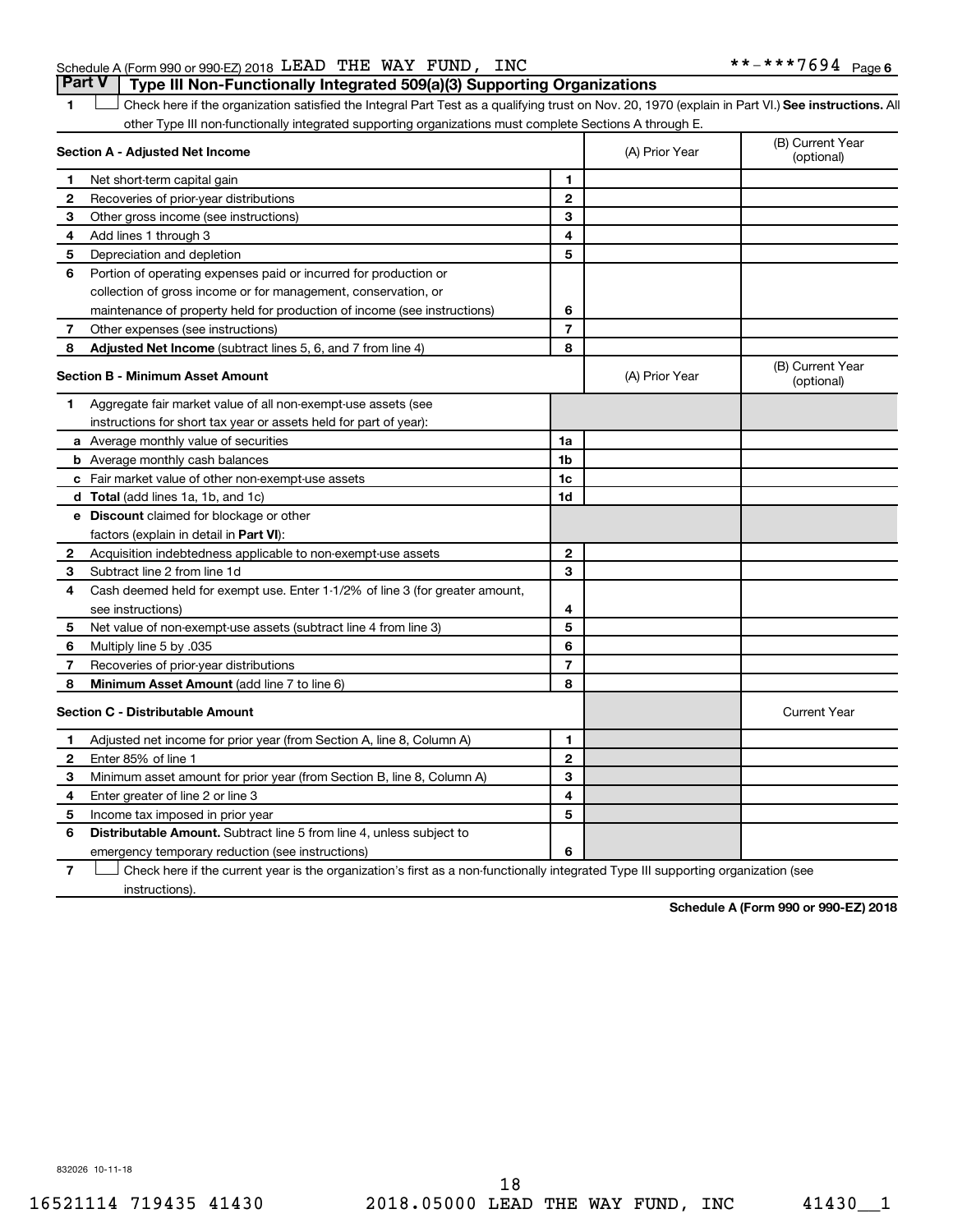|              | <b>Part V</b><br>Type III Non-Functionally Integrated 509(a)(3) Supporting Organizations (continued) |                                       |                                         |                     |  |  |  |  |  |  |
|--------------|------------------------------------------------------------------------------------------------------|---------------------------------------|-----------------------------------------|---------------------|--|--|--|--|--|--|
|              | <b>Section D - Distributions</b>                                                                     |                                       |                                         | <b>Current Year</b> |  |  |  |  |  |  |
| 1            | Amounts paid to supported organizations to accomplish exempt purposes                                |                                       |                                         |                     |  |  |  |  |  |  |
| $\mathbf{2}$ | Amounts paid to perform activity that directly furthers exempt purposes of supported                 |                                       |                                         |                     |  |  |  |  |  |  |
|              | organizations, in excess of income from activity                                                     |                                       |                                         |                     |  |  |  |  |  |  |
| 3            | Administrative expenses paid to accomplish exempt purposes of supported organizations                |                                       |                                         |                     |  |  |  |  |  |  |
| 4            | Amounts paid to acquire exempt-use assets                                                            |                                       |                                         |                     |  |  |  |  |  |  |
| 5            | Qualified set-aside amounts (prior IRS approval required)                                            |                                       |                                         |                     |  |  |  |  |  |  |
| 6            | Other distributions (describe in <b>Part VI</b> ). See instructions.                                 |                                       |                                         |                     |  |  |  |  |  |  |
| 7            | Total annual distributions. Add lines 1 through 6.                                                   |                                       |                                         |                     |  |  |  |  |  |  |
| 8            | Distributions to attentive supported organizations to which the organization is responsive           |                                       |                                         |                     |  |  |  |  |  |  |
|              | (provide details in Part VI). See instructions.                                                      |                                       |                                         |                     |  |  |  |  |  |  |
| 9            | Distributable amount for 2018 from Section C, line 6                                                 |                                       |                                         |                     |  |  |  |  |  |  |
| 10           | Line 8 amount divided by line 9 amount                                                               |                                       |                                         |                     |  |  |  |  |  |  |
|              |                                                                                                      | (i)                                   | (ii)                                    | (iii)               |  |  |  |  |  |  |
|              | <b>Section E - Distribution Allocations (see instructions)</b>                                       | <b>Underdistributions</b><br>Pre-2018 | <b>Distributable</b><br>Amount for 2018 |                     |  |  |  |  |  |  |
| 1            | Distributable amount for 2018 from Section C, line 6                                                 |                                       |                                         |                     |  |  |  |  |  |  |
| $\mathbf{2}$ | Underdistributions, if any, for years prior to 2018 (reason-                                         |                                       |                                         |                     |  |  |  |  |  |  |
|              | able cause required-explain in Part VI). See instructions.                                           |                                       |                                         |                     |  |  |  |  |  |  |
| 3            | Excess distributions carryover, if any, to 2018                                                      |                                       |                                         |                     |  |  |  |  |  |  |
|              | <b>a</b> From 2013                                                                                   |                                       |                                         |                     |  |  |  |  |  |  |
|              | <b>b</b> From 2014                                                                                   |                                       |                                         |                     |  |  |  |  |  |  |
|              | c From 2015                                                                                          |                                       |                                         |                     |  |  |  |  |  |  |
|              | d From 2016                                                                                          |                                       |                                         |                     |  |  |  |  |  |  |
|              | e From 2017                                                                                          |                                       |                                         |                     |  |  |  |  |  |  |
|              | f Total of lines 3a through e                                                                        |                                       |                                         |                     |  |  |  |  |  |  |
|              | g Applied to underdistributions of prior years                                                       |                                       |                                         |                     |  |  |  |  |  |  |
|              | h Applied to 2018 distributable amount                                                               |                                       |                                         |                     |  |  |  |  |  |  |
| Ť.           | Carryover from 2013 not applied (see instructions)                                                   |                                       |                                         |                     |  |  |  |  |  |  |
|              | Remainder. Subtract lines 3g, 3h, and 3i from 3f.                                                    |                                       |                                         |                     |  |  |  |  |  |  |
| 4            | Distributions for 2018 from Section D,                                                               |                                       |                                         |                     |  |  |  |  |  |  |
|              | line $7:$                                                                                            |                                       |                                         |                     |  |  |  |  |  |  |
|              | a Applied to underdistributions of prior years                                                       |                                       |                                         |                     |  |  |  |  |  |  |
|              | <b>b</b> Applied to 2018 distributable amount                                                        |                                       |                                         |                     |  |  |  |  |  |  |
| с            | Remainder. Subtract lines 4a and 4b from 4.                                                          |                                       |                                         |                     |  |  |  |  |  |  |
| 5            | Remaining underdistributions for years prior to 2018, if                                             |                                       |                                         |                     |  |  |  |  |  |  |
|              | any. Subtract lines 3g and 4a from line 2. For result greater                                        |                                       |                                         |                     |  |  |  |  |  |  |
|              | than zero, explain in Part VI. See instructions.                                                     |                                       |                                         |                     |  |  |  |  |  |  |
| 6            | Remaining underdistributions for 2018. Subtract lines 3h                                             |                                       |                                         |                     |  |  |  |  |  |  |
|              | and 4b from line 1. For result greater than zero, explain in                                         |                                       |                                         |                     |  |  |  |  |  |  |
|              | <b>Part VI.</b> See instructions.                                                                    |                                       |                                         |                     |  |  |  |  |  |  |
| $\mathbf{7}$ | Excess distributions carryover to 2019. Add lines 3j                                                 |                                       |                                         |                     |  |  |  |  |  |  |
|              | and 4c.                                                                                              |                                       |                                         |                     |  |  |  |  |  |  |
| 8            | Breakdown of line 7:                                                                                 |                                       |                                         |                     |  |  |  |  |  |  |
|              | a Excess from 2014                                                                                   |                                       |                                         |                     |  |  |  |  |  |  |
|              | <b>b</b> Excess from 2015                                                                            |                                       |                                         |                     |  |  |  |  |  |  |
|              | c Excess from 2016                                                                                   |                                       |                                         |                     |  |  |  |  |  |  |
|              | d Excess from 2017                                                                                   |                                       |                                         |                     |  |  |  |  |  |  |
|              | e Excess from 2018                                                                                   |                                       |                                         |                     |  |  |  |  |  |  |

**Schedule A (Form 990 or 990-EZ) 2018**

832027 10-11-18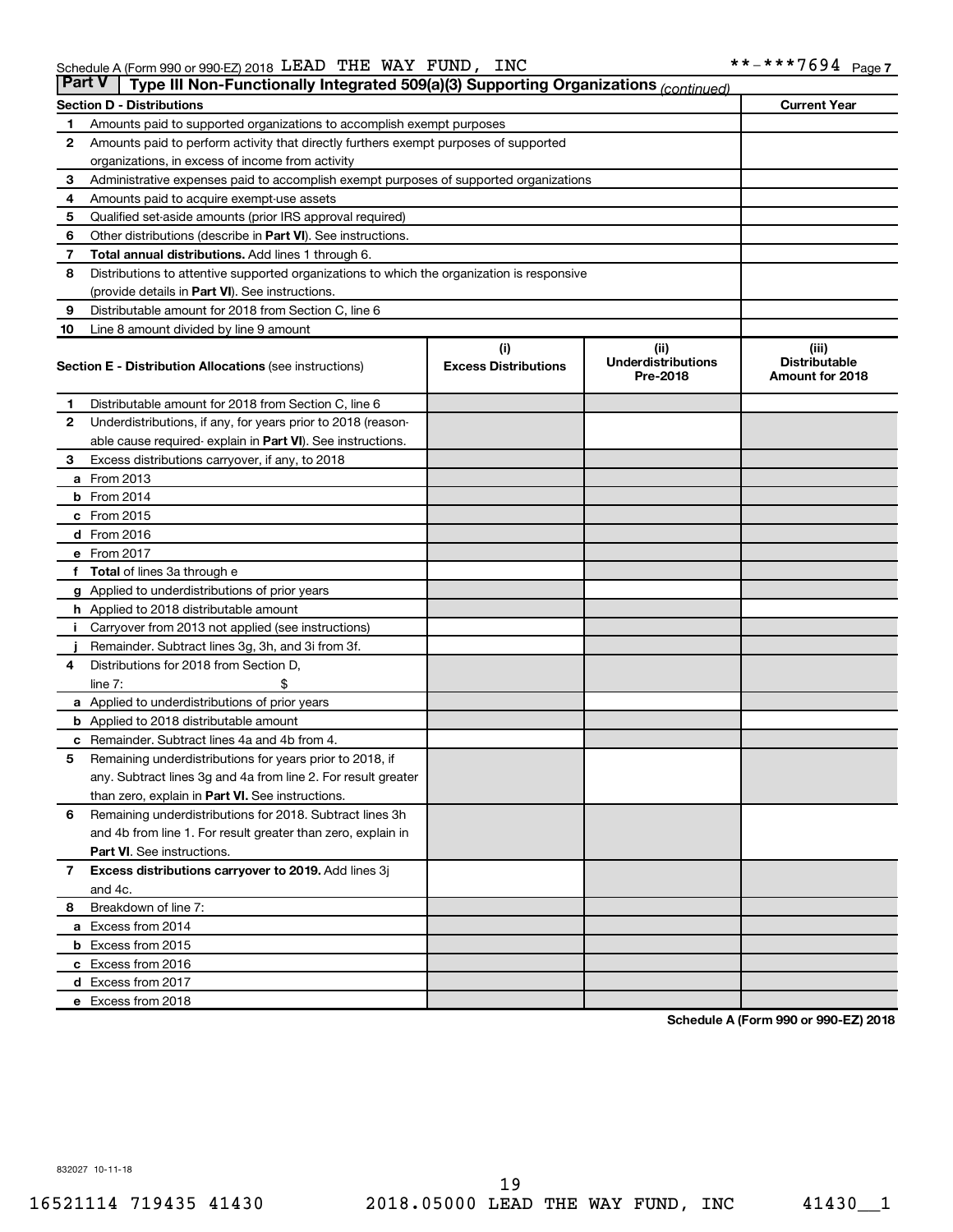| Schedule A (Form 990 or 990-EZ) 2018 LEAD THE WAY FUND, INC                                                                                                                                                                                                                                                                                                                                                                                                                                                                                                                                                   |  |    |                                   |                                      | **-***7694 Page 8 |
|---------------------------------------------------------------------------------------------------------------------------------------------------------------------------------------------------------------------------------------------------------------------------------------------------------------------------------------------------------------------------------------------------------------------------------------------------------------------------------------------------------------------------------------------------------------------------------------------------------------|--|----|-----------------------------------|--------------------------------------|-------------------|
| <b>Part VI</b><br>Supplemental Information. Provide the explanations required by Part II, line 10; Part II, line 17a or 17b; Part III, line 12;<br>Part IV, Section A, lines 1, 2, 3b, 3c, 4b, 4c, 5a, 6, 9a, 9b, 9c, 11a, 11b, and 11c; Part IV, Section B, lines 1 and 2; Part IV, Section C,<br>line 1; Part IV, Section D, lines 2 and 3; Part IV, Section E, lines 1c, 2a, 2b, 3a, and 3b; Part V, line 1; Part V, Section B, line 1e; Part V,<br>Section D, lines 5, 6, and 8; and Part V, Section E, lines 2, 5, and 6. Also complete this part for any additional information.<br>(See instructions.) |  |    |                                   |                                      |                   |
|                                                                                                                                                                                                                                                                                                                                                                                                                                                                                                                                                                                                               |  |    |                                   |                                      |                   |
|                                                                                                                                                                                                                                                                                                                                                                                                                                                                                                                                                                                                               |  |    |                                   |                                      |                   |
|                                                                                                                                                                                                                                                                                                                                                                                                                                                                                                                                                                                                               |  |    |                                   |                                      |                   |
|                                                                                                                                                                                                                                                                                                                                                                                                                                                                                                                                                                                                               |  |    |                                   |                                      |                   |
|                                                                                                                                                                                                                                                                                                                                                                                                                                                                                                                                                                                                               |  |    |                                   |                                      |                   |
|                                                                                                                                                                                                                                                                                                                                                                                                                                                                                                                                                                                                               |  |    |                                   |                                      |                   |
|                                                                                                                                                                                                                                                                                                                                                                                                                                                                                                                                                                                                               |  |    |                                   |                                      |                   |
|                                                                                                                                                                                                                                                                                                                                                                                                                                                                                                                                                                                                               |  |    |                                   |                                      |                   |
|                                                                                                                                                                                                                                                                                                                                                                                                                                                                                                                                                                                                               |  |    |                                   |                                      |                   |
|                                                                                                                                                                                                                                                                                                                                                                                                                                                                                                                                                                                                               |  |    |                                   |                                      |                   |
|                                                                                                                                                                                                                                                                                                                                                                                                                                                                                                                                                                                                               |  |    |                                   |                                      |                   |
|                                                                                                                                                                                                                                                                                                                                                                                                                                                                                                                                                                                                               |  |    |                                   |                                      |                   |
|                                                                                                                                                                                                                                                                                                                                                                                                                                                                                                                                                                                                               |  |    |                                   |                                      |                   |
|                                                                                                                                                                                                                                                                                                                                                                                                                                                                                                                                                                                                               |  |    |                                   |                                      |                   |
|                                                                                                                                                                                                                                                                                                                                                                                                                                                                                                                                                                                                               |  |    |                                   |                                      |                   |
|                                                                                                                                                                                                                                                                                                                                                                                                                                                                                                                                                                                                               |  |    |                                   |                                      |                   |
|                                                                                                                                                                                                                                                                                                                                                                                                                                                                                                                                                                                                               |  |    |                                   |                                      |                   |
|                                                                                                                                                                                                                                                                                                                                                                                                                                                                                                                                                                                                               |  |    |                                   |                                      |                   |
|                                                                                                                                                                                                                                                                                                                                                                                                                                                                                                                                                                                                               |  |    |                                   |                                      |                   |
|                                                                                                                                                                                                                                                                                                                                                                                                                                                                                                                                                                                                               |  |    |                                   |                                      |                   |
|                                                                                                                                                                                                                                                                                                                                                                                                                                                                                                                                                                                                               |  |    |                                   |                                      |                   |
|                                                                                                                                                                                                                                                                                                                                                                                                                                                                                                                                                                                                               |  |    |                                   |                                      |                   |
|                                                                                                                                                                                                                                                                                                                                                                                                                                                                                                                                                                                                               |  |    |                                   |                                      |                   |
|                                                                                                                                                                                                                                                                                                                                                                                                                                                                                                                                                                                                               |  |    |                                   |                                      |                   |
|                                                                                                                                                                                                                                                                                                                                                                                                                                                                                                                                                                                                               |  |    |                                   |                                      |                   |
|                                                                                                                                                                                                                                                                                                                                                                                                                                                                                                                                                                                                               |  |    |                                   |                                      |                   |
|                                                                                                                                                                                                                                                                                                                                                                                                                                                                                                                                                                                                               |  |    |                                   |                                      |                   |
|                                                                                                                                                                                                                                                                                                                                                                                                                                                                                                                                                                                                               |  |    |                                   |                                      |                   |
|                                                                                                                                                                                                                                                                                                                                                                                                                                                                                                                                                                                                               |  |    |                                   |                                      |                   |
|                                                                                                                                                                                                                                                                                                                                                                                                                                                                                                                                                                                                               |  |    |                                   |                                      |                   |
|                                                                                                                                                                                                                                                                                                                                                                                                                                                                                                                                                                                                               |  |    |                                   |                                      |                   |
|                                                                                                                                                                                                                                                                                                                                                                                                                                                                                                                                                                                                               |  |    |                                   |                                      |                   |
|                                                                                                                                                                                                                                                                                                                                                                                                                                                                                                                                                                                                               |  |    |                                   |                                      |                   |
|                                                                                                                                                                                                                                                                                                                                                                                                                                                                                                                                                                                                               |  |    |                                   |                                      |                   |
|                                                                                                                                                                                                                                                                                                                                                                                                                                                                                                                                                                                                               |  |    |                                   |                                      |                   |
| 832028 10-11-18                                                                                                                                                                                                                                                                                                                                                                                                                                                                                                                                                                                               |  |    |                                   | Schedule A (Form 990 or 990-EZ) 2018 |                   |
|                                                                                                                                                                                                                                                                                                                                                                                                                                                                                                                                                                                                               |  | 20 |                                   |                                      |                   |
| 16521114 719435 41430                                                                                                                                                                                                                                                                                                                                                                                                                                                                                                                                                                                         |  |    | 2018.05000 LEAD THE WAY FUND, INC |                                      | 41430_1           |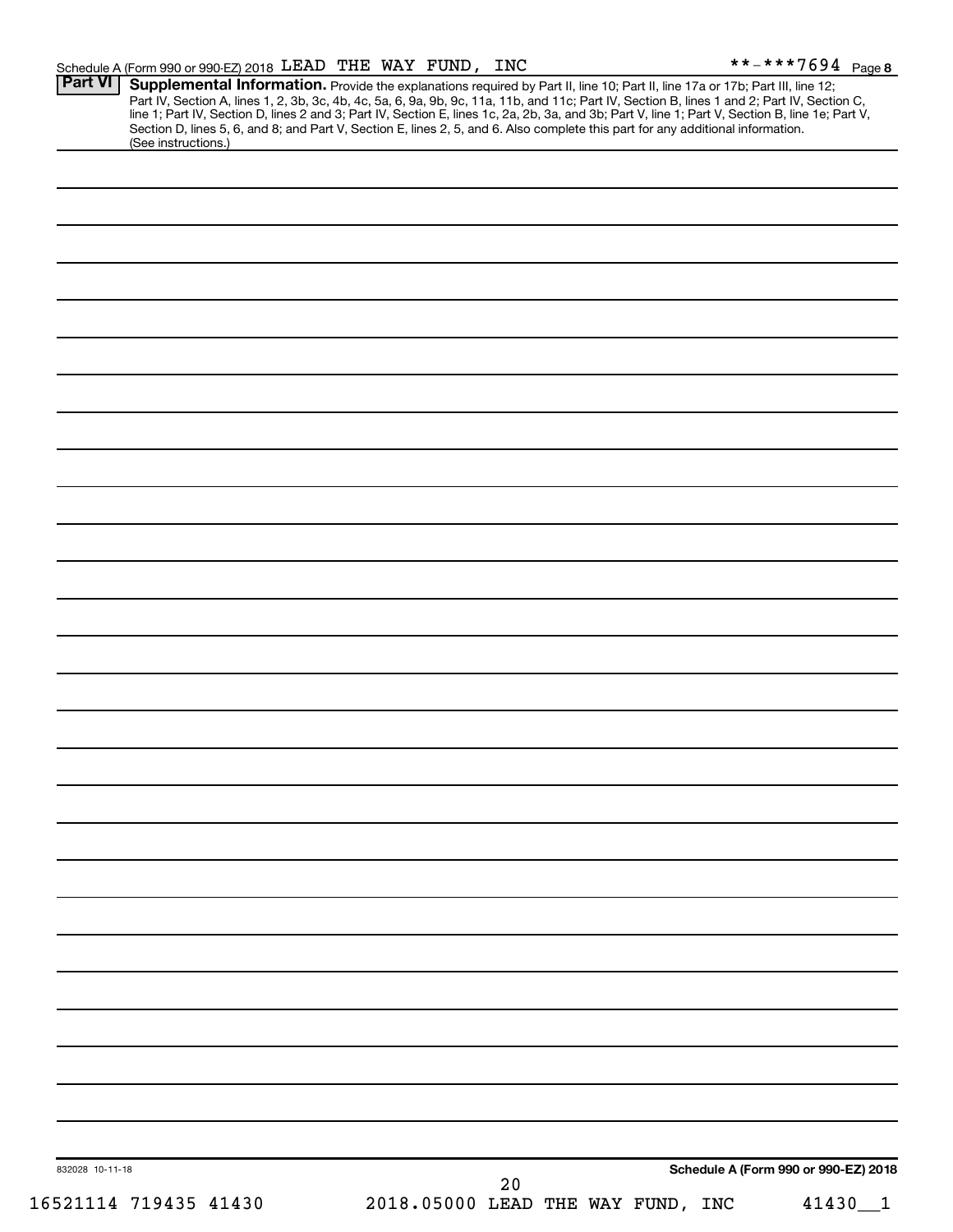|        | <b>SCHEDULE D</b>                                    |                                                                                                                                                                           |                     | <b>Supplemental Financial Statements</b>                 |                |                                       | OMB No. 1545-0047            |           |
|--------|------------------------------------------------------|---------------------------------------------------------------------------------------------------------------------------------------------------------------------------|---------------------|----------------------------------------------------------|----------------|---------------------------------------|------------------------------|-----------|
|        | (Form 990)                                           | Part IV, line 6, 7, 8, 9, 10, 11a, 11b, 11c, 11d, 11e, 11f, 12a, or 12b.                                                                                                  |                     | Complete if the organization answered "Yes" on Form 990, |                |                                       |                              |           |
|        | Department of the Treasury                           |                                                                                                                                                                           | Attach to Form 990. |                                                          |                |                                       | Open to Public<br>Inspection |           |
|        | Internal Revenue Service<br>Name of the organization | Go to www.irs.gov/Form990 for instructions and the latest information.                                                                                                    |                     |                                                          |                | <b>Employer identification number</b> |                              |           |
|        |                                                      | LEAD THE WAY FUND, INC                                                                                                                                                    |                     |                                                          |                |                                       | **-***7694                   |           |
| Part I |                                                      | Organizations Maintaining Donor Advised Funds or Other Similar Funds or Accounts. Complete if the                                                                         |                     |                                                          |                |                                       |                              |           |
|        |                                                      | organization answered "Yes" on Form 990, Part IV, line 6.                                                                                                                 |                     |                                                          |                |                                       |                              |           |
|        |                                                      |                                                                                                                                                                           |                     | (a) Donor advised funds                                  |                | (b) Funds and other accounts          |                              |           |
| 1      |                                                      |                                                                                                                                                                           |                     |                                                          |                |                                       |                              |           |
| 2      |                                                      | Aggregate value of contributions to (during year)                                                                                                                         |                     |                                                          |                |                                       |                              |           |
| З      |                                                      |                                                                                                                                                                           |                     |                                                          |                |                                       |                              |           |
| 4<br>5 |                                                      | Did the organization inform all donors and donor advisors in writing that the assets held in donor advised funds                                                          |                     |                                                          |                |                                       |                              |           |
|        |                                                      |                                                                                                                                                                           |                     |                                                          |                |                                       | Yes                          | <b>No</b> |
| 6      |                                                      | Did the organization inform all grantees, donors, and donor advisors in writing that grant funds can be used only                                                         |                     |                                                          |                |                                       |                              |           |
|        |                                                      | for charitable purposes and not for the benefit of the donor or donor advisor, or for any other purpose conferring                                                        |                     |                                                          |                |                                       |                              |           |
|        | impermissible private benefit?                       |                                                                                                                                                                           |                     |                                                          |                |                                       | Yes                          | No        |
|        | Part II                                              | Conservation Easements. Complete if the organization answered "Yes" on Form 990, Part IV, line 7.                                                                         |                     |                                                          |                |                                       |                              |           |
| 1.     |                                                      | Purpose(s) of conservation easements held by the organization (check all that apply).                                                                                     |                     |                                                          |                |                                       |                              |           |
|        |                                                      | Preservation of land for public use (e.g., recreation or education)                                                                                                       |                     | Preservation of a historically important land area       |                |                                       |                              |           |
|        |                                                      | Protection of natural habitat                                                                                                                                             |                     | Preservation of a certified historic structure           |                |                                       |                              |           |
|        |                                                      | Preservation of open space                                                                                                                                                |                     |                                                          |                |                                       |                              |           |
| 2      |                                                      | Complete lines 2a through 2d if the organization held a qualified conservation contribution in the form of a conservation easement on the last                            |                     |                                                          |                |                                       |                              |           |
|        | day of the tax year.                                 |                                                                                                                                                                           |                     |                                                          |                | Held at the End of the Tax Year       |                              |           |
| а      |                                                      |                                                                                                                                                                           |                     |                                                          | 2a             |                                       |                              |           |
|        |                                                      | Total acreage restricted by conservation easements                                                                                                                        |                     |                                                          | 2 <sub>b</sub> |                                       |                              |           |
|        |                                                      | Number of conservation easements on a certified historic structure included in (a) manufacture included in (a)                                                            |                     |                                                          | 2c             |                                       |                              |           |
| d      |                                                      | Number of conservation easements included in (c) acquired after 7/25/06, and not on a historic structure                                                                  |                     |                                                          |                |                                       |                              |           |
|        | listed in the National Register                      |                                                                                                                                                                           |                     |                                                          | 2d             |                                       |                              |           |
| 3      | year                                                 | Number of conservation easements modified, transferred, released, extinguished, or terminated by the organization during the tax                                          |                     |                                                          |                |                                       |                              |           |
| 4      |                                                      | Number of states where property subject to conservation easement is located $\blacktriangleright$                                                                         |                     |                                                          |                |                                       |                              |           |
| 5      |                                                      | Does the organization have a written policy regarding the periodic monitoring, inspection, handling of                                                                    |                     |                                                          |                |                                       |                              |           |
|        |                                                      | violations, and enforcement of the conservation easements it holds?                                                                                                       |                     |                                                          |                |                                       | Yes                          | No        |
| 6      |                                                      | Staff and volunteer hours devoted to monitoring, inspecting, handling of violations, and enforcing conservation easements during the year                                 |                     |                                                          |                |                                       |                              |           |
|        |                                                      |                                                                                                                                                                           |                     |                                                          |                |                                       |                              |           |
| 7      |                                                      | Amount of expenses incurred in monitoring, inspecting, handling of violations, and enforcing conservation easements during the year                                       |                     |                                                          |                |                                       |                              |           |
|        | $\blacktriangleright$ \$                             |                                                                                                                                                                           |                     |                                                          |                |                                       |                              |           |
| 8      |                                                      | Does each conservation easement reported on line 2(d) above satisfy the requirements of section 170(h)(4)(B)(i)                                                           |                     |                                                          |                |                                       |                              |           |
|        |                                                      |                                                                                                                                                                           |                     |                                                          |                |                                       | Yes                          | <b>No</b> |
| 9      |                                                      | In Part XIII, describe how the organization reports conservation easements in its revenue and expense statement, and balance sheet, and                                   |                     |                                                          |                |                                       |                              |           |
|        |                                                      | include, if applicable, the text of the footnote to the organization's financial statements that describes the organization's accounting for                              |                     |                                                          |                |                                       |                              |           |
|        | conservation easements.                              |                                                                                                                                                                           |                     |                                                          |                |                                       |                              |           |
|        | Part III                                             | Organizations Maintaining Collections of Art, Historical Treasures, or Other Similar Assets.<br>Complete if the organization answered "Yes" on Form 990, Part IV, line 8. |                     |                                                          |                |                                       |                              |           |
|        |                                                      | 1a If the organization elected, as permitted under SFAS 116 (ASC 958), not to report in its revenue statement and balance sheet works of art,                             |                     |                                                          |                |                                       |                              |           |
|        |                                                      | historical treasures, or other similar assets held for public exhibition, education, or research in furtherance of public service, provide, in Part XIII,                 |                     |                                                          |                |                                       |                              |           |
|        |                                                      | the text of the footnote to its financial statements that describes these items.                                                                                          |                     |                                                          |                |                                       |                              |           |
|        |                                                      | b If the organization elected, as permitted under SFAS 116 (ASC 958), to report in its revenue statement and balance sheet works of art, historical                       |                     |                                                          |                |                                       |                              |           |
|        |                                                      | treasures, or other similar assets held for public exhibition, education, or research in furtherance of public service, provide the following amounts                     |                     |                                                          |                |                                       |                              |           |
|        | relating to these items:                             |                                                                                                                                                                           |                     |                                                          |                |                                       |                              |           |

|   | 832051 10-29-18                                                                                                              |                          |                            |
|---|------------------------------------------------------------------------------------------------------------------------------|--------------------------|----------------------------|
|   | LHA For Paperwork Reduction Act Notice, see the Instructions for Form 990.                                                   |                          | Schedule D (Form 990) 2018 |
|   |                                                                                                                              |                          |                            |
|   |                                                                                                                              | $\blacktriangleright$ \$ |                            |
|   | the following amounts required to be reported under SFAS 116 (ASC 958) relating to these items:                              |                          |                            |
| 2 | If the organization received or held works of art, historical treasures, or other similar assets for financial gain, provide |                          |                            |
|   |                                                                                                                              |                          |                            |
|   |                                                                                                                              |                          |                            |
|   |                                                                                                                              |                          |                            |

26

16521114 719435 41430 2018.05000 LEAD THE WAY FUND, INC 41430\_\_1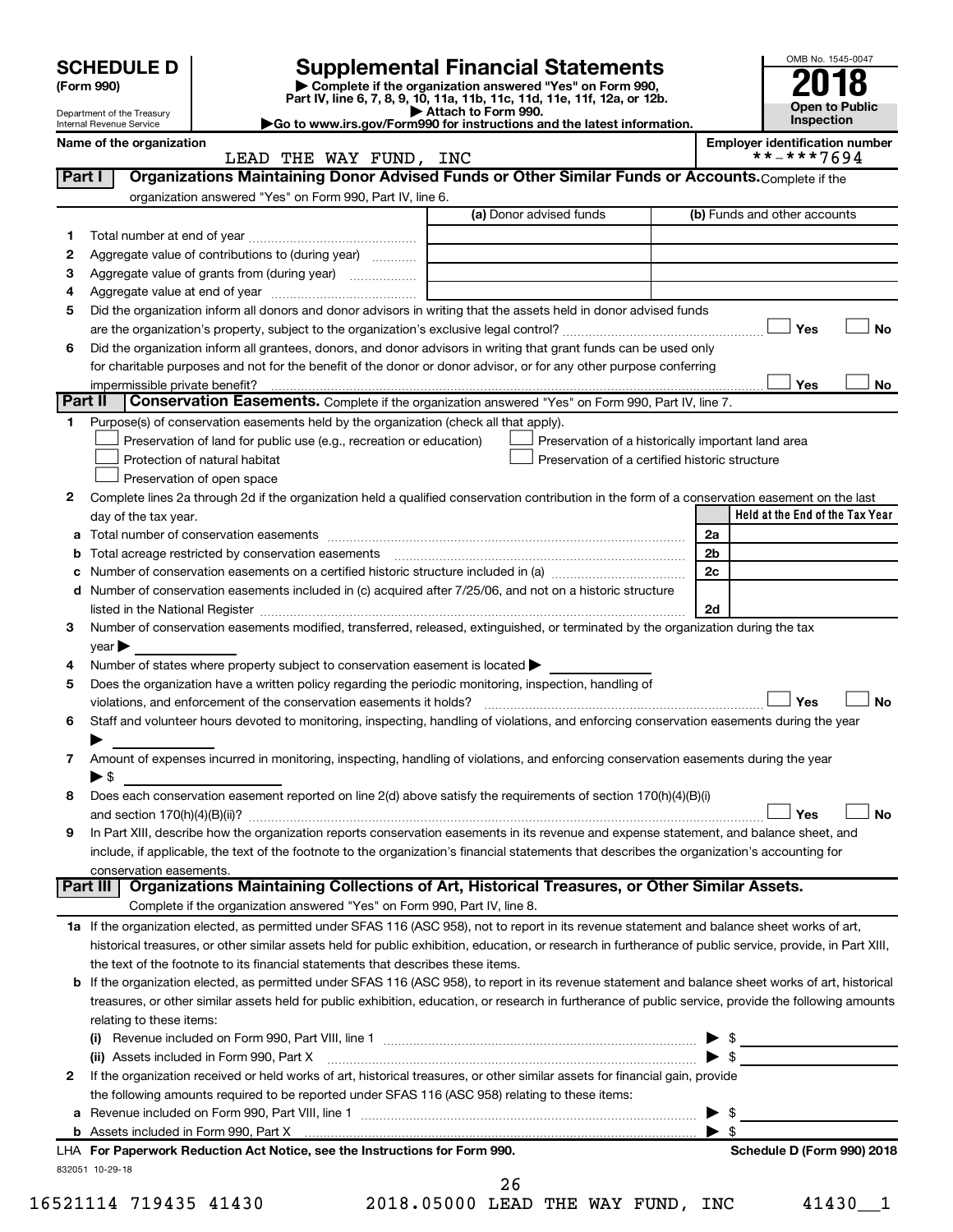|          | Schedule D (Form 990) 2018                                                                                                                                                                                                           | LEAD THE WAY FUND, INC |                |                                                                                                                                                                                                                                |              |                 | **-***7694 Page 2          |                     |            |           |
|----------|--------------------------------------------------------------------------------------------------------------------------------------------------------------------------------------------------------------------------------------|------------------------|----------------|--------------------------------------------------------------------------------------------------------------------------------------------------------------------------------------------------------------------------------|--------------|-----------------|----------------------------|---------------------|------------|-----------|
| Part III | Organizations Maintaining Collections of Art, Historical Treasures, or Other Similar Assets(continued)                                                                                                                               |                        |                |                                                                                                                                                                                                                                |              |                 |                            |                     |            |           |
| 3        | Using the organization's acquisition, accession, and other records, check any of the following that are a significant use of its collection items                                                                                    |                        |                |                                                                                                                                                                                                                                |              |                 |                            |                     |            |           |
|          | (check all that apply):                                                                                                                                                                                                              |                        |                |                                                                                                                                                                                                                                |              |                 |                            |                     |            |           |
| a        | Public exhibition                                                                                                                                                                                                                    | d                      |                | Loan or exchange programs                                                                                                                                                                                                      |              |                 |                            |                     |            |           |
| b        | Scholarly research                                                                                                                                                                                                                   | e                      |                | Other the contract of the contract of the contract of the contract of the contract of the contract of the contract of the contract of the contract of the contract of the contract of the contract of the contract of the cont |              |                 |                            |                     |            |           |
| c        | Preservation for future generations                                                                                                                                                                                                  |                        |                |                                                                                                                                                                                                                                |              |                 |                            |                     |            |           |
| 4        | Provide a description of the organization's collections and explain how they further the organization's exempt purpose in Part XIII.                                                                                                 |                        |                |                                                                                                                                                                                                                                |              |                 |                            |                     |            |           |
| 5        | During the year, did the organization solicit or receive donations of art, historical treasures, or other similar assets                                                                                                             |                        |                |                                                                                                                                                                                                                                |              |                 |                            |                     |            |           |
|          |                                                                                                                                                                                                                                      |                        |                |                                                                                                                                                                                                                                |              |                 |                            | Yes                 |            | No        |
|          | <b>Part IV</b><br><b>Escrow and Custodial Arrangements.</b> Complete if the organization answered "Yes" on Form 990, Part IV, line 9, or                                                                                             |                        |                |                                                                                                                                                                                                                                |              |                 |                            |                     |            |           |
|          | reported an amount on Form 990, Part X, line 21.                                                                                                                                                                                     |                        |                |                                                                                                                                                                                                                                |              |                 |                            |                     |            |           |
|          | 1a Is the organization an agent, trustee, custodian or other intermediary for contributions or other assets not included                                                                                                             |                        |                |                                                                                                                                                                                                                                |              |                 |                            |                     |            |           |
|          |                                                                                                                                                                                                                                      |                        |                |                                                                                                                                                                                                                                |              |                 |                            | Yes                 |            | <b>No</b> |
|          | b If "Yes," explain the arrangement in Part XIII and complete the following table:                                                                                                                                                   |                        |                |                                                                                                                                                                                                                                |              |                 |                            |                     |            |           |
|          |                                                                                                                                                                                                                                      |                        |                |                                                                                                                                                                                                                                |              |                 |                            | Amount              |            |           |
|          | c Beginning balance <b>contract to the contract of the contract of the contract of the contract of the contract of the contract of the contract of the contract of the contract of the contract of the contract of the contract </b> |                        |                |                                                                                                                                                                                                                                |              | 1c<br>1d        |                            |                     |            |           |
|          | d Additions during the year manufactured and an account of the year manufactured and account of the year manufactured and account of the year manufactured and account of the year manufactured and account of the year manufa       |                        |                |                                                                                                                                                                                                                                |              | 1e              |                            |                     |            |           |
| f.       | e Distributions during the year manufactured and contained and contained and the year manufactured and contained and the year manufactured and contained and contained and contained and contained and contained and contained       |                        |                |                                                                                                                                                                                                                                |              | 1f              |                            |                     |            |           |
|          | 2a Did the organization include an amount on Form 990, Part X, line 21, for escrow or custodial account liability?                                                                                                                   |                        |                |                                                                                                                                                                                                                                |              |                 | .                          | Yes                 |            | No        |
|          | b If "Yes," explain the arrangement in Part XIII. Check here if the explanation has been provided on Part XIII                                                                                                                       |                        |                |                                                                                                                                                                                                                                |              |                 |                            |                     |            |           |
| Part V   | Endowment Funds. Complete if the organization answered "Yes" on Form 990, Part IV, line 10.                                                                                                                                          |                        |                |                                                                                                                                                                                                                                |              |                 |                            |                     |            |           |
|          |                                                                                                                                                                                                                                      | (a) Current year       | (b) Prior year | (c) Two years back                                                                                                                                                                                                             |              |                 | (d) Three years back       | (e) Four years back |            |           |
|          | 1a Beginning of year balance                                                                                                                                                                                                         | 10,032,964.            | 8, 378, 248.   |                                                                                                                                                                                                                                | 8,105,216.   |                 | 5,406,705.                 |                     | 5,128,958. |           |
|          |                                                                                                                                                                                                                                      | 5,000.                 | 1,580,060.     |                                                                                                                                                                                                                                |              |                 | 3, 117, 212.               |                     |            | 200,000.  |
|          | c Net investment earnings, gains, and losses                                                                                                                                                                                         | 392,284.               | 133,780.       |                                                                                                                                                                                                                                | 294,128.     |                 | $-186, 265$ .              |                     |            | 105,622.  |
|          | d Grants or scholarships                                                                                                                                                                                                             |                        |                |                                                                                                                                                                                                                                |              |                 | 200,000.                   |                     |            |           |
|          | e Other expenditures for facilities                                                                                                                                                                                                  |                        |                |                                                                                                                                                                                                                                |              |                 |                            |                     |            |           |
|          | and programs                                                                                                                                                                                                                         |                        |                |                                                                                                                                                                                                                                |              |                 | 191.                       |                     |            |           |
|          | f Administrative expenses                                                                                                                                                                                                            | 62,808.                | 59, 124.       |                                                                                                                                                                                                                                | 21,096.      |                 | 32,245.                    |                     |            | 27,875.   |
| g        |                                                                                                                                                                                                                                      | 10, 367, 440.          | 10,032,964.    |                                                                                                                                                                                                                                | 8, 378, 248. |                 | 8,105,216.                 |                     | 5,406,705. |           |
| 2        | Provide the estimated percentage of the current year end balance (line 1g, column (a)) held as:                                                                                                                                      |                        |                |                                                                                                                                                                                                                                |              |                 |                            |                     |            |           |
|          | a Board designated or quasi-endowment >                                                                                                                                                                                              | 100.00                 | %              |                                                                                                                                                                                                                                |              |                 |                            |                     |            |           |
|          | <b>b</b> Permanent endowment $\blacktriangleright$                                                                                                                                                                                   | %                      |                |                                                                                                                                                                                                                                |              |                 |                            |                     |            |           |
|          | c Temporarily restricted endowment $\blacktriangleright$                                                                                                                                                                             | %                      |                |                                                                                                                                                                                                                                |              |                 |                            |                     |            |           |
|          | The percentages on lines 2a, 2b, and 2c should equal 100%.                                                                                                                                                                           |                        |                |                                                                                                                                                                                                                                |              |                 |                            |                     |            |           |
|          | 3a Are there endowment funds not in the possession of the organization that are held and administered for the organization                                                                                                           |                        |                |                                                                                                                                                                                                                                |              |                 |                            |                     |            |           |
|          | by:                                                                                                                                                                                                                                  |                        |                |                                                                                                                                                                                                                                |              |                 |                            |                     | Yes        | No        |
|          | (i)                                                                                                                                                                                                                                  |                        |                |                                                                                                                                                                                                                                |              |                 |                            | 3a(i)               |            | х         |
|          |                                                                                                                                                                                                                                      |                        |                |                                                                                                                                                                                                                                |              |                 |                            | 3a(ii)              |            | X         |
|          |                                                                                                                                                                                                                                      |                        |                |                                                                                                                                                                                                                                |              |                 |                            | 3b                  |            |           |
| 4        | Describe in Part XIII the intended uses of the organization's endowment funds.                                                                                                                                                       |                        |                |                                                                                                                                                                                                                                |              |                 |                            |                     |            |           |
|          | Land, Buildings, and Equipment.<br><b>Part VI</b>                                                                                                                                                                                    |                        |                |                                                                                                                                                                                                                                |              |                 |                            |                     |            |           |
|          | Complete if the organization answered "Yes" on Form 990, Part IV, line 11a. See Form 990, Part X, line 10.                                                                                                                           |                        |                |                                                                                                                                                                                                                                |              |                 |                            |                     |            |           |
|          | Description of property                                                                                                                                                                                                              | (a) Cost or other      |                | (b) Cost or other                                                                                                                                                                                                              |              | (c) Accumulated |                            | (d) Book value      |            |           |
|          |                                                                                                                                                                                                                                      | basis (investment)     |                | basis (other)                                                                                                                                                                                                                  |              | depreciation    |                            |                     |            |           |
|          |                                                                                                                                                                                                                                      |                        |                |                                                                                                                                                                                                                                |              |                 |                            |                     |            |           |
|          |                                                                                                                                                                                                                                      |                        |                |                                                                                                                                                                                                                                |              |                 |                            |                     |            |           |
|          |                                                                                                                                                                                                                                      |                        |                | 17,216.                                                                                                                                                                                                                        |              | 4,695.          |                            |                     | 12,521.    |           |
|          |                                                                                                                                                                                                                                      |                        |                | $27,408$ .                                                                                                                                                                                                                     |              | 15,843.         |                            |                     | 11,565.    |           |
|          | Total. Add lines 1a through 1e. (Column (d) must equal Form 990, Part X, column (B), line 10c.)                                                                                                                                      |                        |                |                                                                                                                                                                                                                                |              |                 |                            |                     | 24,086.    |           |
|          |                                                                                                                                                                                                                                      |                        |                |                                                                                                                                                                                                                                |              |                 | Schedule D (Form 990) 2018 |                     |            |           |
|          |                                                                                                                                                                                                                                      |                        |                |                                                                                                                                                                                                                                |              |                 |                            |                     |            |           |

832052 10-29-18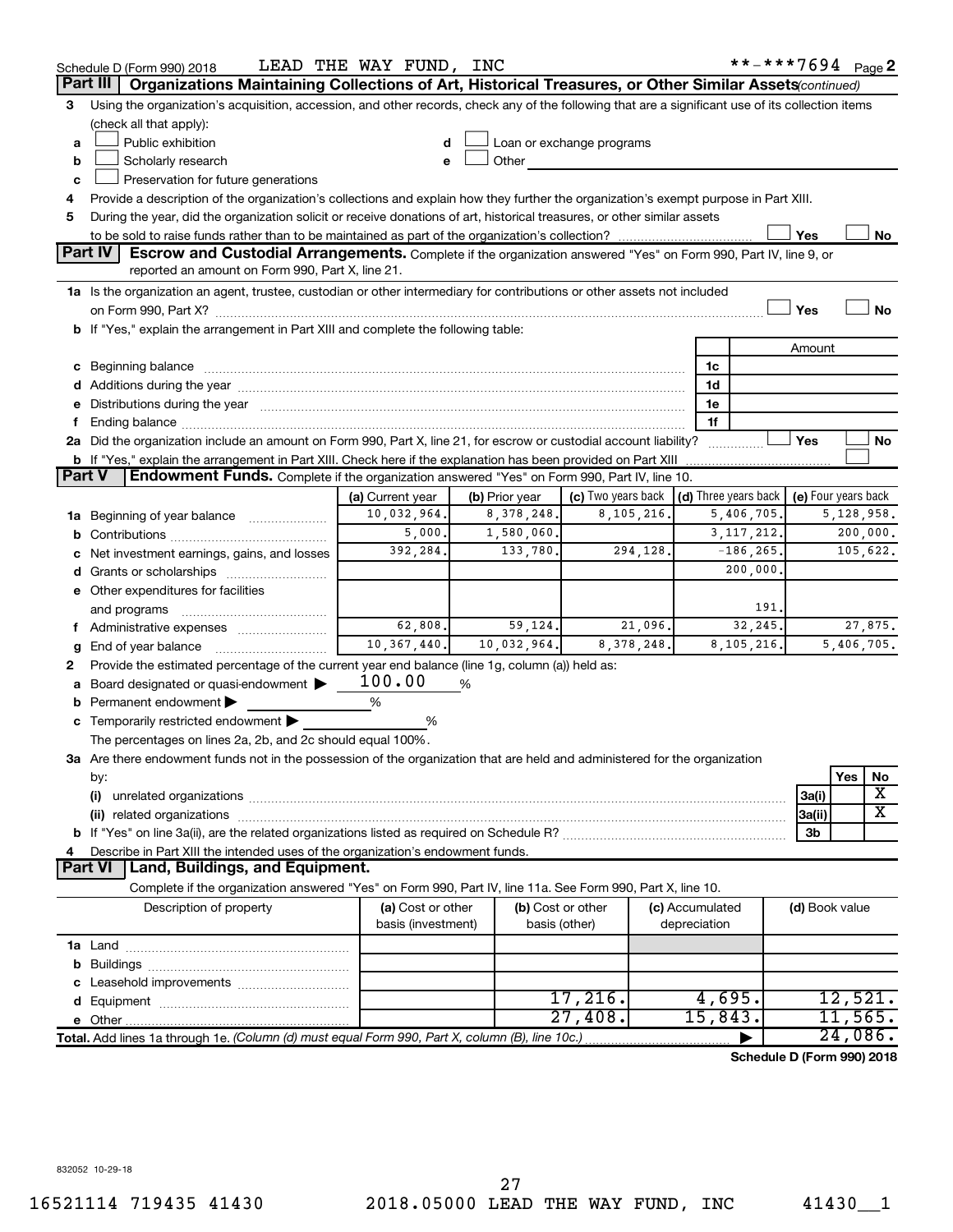| Complete if the organization answered "Yes" on Form 990, Part IV, line 11b. See Form 990, Part X, line 12. |                |                                                           |
|------------------------------------------------------------------------------------------------------------|----------------|-----------------------------------------------------------|
| (a) Description of security or category (including name of security)                                       | (b) Book value | (c) Method of valuation: Cost or end-of-year market value |
| (1) Financial derivatives                                                                                  |                |                                                           |
| (2) Closely-held equity interests                                                                          |                |                                                           |
| (3) Other                                                                                                  |                |                                                           |
| (A)                                                                                                        |                |                                                           |
| (B)                                                                                                        |                |                                                           |
| (C)                                                                                                        |                |                                                           |
| (D)                                                                                                        |                |                                                           |
| (E)                                                                                                        |                |                                                           |
| (F)                                                                                                        |                |                                                           |
| (G)                                                                                                        |                |                                                           |
| (H)                                                                                                        |                |                                                           |
| Total. (Col. (b) must equal Form 990, Part X, col. (B) line $12$ .)                                        |                |                                                           |
| Dart VIII Invostments - Pregram Pelated                                                                    |                |                                                           |

#### **Part VIII Investments - Program Related.**

Complete if the organization answered "Yes" on Form 990, Part IV, line 11c. See Form 990, Part X, line 13.

| (a) Description of investment                                       | (b) Book value | (c) Method of valuation: Cost or end-of-year market value |
|---------------------------------------------------------------------|----------------|-----------------------------------------------------------|
| (1)                                                                 |                |                                                           |
| (2)                                                                 |                |                                                           |
| (3)                                                                 |                |                                                           |
| (4)                                                                 |                |                                                           |
| (5)                                                                 |                |                                                           |
| (6)                                                                 |                |                                                           |
| (7)                                                                 |                |                                                           |
| (8)                                                                 |                |                                                           |
| (9)                                                                 |                |                                                           |
| Total. (Col. (b) must equal Form 990, Part X, col. (B) line $13.$ ) |                |                                                           |

# **Part IX Other Assets.**

Complete if the organization answered "Yes" on Form 990, Part IV, line 11d. See Form 990, Part X, line 15.

| (a) Description                              | (b) Book value |
|----------------------------------------------|----------------|
| SECURITY DEPOSIT<br>(1)                      | 5,427.         |
| CASH DESIGNATED FOR ENDOWMENT<br>FUND<br>(2) | 622,574.       |
| (3)                                          |                |
| (4)                                          |                |
| (5)                                          |                |
| (6)                                          |                |
| (7)                                          |                |
| (8)                                          |                |
| (9)                                          |                |
|                                              | 628,001.       |

#### **Part X Other Liabilities.**

Complete if the organization answered "Yes" on Form 990, Part IV, line 11e or 11f. See Form 990, Part X, line 25.

|     | (a) Description of liability                                       | (b) Book value |
|-----|--------------------------------------------------------------------|----------------|
|     | Federal income taxes                                               |                |
| (2) |                                                                    |                |
| (3) |                                                                    |                |
| (4) |                                                                    |                |
| (5) |                                                                    |                |
| (6) |                                                                    |                |
|     |                                                                    |                |
| (8) |                                                                    |                |
| (9) |                                                                    |                |
|     | Total. (Column (b) must equal Form 990, Part X, col. (B) line 25.) |                |

**2.** Liability for uncertain tax positions. In Part XIII, provide the text of the footnote to the organization's financial statements that reports the organization's liability for uncertain tax positions under FIN 48 (ASC 740). Check here if the text of the footnote has been provided in Part XIII  $\boxed{\text{X}}$ 

#### **Schedule D (Form 990) 2018**

832053 10-29-18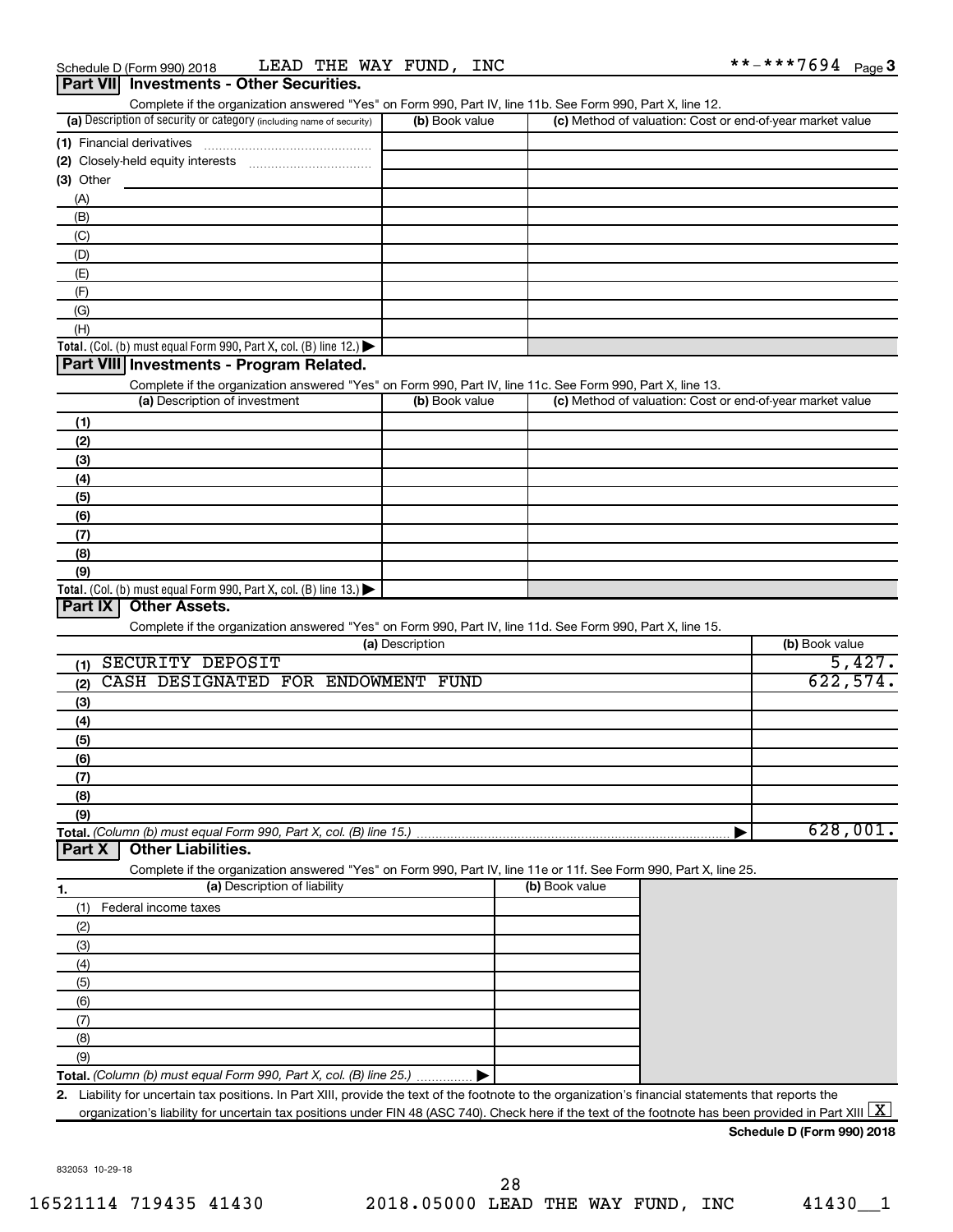|              | LEAD THE WAY FUND, INC<br>Schedule D (Form 990) 2018                                                           |                |             |                         |             |
|--------------|----------------------------------------------------------------------------------------------------------------|----------------|-------------|-------------------------|-------------|
|              | Reconciliation of Revenue per Audited Financial Statements With Revenue per Return.<br>Part XI                 |                |             |                         |             |
|              | Complete if the organization answered "Yes" on Form 990, Part IV, line 12a.                                    |                |             |                         |             |
| 1            | Total revenue, gains, and other support per audited financial statements                                       |                |             | $\blacksquare$          | 3,822,947.  |
| 2            | Amounts included on line 1 but not on Form 990, Part VIII, line 12:                                            |                |             |                         |             |
| a            |                                                                                                                | 2a             | 136,899.    |                         |             |
|              |                                                                                                                | 2 <sub>b</sub> | 47,763.     |                         |             |
|              |                                                                                                                | 2c             |             |                         |             |
| d            |                                                                                                                | 2d             |             |                         |             |
| $\mathbf{e}$ | Add lines 2a through 2d                                                                                        |                |             | 2e                      | 184,662.    |
| 3            |                                                                                                                |                |             | $\overline{\mathbf{3}}$ | 3,638,285.  |
| 4            | Amounts included on Form 990, Part VIII, line 12, but not on line 1:                                           |                |             |                         |             |
| a            |                                                                                                                |                | 62,808.     |                         |             |
|              |                                                                                                                | 4 <sub>h</sub> | $-588,599.$ |                         |             |
|              | c Add lines 4a and 4b                                                                                          |                |             | 4с                      | $-525,791.$ |
|              |                                                                                                                |                |             | $5\phantom{1}$          | 3,112,494.  |
|              | Part XII   Reconciliation of Expenses per Audited Financial Statements With Expenses per Return.               |                |             |                         |             |
|              | Complete if the organization answered "Yes" on Form 990, Part IV, line 12a.                                    |                |             |                         |             |
| 1.           |                                                                                                                |                |             | 1.                      | 2,027,640.  |
| 2            | Amounts included on line 1 but not on Form 990, Part IX, line 25:                                              |                |             |                         |             |
| a            |                                                                                                                | 2a             | 47,763.     |                         |             |
| b            |                                                                                                                | 2 <sub>b</sub> |             |                         |             |
|              | Other losses                                                                                                   | 2 <sub>c</sub> |             |                         |             |
|              |                                                                                                                | 2d             | 588,599.    |                         |             |
|              |                                                                                                                |                |             | 2e                      | 636,362.    |
| 3            |                                                                                                                |                |             | 3                       | 1,391,278.  |
|              | Amounts included on Form 990, Part IX, line 25, but not on line 1:                                             |                |             |                         |             |
| a            | Investment expenses not included on Form 990, Part VIII, line 7b [100] [100] [100] [100] [100] [100] [100] [10 | 4a             | 62,808.     |                         |             |
|              |                                                                                                                | 4 <sub>b</sub> |             |                         |             |
|              | c Add lines 4a and 4b                                                                                          |                |             | 4c                      | 62,808.     |
| 5            |                                                                                                                |                |             | 5                       | 1,454,086.  |
|              | Part XIII Supplemental Information.                                                                            |                |             |                         |             |
|              | $\mathcal{L} = \{ \mathbf{A} \in \mathcal{L} \mid \mathbf{A} \in \mathcal{L} \}$                               |                |             |                         |             |

Provide the descriptions required for Part II, lines 3, 5, and 9; Part III, lines 1a and 4; Part IV, lines 1b and 2b; Part V, line 4; Part X, line 2; Part XI, lines 2d and 4b; and Part XII, lines 2d and 4b. Also complete this part to provide any additional information.

### PART V, LINE 4:

BOARD DESIGNATED ENDOWMENT FUND IS A GENERAL ENDOWMENT FUND TO SUPPORT THE MISSION OF THE ORGANIZATION. IT IS THE BOARD'S INTENTION TO INVEST AND

GROW THE FUND TO SUPPORT THE MISSION OF THE ORGANIZATION.

PART X, LINE 2:

THE ORGANIZATION ADOPTED REQUIREMENTS FOR ACCOUNTING FOR UNCERTAINTY IN

INCOME TAXES IN ACCORDANCE WITH ACCOUNTING STANDARDS. AS OF JUNE 30,

2019, THE ORGANIZATION DOES NOT BELIEVE IT HAS ANY UNCERTAIN TAX POSITIONS

## THAT WOULD REQUIRE EITHER RECOGNITION OR DISCLOSURE IN THE ACCOMPANYING

FINANCIAL STATEMENTS.

832054 10-29-18

29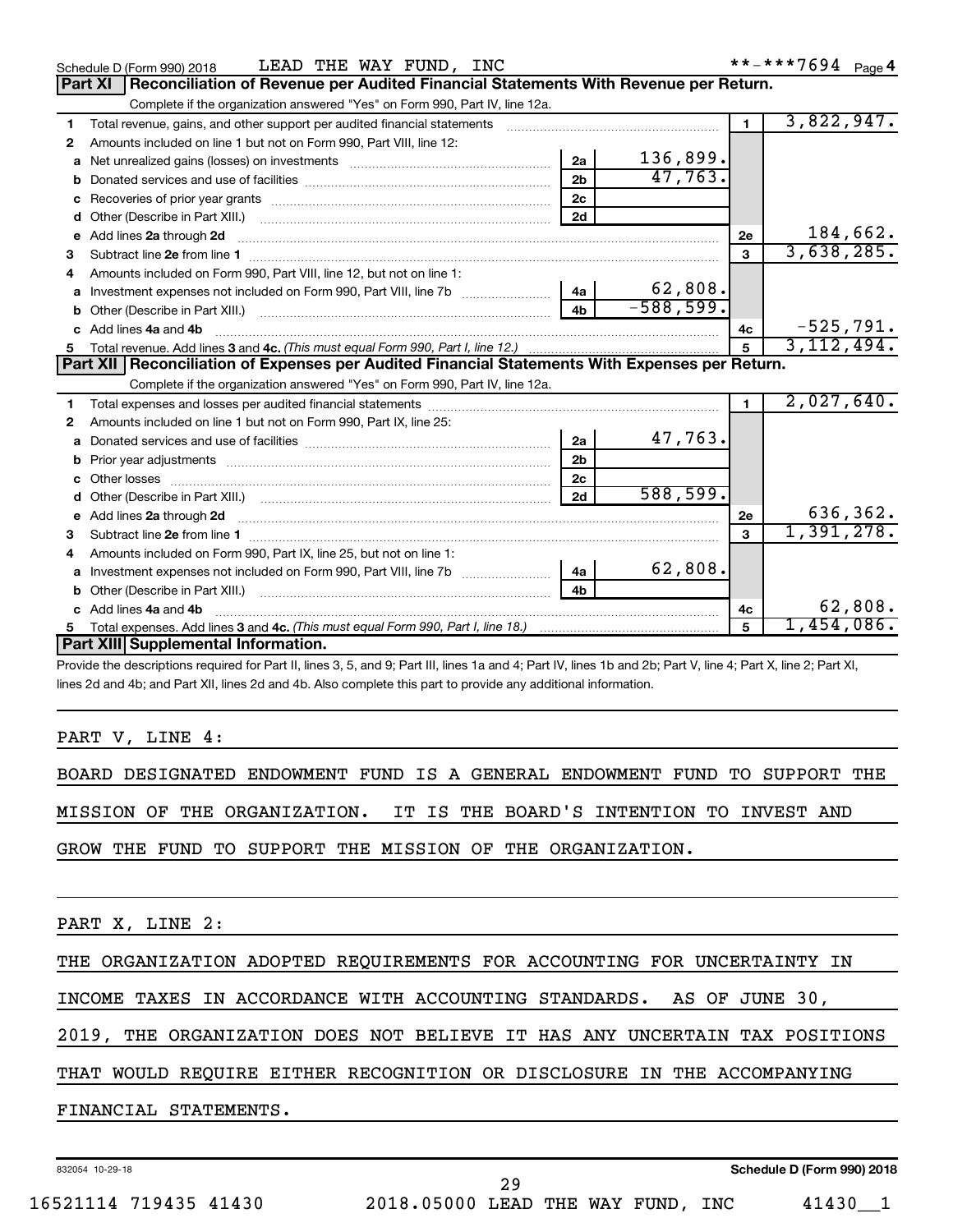| FUNDRAISING DIRECT EXPENSES            |                                   |      |  |  | $-588,599.$                |
|----------------------------------------|-----------------------------------|------|--|--|----------------------------|
|                                        |                                   |      |  |  |                            |
| PART XII, LINE 2D - OTHER ADJUSTMENTS: |                                   |      |  |  |                            |
| FUNDRAISING DIRECT EXPENSES            |                                   |      |  |  | 588,599.                   |
|                                        |                                   |      |  |  |                            |
|                                        |                                   |      |  |  |                            |
|                                        |                                   |      |  |  |                            |
|                                        |                                   |      |  |  |                            |
|                                        |                                   |      |  |  |                            |
|                                        |                                   |      |  |  |                            |
|                                        |                                   |      |  |  |                            |
|                                        |                                   |      |  |  |                            |
|                                        |                                   |      |  |  |                            |
|                                        |                                   |      |  |  |                            |
|                                        |                                   |      |  |  |                            |
|                                        |                                   |      |  |  |                            |
|                                        |                                   |      |  |  |                            |
|                                        |                                   |      |  |  |                            |
|                                        |                                   |      |  |  |                            |
|                                        |                                   |      |  |  |                            |
|                                        |                                   |      |  |  |                            |
|                                        |                                   |      |  |  |                            |
|                                        |                                   |      |  |  |                            |
|                                        |                                   |      |  |  |                            |
|                                        |                                   |      |  |  |                            |
|                                        |                                   |      |  |  |                            |
|                                        |                                   |      |  |  |                            |
| 832055 10-29-18                        |                                   |      |  |  | Schedule D (Form 990) 2018 |
| 16521114 719435 41430                  | 2018.05000 LEAD THE WAY FUND, INC | $30$ |  |  | 41430_1                    |

*(continued)*

LEAD THE WAY FUND, INC

**Part XIII Supplemental Information** 

Schedule D (Form 990) 2018 Page

 $*** -*** 7694$  Page 5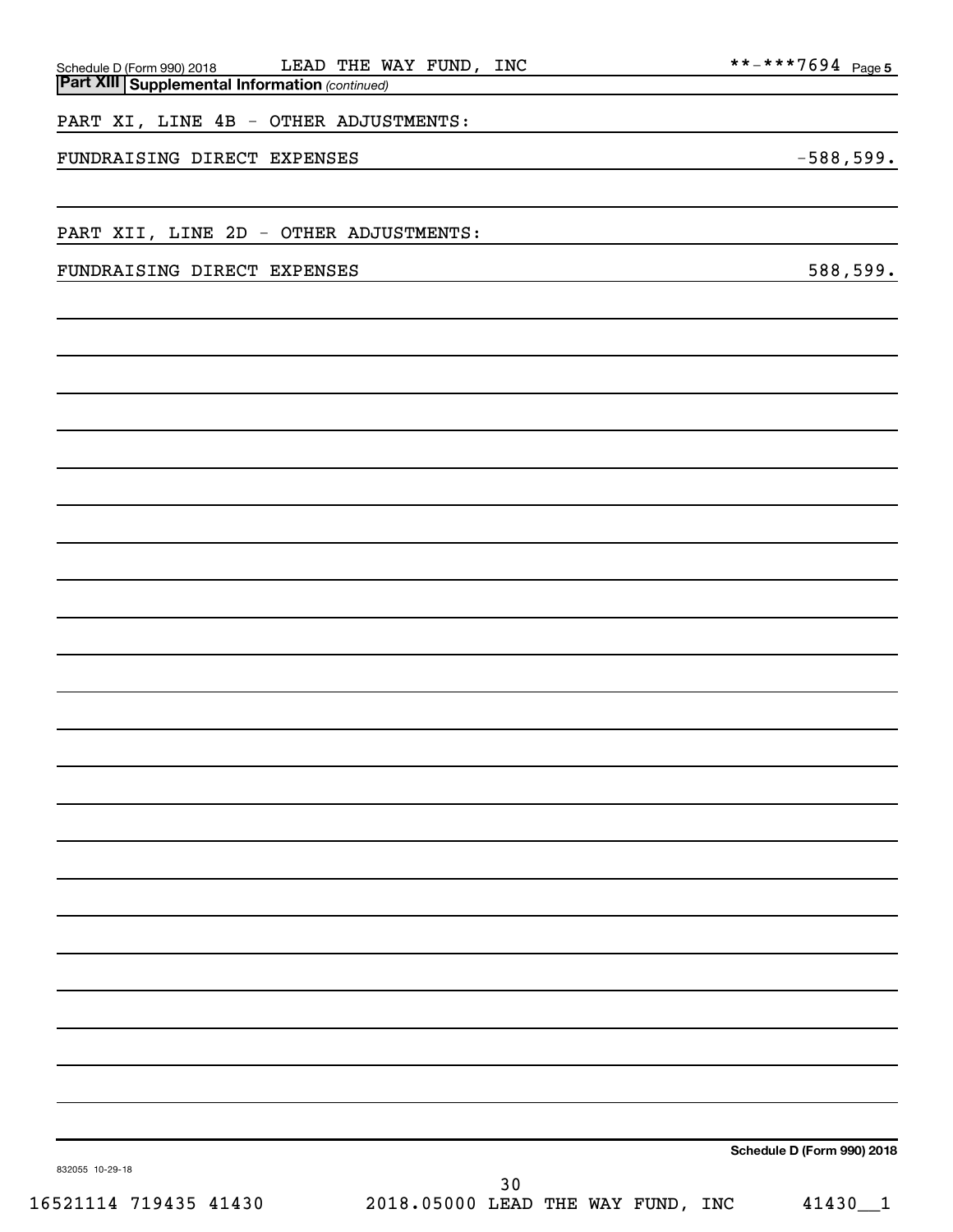| <b>SCHEDULE G</b>                                                                        |                                                                                                                                                                     | <b>Supplemental Information Regarding Fundraising or Gaming Activities</b>                                                                                                                                                                                                                                                                                                                                                                                                                                                                                             |                                                                            |    |                                                                            |  |                                                                            | OMB No. 1545-0047                                       |
|------------------------------------------------------------------------------------------|---------------------------------------------------------------------------------------------------------------------------------------------------------------------|------------------------------------------------------------------------------------------------------------------------------------------------------------------------------------------------------------------------------------------------------------------------------------------------------------------------------------------------------------------------------------------------------------------------------------------------------------------------------------------------------------------------------------------------------------------------|----------------------------------------------------------------------------|----|----------------------------------------------------------------------------|--|----------------------------------------------------------------------------|---------------------------------------------------------|
| (Form 990 or 990-EZ)                                                                     | Complete if the organization answered "Yes" on Form 990, Part IV, line 17, 18, or 19, or if the<br>organization entered more than \$15,000 on Form 990-EZ, line 6a. |                                                                                                                                                                                                                                                                                                                                                                                                                                                                                                                                                                        |                                                                            |    |                                                                            |  |                                                                            |                                                         |
|                                                                                          |                                                                                                                                                                     | Attach to Form 990 or Form 990-EZ.                                                                                                                                                                                                                                                                                                                                                                                                                                                                                                                                     |                                                                            |    |                                                                            |  |                                                                            | <b>Open to Public</b>                                   |
| Department of the Treasury<br>Internal Revenue Service                                   |                                                                                                                                                                     | ► Go to www.irs.gov/Form990 for instructions and the latest information.                                                                                                                                                                                                                                                                                                                                                                                                                                                                                               |                                                                            |    |                                                                            |  |                                                                            | Inspection                                              |
| Name of the organization                                                                 |                                                                                                                                                                     |                                                                                                                                                                                                                                                                                                                                                                                                                                                                                                                                                                        |                                                                            |    |                                                                            |  | **-***7694                                                                 | <b>Employer identification number</b>                   |
| Part I                                                                                   |                                                                                                                                                                     | LEAD THE WAY FUND, INC<br>Fundraising Activities. Complete if the organization answered "Yes" on Form 990, Part IV, line 17. Form 990-EZ filers are not                                                                                                                                                                                                                                                                                                                                                                                                                |                                                                            |    |                                                                            |  |                                                                            |                                                         |
|                                                                                          | required to complete this part.                                                                                                                                     |                                                                                                                                                                                                                                                                                                                                                                                                                                                                                                                                                                        |                                                                            |    |                                                                            |  |                                                                            |                                                         |
| Mail solicitations<br>a<br>b<br>Phone solicitations<br>с<br>d<br>In-person solicitations | Internet and email solicitations                                                                                                                                    | 1 Indicate whether the organization raised funds through any of the following activities. Check all that apply.<br>e<br>f<br>$\lfloor x \rfloor$ Special fundraising events<br>a<br>2 a Did the organization have a written or oral agreement with any individual (including officers, directors, trustees, or<br>key employees listed in Form 990, Part VII) or entity in connection with professional fundraising services?<br>b If "Yes," list the 10 highest paid individuals or entities (fundraisers) pursuant to agreements under which the fundraiser is to be |                                                                            |    | Solicitation of non-government grants<br>Solicitation of government grants |  | $\boxed{\text{X}}$ Yes                                                     | <b>No</b>                                               |
| compensated at least \$5,000 by the organization.                                        |                                                                                                                                                                     |                                                                                                                                                                                                                                                                                                                                                                                                                                                                                                                                                                        |                                                                            |    |                                                                            |  |                                                                            |                                                         |
| (i) Name and address of individual<br>or entity (fundraiser)                             |                                                                                                                                                                     | (ii) Activity                                                                                                                                                                                                                                                                                                                                                                                                                                                                                                                                                          | (iii) Did<br>fundraiser<br>have custody<br>or control of<br>contributions? |    | (iv) Gross receipts<br>from activity                                       |  | (v) Amount paid<br>to (or retained by)<br>fundraiser<br>listed in col. (i) | (vi) Amount paid<br>to (or retained by)<br>organization |
| EVENT ASSOCIATES, INC. - 162                                                             |                                                                                                                                                                     | ASSIST WITH GALA DINNER                                                                                                                                                                                                                                                                                                                                                                                                                                                                                                                                                | Yes                                                                        | No |                                                                            |  |                                                                            |                                                         |
| WEST 56TH STREET, SUITE 405                                                              |                                                                                                                                                                     | FUNDRAISER                                                                                                                                                                                                                                                                                                                                                                                                                                                                                                                                                             | X                                                                          |    | 2,328,193                                                                  |  | 70,473.                                                                    | 2,287,720.                                              |
|                                                                                          |                                                                                                                                                                     |                                                                                                                                                                                                                                                                                                                                                                                                                                                                                                                                                                        |                                                                            |    |                                                                            |  |                                                                            |                                                         |
|                                                                                          |                                                                                                                                                                     |                                                                                                                                                                                                                                                                                                                                                                                                                                                                                                                                                                        |                                                                            |    |                                                                            |  |                                                                            |                                                         |
|                                                                                          |                                                                                                                                                                     |                                                                                                                                                                                                                                                                                                                                                                                                                                                                                                                                                                        |                                                                            |    |                                                                            |  |                                                                            |                                                         |
|                                                                                          |                                                                                                                                                                     |                                                                                                                                                                                                                                                                                                                                                                                                                                                                                                                                                                        |                                                                            |    |                                                                            |  |                                                                            |                                                         |
|                                                                                          |                                                                                                                                                                     |                                                                                                                                                                                                                                                                                                                                                                                                                                                                                                                                                                        |                                                                            |    |                                                                            |  |                                                                            |                                                         |
|                                                                                          |                                                                                                                                                                     |                                                                                                                                                                                                                                                                                                                                                                                                                                                                                                                                                                        |                                                                            |    |                                                                            |  |                                                                            |                                                         |
|                                                                                          |                                                                                                                                                                     |                                                                                                                                                                                                                                                                                                                                                                                                                                                                                                                                                                        |                                                                            |    |                                                                            |  |                                                                            |                                                         |
|                                                                                          |                                                                                                                                                                     |                                                                                                                                                                                                                                                                                                                                                                                                                                                                                                                                                                        |                                                                            |    |                                                                            |  |                                                                            |                                                         |
|                                                                                          |                                                                                                                                                                     |                                                                                                                                                                                                                                                                                                                                                                                                                                                                                                                                                                        |                                                                            |    |                                                                            |  |                                                                            |                                                         |
|                                                                                          |                                                                                                                                                                     |                                                                                                                                                                                                                                                                                                                                                                                                                                                                                                                                                                        |                                                                            |    |                                                                            |  |                                                                            |                                                         |
|                                                                                          |                                                                                                                                                                     |                                                                                                                                                                                                                                                                                                                                                                                                                                                                                                                                                                        |                                                                            |    |                                                                            |  |                                                                            |                                                         |
|                                                                                          |                                                                                                                                                                     |                                                                                                                                                                                                                                                                                                                                                                                                                                                                                                                                                                        |                                                                            |    |                                                                            |  |                                                                            |                                                         |
|                                                                                          |                                                                                                                                                                     |                                                                                                                                                                                                                                                                                                                                                                                                                                                                                                                                                                        |                                                                            |    |                                                                            |  |                                                                            |                                                         |
|                                                                                          |                                                                                                                                                                     |                                                                                                                                                                                                                                                                                                                                                                                                                                                                                                                                                                        |                                                                            |    |                                                                            |  |                                                                            |                                                         |
| Total                                                                                    |                                                                                                                                                                     | 3 List all states in which the organization is registered or licensed to solicit contributions or has been notified it is exempt from registration                                                                                                                                                                                                                                                                                                                                                                                                                     |                                                                            |    | 2,328,193                                                                  |  | 70,473                                                                     | 2,287,720.                                              |
| or licensing.                                                                            |                                                                                                                                                                     |                                                                                                                                                                                                                                                                                                                                                                                                                                                                                                                                                                        |                                                                            |    |                                                                            |  |                                                                            |                                                         |
| NY                                                                                       |                                                                                                                                                                     |                                                                                                                                                                                                                                                                                                                                                                                                                                                                                                                                                                        |                                                                            |    |                                                                            |  |                                                                            |                                                         |
|                                                                                          |                                                                                                                                                                     |                                                                                                                                                                                                                                                                                                                                                                                                                                                                                                                                                                        |                                                                            |    |                                                                            |  |                                                                            |                                                         |
|                                                                                          |                                                                                                                                                                     |                                                                                                                                                                                                                                                                                                                                                                                                                                                                                                                                                                        |                                                                            |    |                                                                            |  |                                                                            |                                                         |
|                                                                                          |                                                                                                                                                                     |                                                                                                                                                                                                                                                                                                                                                                                                                                                                                                                                                                        |                                                                            |    |                                                                            |  |                                                                            |                                                         |
|                                                                                          |                                                                                                                                                                     |                                                                                                                                                                                                                                                                                                                                                                                                                                                                                                                                                                        |                                                                            |    |                                                                            |  |                                                                            |                                                         |
|                                                                                          |                                                                                                                                                                     |                                                                                                                                                                                                                                                                                                                                                                                                                                                                                                                                                                        |                                                                            |    |                                                                            |  |                                                                            |                                                         |
|                                                                                          |                                                                                                                                                                     |                                                                                                                                                                                                                                                                                                                                                                                                                                                                                                                                                                        |                                                                            |    |                                                                            |  |                                                                            |                                                         |
|                                                                                          |                                                                                                                                                                     |                                                                                                                                                                                                                                                                                                                                                                                                                                                                                                                                                                        |                                                                            |    |                                                                            |  |                                                                            |                                                         |
|                                                                                          |                                                                                                                                                                     | LHA For Paperwork Reduction Act Notice, see the Instructions for Form 990 or 990-EZ.                                                                                                                                                                                                                                                                                                                                                                                                                                                                                   |                                                                            |    |                                                                            |  |                                                                            | Schedule G (Form 990 or 990-EZ) 2018                    |
|                                                                                          |                                                                                                                                                                     | SEE PART IV FOR CONTINUATIONS                                                                                                                                                                                                                                                                                                                                                                                                                                                                                                                                          |                                                                            |    |                                                                            |  |                                                                            |                                                         |

832081 10-03-18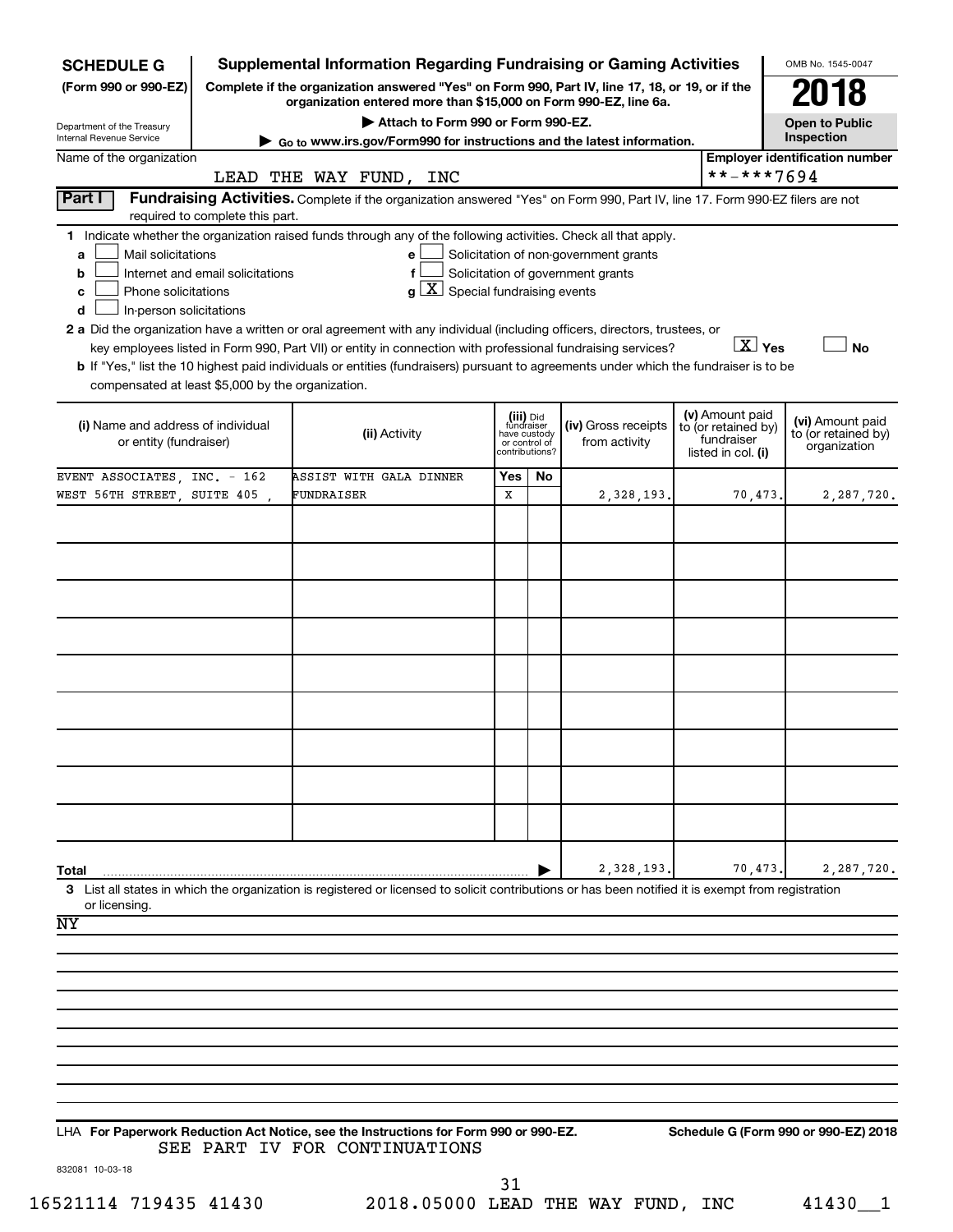Part II | Fundraising Events. Complete if the organization answered "Yes" on Form 990, Part IV, line 18, or reported more than \$15,000 of fundraising event contributions and gross income on Form 990-EZ, lines 1 and 6b. List events with gross receipts greater than \$5,000.

|                        |              | of fundraising event contributions and gross income on Form 990-EZ, lines 1 and 6b. List events with gross receipts greater than \$5,000.                                                                                                 |                |                                                  |                  |                                                     |
|------------------------|--------------|-------------------------------------------------------------------------------------------------------------------------------------------------------------------------------------------------------------------------------------------|----------------|--------------------------------------------------|------------------|-----------------------------------------------------|
|                        |              |                                                                                                                                                                                                                                           | (a) Event $#1$ | $(b)$ Event #2                                   | (c) Other events | (d) Total events                                    |
|                        |              |                                                                                                                                                                                                                                           | GALA DINNER    | NYC MARATHON                                     | 9                | (add col. (a) through                               |
|                        |              |                                                                                                                                                                                                                                           | (event type)   | (event type)                                     | (total number)   | col. (c)                                            |
| Revenue                |              |                                                                                                                                                                                                                                           | 2,328,193.     | 139,436.                                         | 336,710.         | 2,804,339.                                          |
|                        |              |                                                                                                                                                                                                                                           | 2,097,360.     | 139,436.                                         | 336,710.         | 2,573,506.                                          |
|                        | 3            | Gross income (line 1 minus line 2)                                                                                                                                                                                                        | 230,833.       |                                                  |                  | 230,833.                                            |
|                        |              |                                                                                                                                                                                                                                           |                |                                                  |                  |                                                     |
|                        | 5.           |                                                                                                                                                                                                                                           | 55,833.        |                                                  |                  | 55,833.                                             |
|                        |              |                                                                                                                                                                                                                                           | 18,093.        | 5,508.                                           |                  | 23,601.                                             |
| Direct Expenses        |              | 7 Food and beverages                                                                                                                                                                                                                      | 165,608.       |                                                  | 34,930.          | 200,538.                                            |
|                        | 8            |                                                                                                                                                                                                                                           | 26,750.        |                                                  |                  | 26,750.                                             |
|                        | 9            |                                                                                                                                                                                                                                           | 160, 281.      | 53,357.                                          | 68, 239.         | 281,877.                                            |
|                        | 10           | Direct expense summary. Add lines 4 through 9 in column (d)                                                                                                                                                                               |                |                                                  |                  | 588,599.                                            |
|                        |              | 11 Net income summary. Subtract line 10 from line 3, column (d)                                                                                                                                                                           |                |                                                  |                  | $-357,766$ .                                        |
| Part III               |              | Gaming. Complete if the organization answered "Yes" on Form 990, Part IV, line 19, or reported more than<br>\$15,000 on Form 990-EZ, line 6a.                                                                                             |                |                                                  |                  |                                                     |
| Revenue                |              |                                                                                                                                                                                                                                           | (a) Bingo      | (b) Pull tabs/instant<br>bingo/progressive bingo | (c) Other gaming | (d) Total gaming (add<br>col. (a) through col. (c)) |
|                        |              |                                                                                                                                                                                                                                           |                |                                                  |                  |                                                     |
|                        | 1.           |                                                                                                                                                                                                                                           |                |                                                  |                  |                                                     |
|                        |              |                                                                                                                                                                                                                                           |                |                                                  |                  |                                                     |
| <b>Direct Expenses</b> | 3            |                                                                                                                                                                                                                                           |                |                                                  |                  |                                                     |
|                        |              |                                                                                                                                                                                                                                           |                |                                                  |                  |                                                     |
|                        |              | 5 Other direct expenses                                                                                                                                                                                                                   |                |                                                  |                  |                                                     |
|                        |              |                                                                                                                                                                                                                                           | Yes<br>%       | Yes<br>%                                         | Yes<br>%         |                                                     |
|                        |              |                                                                                                                                                                                                                                           | No             | No                                               | No               |                                                     |
|                        | $\mathbf{7}$ | Direct expense summary. Add lines 2 through 5 in column (d)                                                                                                                                                                               |                |                                                  |                  |                                                     |
|                        | 8            |                                                                                                                                                                                                                                           |                |                                                  |                  |                                                     |
| 9                      |              | Enter the state(s) in which the organization conducts gaming activities:                                                                                                                                                                  |                |                                                  |                  |                                                     |
|                        |              |                                                                                                                                                                                                                                           |                |                                                  |                  | Yes<br>No                                           |
|                        |              | <b>b</b> If "No," explain: <b>All and the Contract of the Contract of the Contract of the Contract of the Contract of the Contract of the Contract of the Contract of the Contract of the Contract of the Contract of the Contract of</b> |                |                                                  |                  |                                                     |
|                        |              |                                                                                                                                                                                                                                           |                |                                                  |                  |                                                     |
|                        |              | 10a Were any of the organization's gaming licenses revoked, suspended, or terminated during the tax year?                                                                                                                                 |                |                                                  |                  | Yes<br>No                                           |
|                        |              | <b>b</b> If "Yes," explain: <u>All and the set of the set of the set of the set of the set of the set of the set of the set of the set of the set of the set of the set of the set of the set of the set of the set of the set of the</u> |                |                                                  |                  |                                                     |
|                        |              |                                                                                                                                                                                                                                           |                |                                                  |                  |                                                     |
|                        |              | 832082 10-03-18                                                                                                                                                                                                                           |                |                                                  |                  | Schedule G (Form 990 or 990-EZ) 2018                |

16521114 719435 41430 2018.05000 LEAD THE WAY FUND, INC 41430\_\_1 32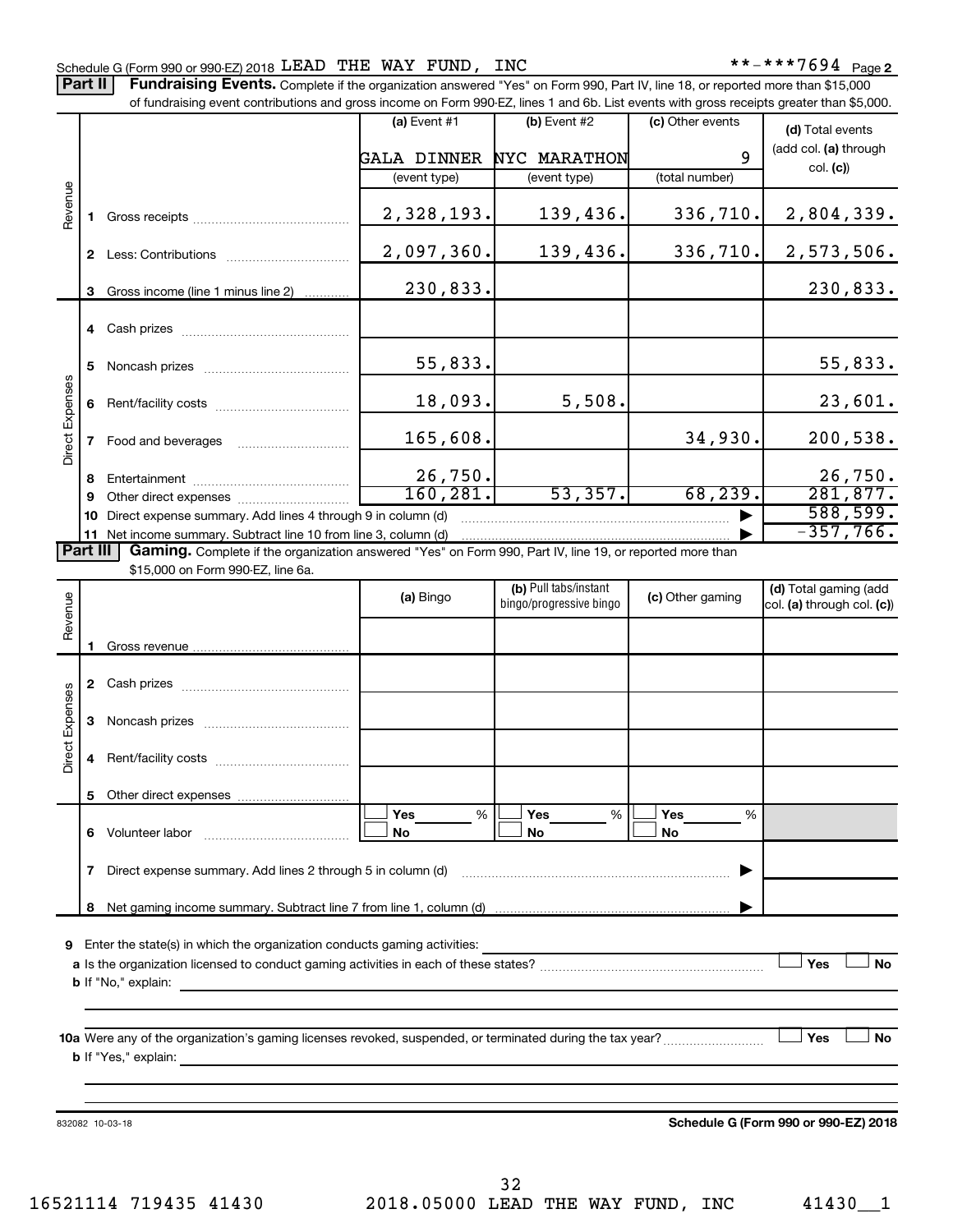|       | Schedule G (Form 990 or 990-EZ) 2018 LEAD THE WAY FUND, INC                                                                                                                                                                        |            | **-***7694 Page 3 |
|-------|------------------------------------------------------------------------------------------------------------------------------------------------------------------------------------------------------------------------------------|------------|-------------------|
| 11.   |                                                                                                                                                                                                                                    | Yes        | <b>No</b>         |
|       | 12 Is the organization a grantor, beneficiary or trustee of a trust, or a member of a partnership or other entity formed                                                                                                           |            |                   |
|       |                                                                                                                                                                                                                                    | $\Box$ Yes | <b>No</b>         |
|       | <b>13</b> Indicate the percentage of gaming activity conducted in:                                                                                                                                                                 |            |                   |
|       |                                                                                                                                                                                                                                    | 13a        | %                 |
|       |                                                                                                                                                                                                                                    | 13b l      | $\%$              |
|       | 14 Enter the name and address of the person who prepares the organization's gaming/special events books and records:                                                                                                               |            |                   |
|       |                                                                                                                                                                                                                                    |            |                   |
|       |                                                                                                                                                                                                                                    |            |                   |
|       |                                                                                                                                                                                                                                    |            |                   |
|       |                                                                                                                                                                                                                                    |            |                   |
|       |                                                                                                                                                                                                                                    |            |                   |
|       |                                                                                                                                                                                                                                    |            | <b>No</b>         |
|       |                                                                                                                                                                                                                                    |            |                   |
|       | <b>b</b> If "Yes," enter the amount of gaming revenue received by the organization $\triangleright$ \$ and the amount                                                                                                              |            |                   |
|       | of gaming revenue retained by the third party $\triangleright$ \$                                                                                                                                                                  |            |                   |
|       | c If "Yes," enter name and address of the third party:                                                                                                                                                                             |            |                   |
|       |                                                                                                                                                                                                                                    |            |                   |
|       | Name $\triangleright$                                                                                                                                                                                                              |            |                   |
|       |                                                                                                                                                                                                                                    |            |                   |
|       | Address $\blacktriangleright$                                                                                                                                                                                                      |            |                   |
| 16.   | Gaming manager information:                                                                                                                                                                                                        |            |                   |
|       |                                                                                                                                                                                                                                    |            |                   |
|       | <u> 1989 - Johann Barn, amerikansk politiker (d. 1989)</u><br>Name $\blacktriangleright$                                                                                                                                           |            |                   |
|       |                                                                                                                                                                                                                                    |            |                   |
|       | Gaming manager compensation > \$                                                                                                                                                                                                   |            |                   |
|       |                                                                                                                                                                                                                                    |            |                   |
|       | Description of services provided <b>by the contract of the contract of the contract of services provided</b>                                                                                                                       |            |                   |
|       |                                                                                                                                                                                                                                    |            |                   |
|       |                                                                                                                                                                                                                                    |            |                   |
|       |                                                                                                                                                                                                                                    |            |                   |
|       | Director/officer<br>Employee<br>Independent contractor                                                                                                                                                                             |            |                   |
|       |                                                                                                                                                                                                                                    |            |                   |
|       | 17 Mandatory distributions:                                                                                                                                                                                                        |            |                   |
|       | <b>a</b> Is the organization required under state law to make charitable distributions from the gaming proceeds to                                                                                                                 |            |                   |
|       | retain the state gaming license? $\Box$ No                                                                                                                                                                                         |            |                   |
|       | <b>b</b> Enter the amount of distributions required under state law to be distributed to other exempt organizations or spent in the                                                                                                |            |                   |
|       | organization's own exempt activities during the tax year $\triangleright$ \$<br>Supplemental Information. Provide the explanations required by Part I, line 2b, columns (iii) and (v); and Part III, lines 9, 9b, 10b,<br> Part IV |            |                   |
|       | 15b, 15c, 16, and 17b, as applicable. Also provide any additional information. See instructions.                                                                                                                                   |            |                   |
|       |                                                                                                                                                                                                                                    |            |                   |
|       | SCHEDULE G, PART I, LINE 2B, LIST OF TEN HIGHEST PAID FUNDRAISERS:                                                                                                                                                                 |            |                   |
|       |                                                                                                                                                                                                                                    |            |                   |
|       |                                                                                                                                                                                                                                    |            |                   |
|       |                                                                                                                                                                                                                                    |            |                   |
| ( I ) | NAME OF FUNDRAISER: EVENT ASSOCIATES, INC.                                                                                                                                                                                         |            |                   |
|       |                                                                                                                                                                                                                                    |            |                   |
| ( I ) | ADDRESS OF FUNDRAISER:                                                                                                                                                                                                             |            |                   |
|       |                                                                                                                                                                                                                                    |            |                   |
|       | 162 WEST 56TH STREET, SUITE 405, NEW YORK, NY<br>10019                                                                                                                                                                             |            |                   |
|       |                                                                                                                                                                                                                                    |            |                   |
|       |                                                                                                                                                                                                                                    |            |                   |
|       |                                                                                                                                                                                                                                    |            |                   |
|       |                                                                                                                                                                                                                                    |            |                   |
|       |                                                                                                                                                                                                                                    |            |                   |
|       |                                                                                                                                                                                                                                    |            |                   |
|       | Schedule G (Form 990 or 990-EZ) 2018<br>832083 10-03-18                                                                                                                                                                            |            |                   |
|       | 33                                                                                                                                                                                                                                 |            |                   |

| 16521114 719435 41430 |  | 2018.05000 LEAD THE WAY FUND, INC |  |  | 41430 1 |
|-----------------------|--|-----------------------------------|--|--|---------|
|-----------------------|--|-----------------------------------|--|--|---------|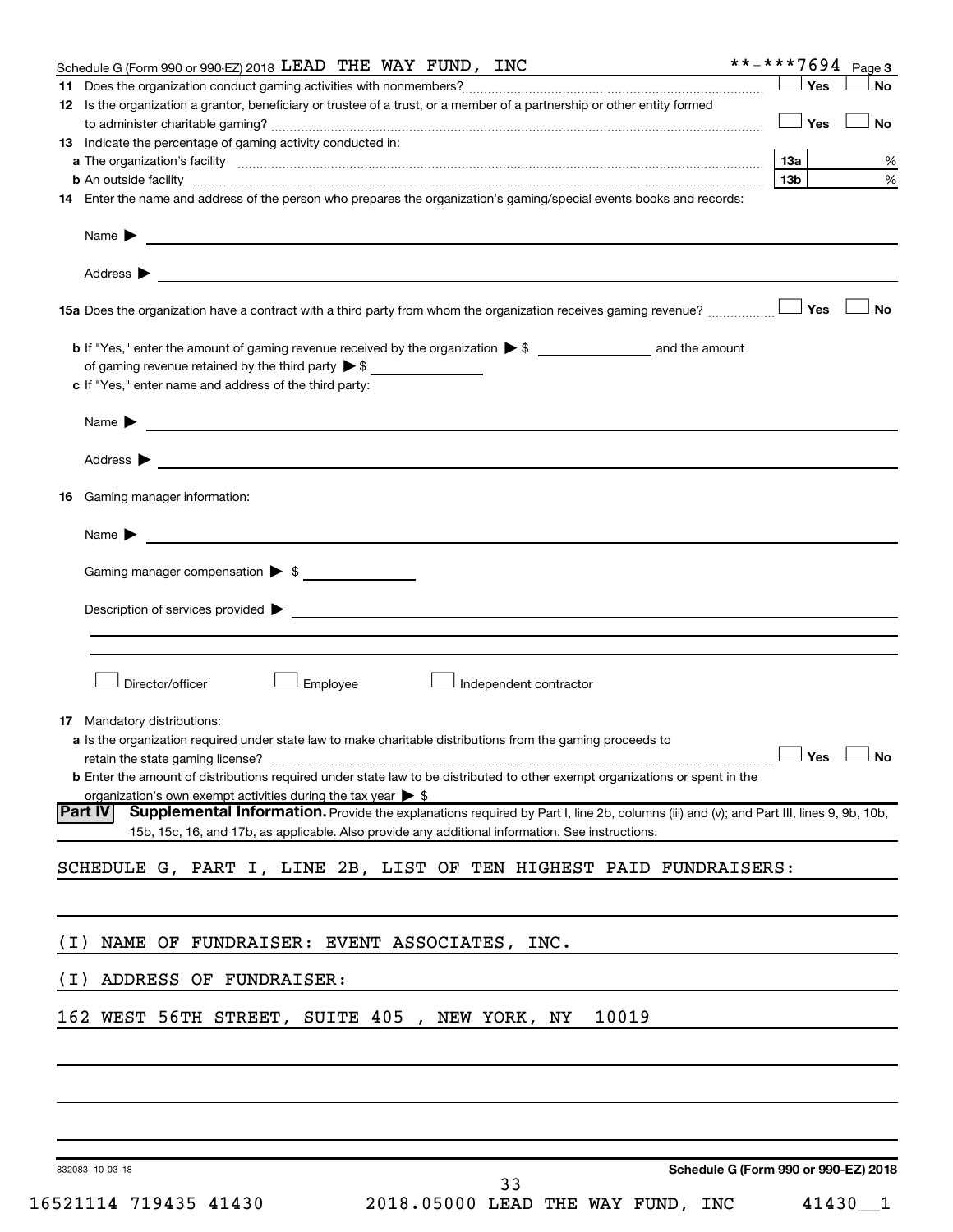| 832084 04-01-18 |  |  | Schedule G (Form 990 or 990-EZ) |
|-----------------|--|--|---------------------------------|
|                 |  |  |                                 |
|                 |  |  |                                 |
|                 |  |  |                                 |
|                 |  |  |                                 |
|                 |  |  |                                 |
|                 |  |  |                                 |
|                 |  |  |                                 |
|                 |  |  |                                 |
|                 |  |  |                                 |
|                 |  |  |                                 |
|                 |  |  |                                 |
|                 |  |  |                                 |
|                 |  |  |                                 |
|                 |  |  |                                 |
|                 |  |  |                                 |
|                 |  |  |                                 |
|                 |  |  |                                 |
|                 |  |  |                                 |
|                 |  |  |                                 |
|                 |  |  |                                 |
|                 |  |  |                                 |
|                 |  |  |                                 |
|                 |  |  |                                 |
|                 |  |  |                                 |
|                 |  |  |                                 |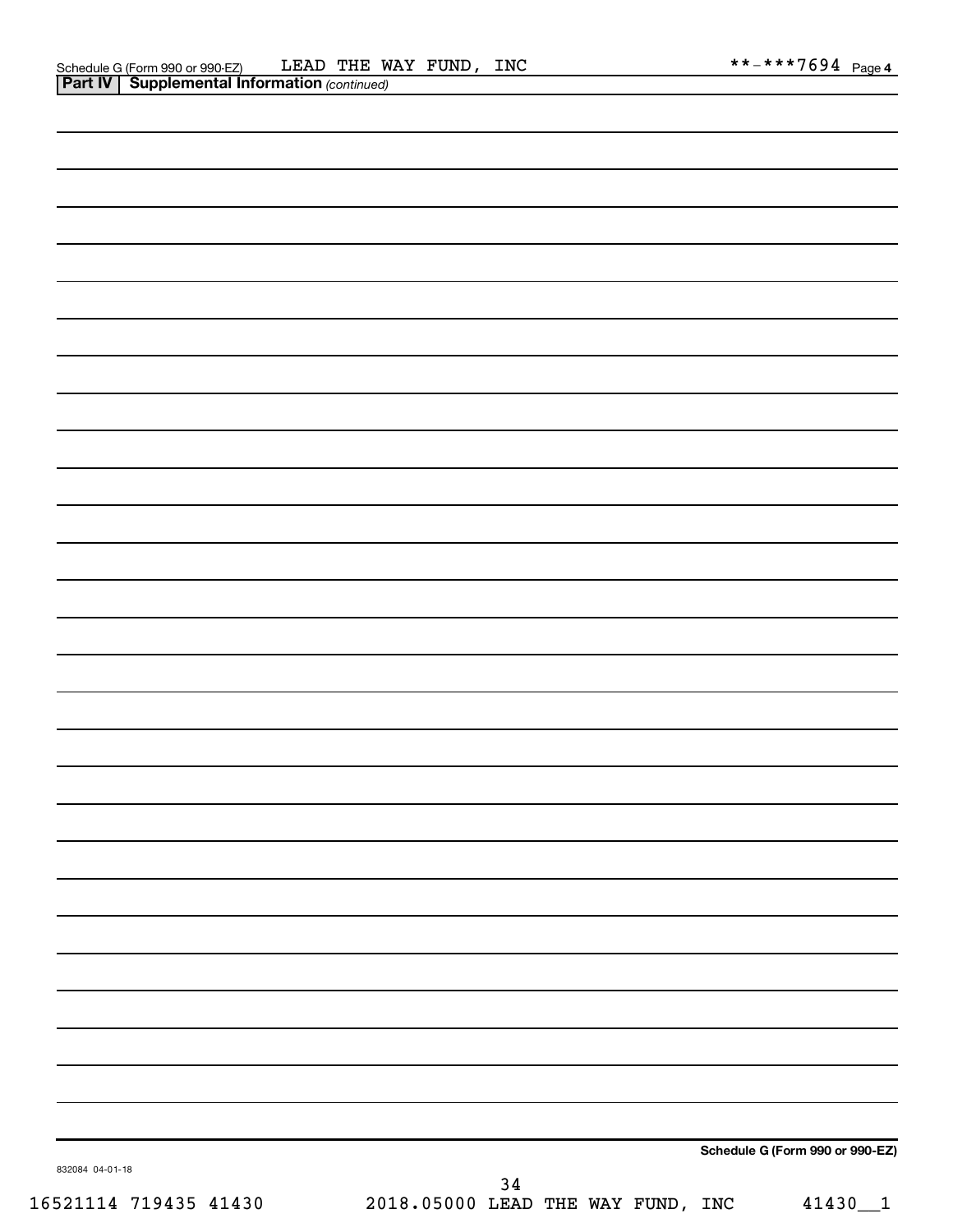| <b>SCHEDULE I</b><br>(Form 990)<br>Department of the Treasury<br>Internal Revenue Service                                                                                               | OMB No. 1545-0047<br>2018<br><b>Open to Public</b><br>Inspection |                                    |                             |                                         |                                                                |                                          |                                       |
|-----------------------------------------------------------------------------------------------------------------------------------------------------------------------------------------|------------------------------------------------------------------|------------------------------------|-----------------------------|-----------------------------------------|----------------------------------------------------------------|------------------------------------------|---------------------------------------|
| Name of the organization                                                                                                                                                                |                                                                  |                                    |                             |                                         |                                                                |                                          | <b>Employer identification number</b> |
|                                                                                                                                                                                         | LEAD THE WAY FUND, INC                                           |                                    |                             |                                         |                                                                |                                          | **-***7694                            |
| Part I<br><b>General Information on Grants and Assistance</b>                                                                                                                           |                                                                  |                                    |                             |                                         |                                                                |                                          |                                       |
| Does the organization maintain records to substantiate the amount of the grants or assistance, the grantees' eligibility for the grants or assistance, and the selection<br>$\mathbf 1$ |                                                                  |                                    |                             |                                         |                                                                |                                          | $\boxed{\text{X}}$ Yes<br>l No        |
| Describe in Part IV the organization's procedures for monitoring the use of grant funds in the United States.<br>2                                                                      |                                                                  |                                    |                             |                                         |                                                                |                                          |                                       |
| Part II<br>Grants and Other Assistance to Domestic Organizations and Domestic Governments. Complete if the organization answered "Yes" on Form 990, Part IV, line 21, for any           |                                                                  |                                    |                             |                                         |                                                                |                                          |                                       |
| recipient that received more than \$5,000. Part II can be duplicated if additional space is needed.                                                                                     |                                                                  |                                    |                             |                                         |                                                                |                                          |                                       |
| <b>1 (a)</b> Name and address of organization<br>or government                                                                                                                          | $(b)$ EIN                                                        | (c) IRC section<br>(if applicable) | (d) Amount of<br>cash grant | (e) Amount of<br>non-cash<br>assistance | (f) Method of<br>valuation (book,<br>FMV, appraisal,<br>other) | (g) Description of<br>noncash assistance | (h) Purpose of grant<br>or assistance |
|                                                                                                                                                                                         |                                                                  |                                    |                             |                                         |                                                                |                                          | WE ASSIST OVER 4500                   |
| DEPARTMENT OF THE ARMY                                                                                                                                                                  |                                                                  |                                    |                             |                                         |                                                                |                                          | RANGERS AND FAMILY                    |
| HEADQUARTERS - 75TH RANGER                                                                                                                                                              |                                                                  |                                    |                             |                                         |                                                                |                                          | MEMBERS OF THE 75TH                   |
| REGIMENT - FORT BENNING, GA 31905                                                                                                                                                       |                                                                  |                                    | 101,560                     |                                         | 0.COST                                                         |                                          | RANGER REGIMENT WITH                  |
|                                                                                                                                                                                         |                                                                  |                                    |                             |                                         |                                                                | <b>MORALE</b>                            |                                       |
| RANGER SPECIAL ACTIVITIES FUND                                                                                                                                                          |                                                                  |                                    |                             |                                         |                                                                | FUNCTIONS FOR                            | FOR ABOVE PURPOSE AND FOR             |
| 1031 INGERSOLL ST BOX 133                                                                                                                                                               |                                                                  |                                    |                             |                                         |                                                                | SOLDIERS AND                             | MORALE FUNCTION FOR                   |
| FORT BENNING, GA 31905                                                                                                                                                                  |                                                                  |                                    | 0                           | 105.340.COST                            |                                                                | FAMILIES                                 | SOLDIERS AND FAMILIES                 |
| FORT BENNING CTOF-BI-ANNUAL                                                                                                                                                             |                                                                  |                                    |                             |                                         |                                                                |                                          | FOR ABOVE PURPOSE AND FOR             |
| CHAPLAIN DONATION - 6400 DAWSON                                                                                                                                                         |                                                                  |                                    |                             |                                         |                                                                |                                          | PRE AND POST DEPLOYMENT               |
| LP, BLDG 2931 - FORT BENNING, GA                                                                                                                                                        |                                                                  |                                    |                             |                                         |                                                                |                                          | NEEDS OF SOLDIERS AND                 |
| 31905                                                                                                                                                                                   |                                                                  |                                    | 80,000                      |                                         | $0.C$ OST                                                      |                                          | FAMILIES                              |
|                                                                                                                                                                                         |                                                                  |                                    |                             |                                         |                                                                |                                          |                                       |
|                                                                                                                                                                                         |                                                                  |                                    |                             |                                         |                                                                |                                          |                                       |
|                                                                                                                                                                                         |                                                                  |                                    |                             |                                         |                                                                |                                          |                                       |
| Enter total number of section 501(c)(3) and government organizations listed in the line 1 table<br>2                                                                                    |                                                                  |                                    |                             |                                         |                                                                |                                          | 3.<br>$\overline{3}$ .                |
| 3<br>LHA For Paperwork Reduction Act Notice, see the Instructions for Form 990.                                                                                                         |                                                                  |                                    |                             |                                         |                                                                |                                          | Schedule I (Form 990) (2018)          |

SEE PART IV FOR COLUMN (H) DESCRIPTIONS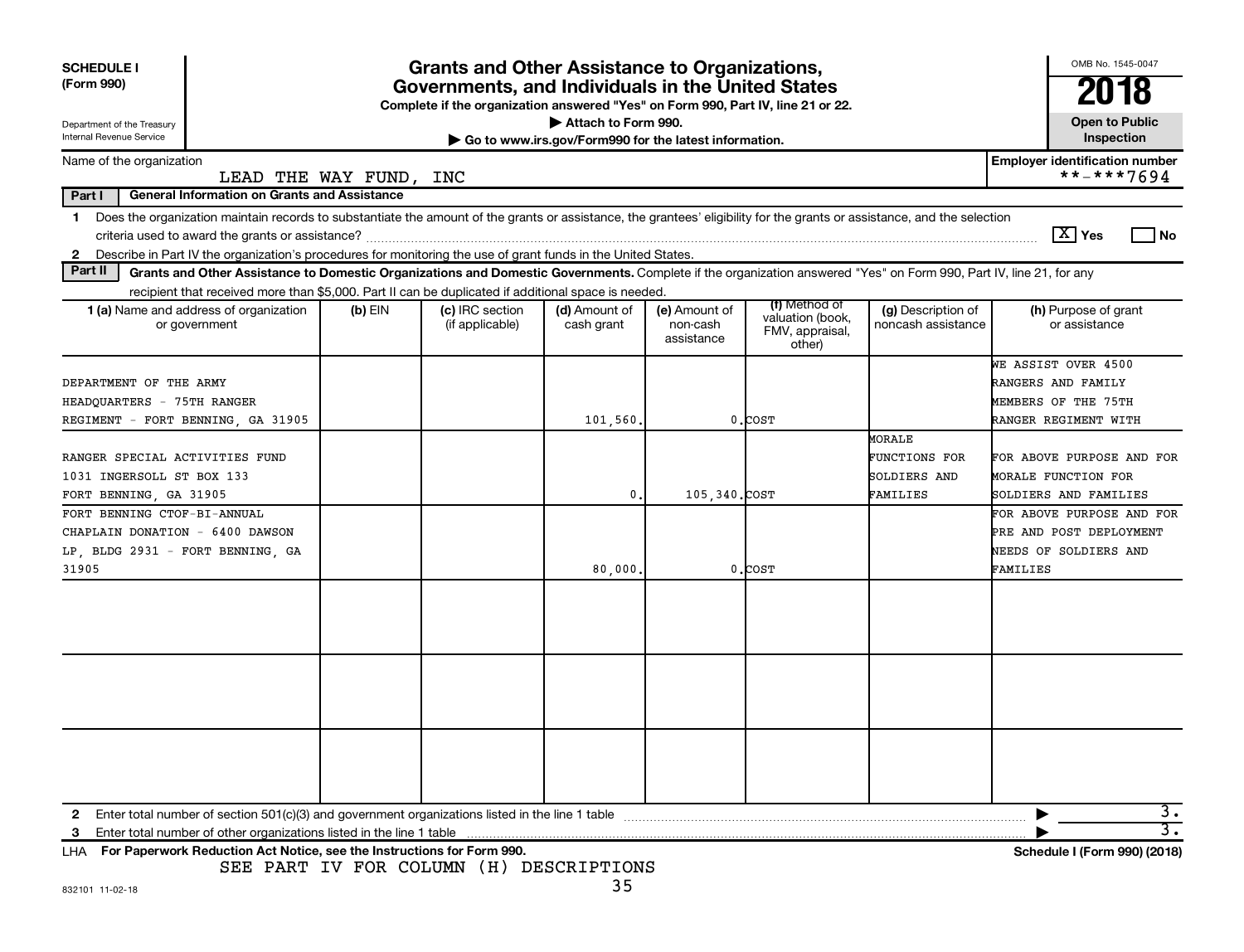Schedule I (Form 990) (2018) LEAD THE WAY FUND, INC  $\texttt{***}\texttt{***}$  ,  $\texttt{***}$   $\texttt{***}$   $\texttt{7694}$  Page

Part III | Grants and Other Assistance to Domestic Individuals. Complete if the organization answered "Yes" on Form 990, Part IV, line 22. Part III can be duplicated if additional space is needed.

| (a) Type of grant or assistance                                                                                                                      | (b) Number of<br>recipients | (c) Amount of<br>cash grant | (d) Amount of non-<br>cash assistance | (e) Method of valuation<br>(book, FMV, appraisal, other) | (f) Description of noncash assistance |
|------------------------------------------------------------------------------------------------------------------------------------------------------|-----------------------------|-----------------------------|---------------------------------------|----------------------------------------------------------|---------------------------------------|
|                                                                                                                                                      |                             |                             |                                       |                                                          | ASSISTANCE PROVIDED FOR               |
|                                                                                                                                                      |                             |                             |                                       |                                                          | ACTIVE/WOUNDED RANGERS AND            |
|                                                                                                                                                      |                             |                             |                                       |                                                          | THEIR FAMILIES FOR TRAVEL,            |
| FAMILY SUPPORT                                                                                                                                       | 4500                        | 197,266.                    | 148, 213. COST                        |                                                          | MEDICAL, LIVING EXPENSES AND          |
|                                                                                                                                                      |                             |                             |                                       |                                                          |                                       |
|                                                                                                                                                      |                             |                             |                                       |                                                          | PURCHASE AND TRANSFER OF AN           |
| HOMES THAT HEAL - PURCHASE AND TRANSFER OF AN                                                                                                        |                             |                             |                                       |                                                          | ADAPTIVE HOME TO A SEVERELY           |
| ADAPTIVE HOME TO A SEVERELY WOUNDED RANGER                                                                                                           |                             | 50,722.                     |                                       | $0$ . $COST$                                             | WOUNDED RANGER                        |
|                                                                                                                                                      |                             |                             |                                       |                                                          | TO HONOR AND MEMORALIZE               |
|                                                                                                                                                      |                             |                             |                                       |                                                          | DECEASED RANGERS AND THEIR            |
|                                                                                                                                                      |                             |                             |                                       |                                                          | GOLD STAR FAMILIES. TO                |
| GOLD STAR AWARENESS AND ASSISTANCE                                                                                                                   | 550                         | 53,042.                     |                                       | $0$ . $COST$                                             | EDUCATE AND BRING PUBLIC              |
|                                                                                                                                                      |                             |                             |                                       |                                                          | PROVIDE TRANSITIONING RANGERS         |
|                                                                                                                                                      |                             |                             |                                       |                                                          | WITH TOOLS AND RESOURCES              |
|                                                                                                                                                      |                             |                             |                                       |                                                          | NECESSARY FOR APPLICATION TO          |
| COLLEGIATE ACCESS                                                                                                                                    |                             | 14,050.                     |                                       | $0.$ COST                                                | ADVANCED EDUCATION AT COLLEGES        |
|                                                                                                                                                      |                             |                             |                                       |                                                          |                                       |
|                                                                                                                                                      |                             |                             |                                       |                                                          |                                       |
|                                                                                                                                                      |                             |                             |                                       |                                                          |                                       |
| Supplemental Information. Provide the information required in Part I, line 2; Part III, column (b); and any other additional information.<br>Part IV |                             |                             |                                       |                                                          |                                       |
|                                                                                                                                                      |                             |                             |                                       |                                                          |                                       |
| PART I, LINE 2:                                                                                                                                      |                             |                             |                                       |                                                          |                                       |
| THE LEAD THE WAY FUND, INC. (LTWF) IS AN ACTIVE DUTY, CASUALTY ASSISTANCE,                                                                           |                             |                             |                                       |                                                          |                                       |
| RECOVERY, TRANSITION AND VETERANS ORGANIZATION THAT WORKS IN DIRECT                                                                                  |                             |                             |                                       |                                                          |                                       |
| COLLABORATION WITH THE UNITED STATES SPECIAL OPERATIONS COMMAND CARE                                                                                 |                             |                             |                                       |                                                          |                                       |
|                                                                                                                                                      |                             |                             |                                       |                                                          |                                       |

36

COALITION (USSOCOM) AND THE ACTIVE DUTY US ARMY RANGER COMMUNITY. USSOCOM

IS A GOVERNMENT RUN ORGANIZATION WHOSE MAIN PURPOSE IS TO IDENTIFY THE

NEEDS OF SPECIAL OPERATIONS SOLDIERS (75TH RANGER REGIMENT) AND THEIR

DEPENDENTS. THE LEAD THE WAY FUND IS THE ONLY CHARITY OF ITS KIND WORKING

DIRECTLY WITH USSOCOM TO GIVE ASSISTANCE SPECIFICALLY TO THESE US ARMY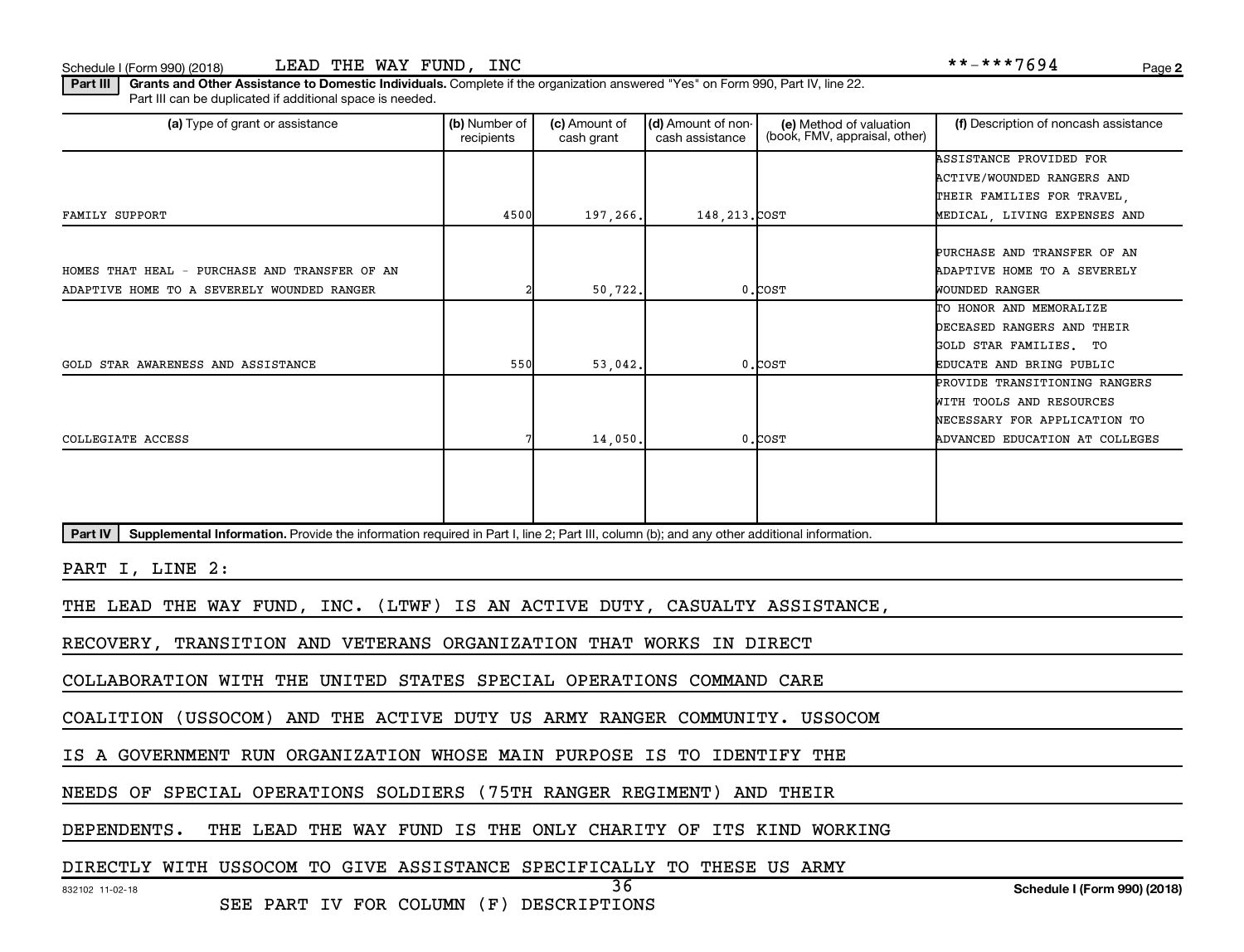| Schedule I (Form 990) LEAD THE WAY FUND, INC                                | **-***7694 Page2 |
|-----------------------------------------------------------------------------|------------------|
| <b>Part IV</b><br><b>Supplemental Information</b>                           |                  |
| RANGERS AND<br>THEIR DEPENDENTS. USSOCOM IDENTIFIES THE RANGER AND          | THEIR            |
| WILL PROVIDE NEEDED RESOURCES TO<br>NEEDS.<br>LEAD THE WAY FUND             | THOSE SOLDIERS   |
| AND FAMILIES WHOSE NEED FOR ASSISTANCE HAS BEEN DETERMINED BY USSOCOM AND   |                  |
| NOT COVERED BY THE US GOVERNMENT. LEAD THE WAY FUND ALSO ADDRESSES THE      |                  |
| NEEDS OF ACTIVE DUTY RANGERS AND THEIR FAMILIES THROUGH SUPPORT OF          | THE 75TH         |
| RANGER REGIMENT FAMILY READINESS GROUPS (FRG'S) AND THE RANGER CHAPLAIN     |                  |
| PROGRAM.<br>THIS AID HELPS ADDRESS THE FAMILIES HEALTH AND                  | WELLNESS STATUS. |
| LEAD THE WAY FUND WILL ALSO PROVIDE SPECIAL SITUATIONAL FINANCIAL AID, WITH |                  |
| LTWF BOARD APPROVAL, TO FAMILIES IDENTIFIED BY THE 75TH RANGER REGIMENT     |                  |
| ALL REQUESTS ARE DONE BY LETTER<br>COMMAND FOR SPECIAL SITUATIONS.          | OR EMAIL         |
| FROM USSOCOM OR 75TH RANGER REGIMENT. LEAD THE WAY FUND MONITORS, WITH THE  |                  |

ASSISTANCE OF USSOCOM AND REGIMENTAL COMMAND, THAT THE DISBURSED FUNDS WERE USED FOR THEIR INTENDED PURPOSE BY OBTAINING RECEIPTS TO DOCUMENT THE

PART II, LINE 1, COLUMN (H):

EXPENDITURES.

NAME OF ORGANIZATION OR GOVERNMENT: DEPARTMENT OF THE ARMY HEADQUARTERS (H) PURPOSE OF GRANT OR ASSISTANCE: WE ASSIST OVER 4500 RANGERS AND FAMILY MEMBERS OF THE 75TH RANGER REGIMENT WITH HEALTH WELLNESS AND MORALE PROGRAMS THAT ARE VITALE TO SUSTAIN THESE FORCES, WHO HAVE ENDURED OVER 24 CONSEUTIVE TOURS OF DUTY FIGHTING THE WAR ON TERRORISM.

(F) DESCRIPTION OF NON-CASH ASSISTANCE: ASSISTANCE PROVIDED FOR ACTIVE/WOUNDED RANGERS AND THEIR FAMILIES FOR TRAVEL, MEDICAL, LIVING EXPENSES AND FAMILY MORALE EVENTS

832291 04-01-18 **Schedule I (Form 990)** (F) DESCRIPTION OF NON-CASH ASSISTANCE: TO HONOR AND MEMORALIZE DECEASED 37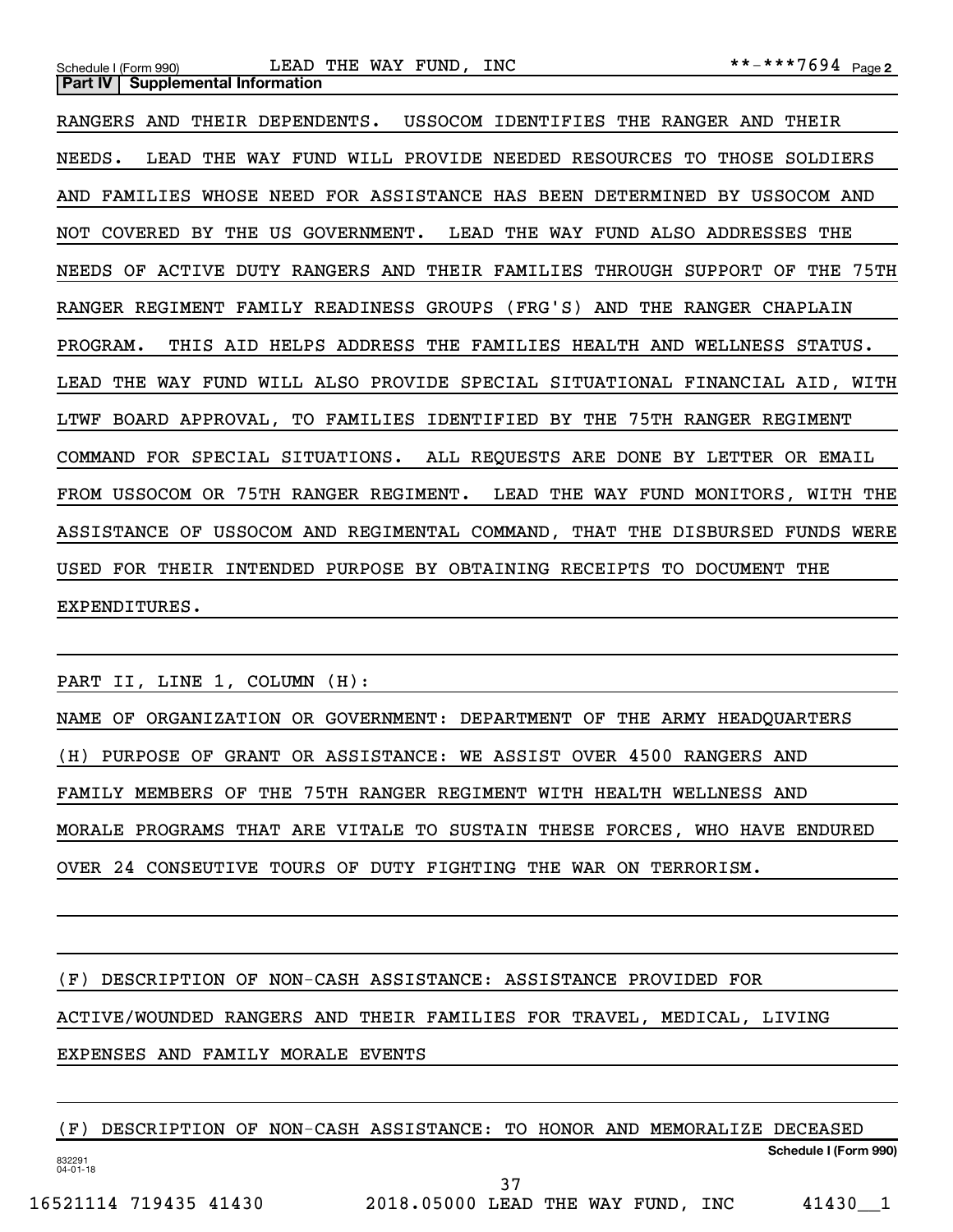| Schedule I (Form 990) |  |                                           |  | LEAD THE WAY FUND, INC |  |                                                                 |                                                                         |  |
|-----------------------|--|-------------------------------------------|--|------------------------|--|-----------------------------------------------------------------|-------------------------------------------------------------------------|--|
|                       |  | <b>Part IV   Supplemental Information</b> |  |                        |  |                                                                 |                                                                         |  |
|                       |  |                                           |  |                        |  |                                                                 | RANGERS AND THEIR GOLD STAR FAMILIES. TO EDUCATE AND BRING PUBLIC       |  |
|                       |  |                                           |  |                        |  |                                                                 | AWARENESS OF THE NEEDS OF GOLD STAR FAMILIES AND THE PROGRAMS AVAILABLE |  |
|                       |  |                                           |  |                        |  | TO ALL ARMY RANGERS THROUGH THE LEAD THE WAY FUND ORGANIZATION. |                                                                         |  |

(F) DESCRIPTION OF NON-CASH ASSISTANCE: PROVIDE TRANSITIONING RANGERS

WITH TOOLS AND RESOURCES NECESSARY FOR APPLICATION TO ADVANCED EDUCATION

AT COLLEGES AND UNIVERSITIES.

**Schedule I (Form 990)**

832291 04-01-18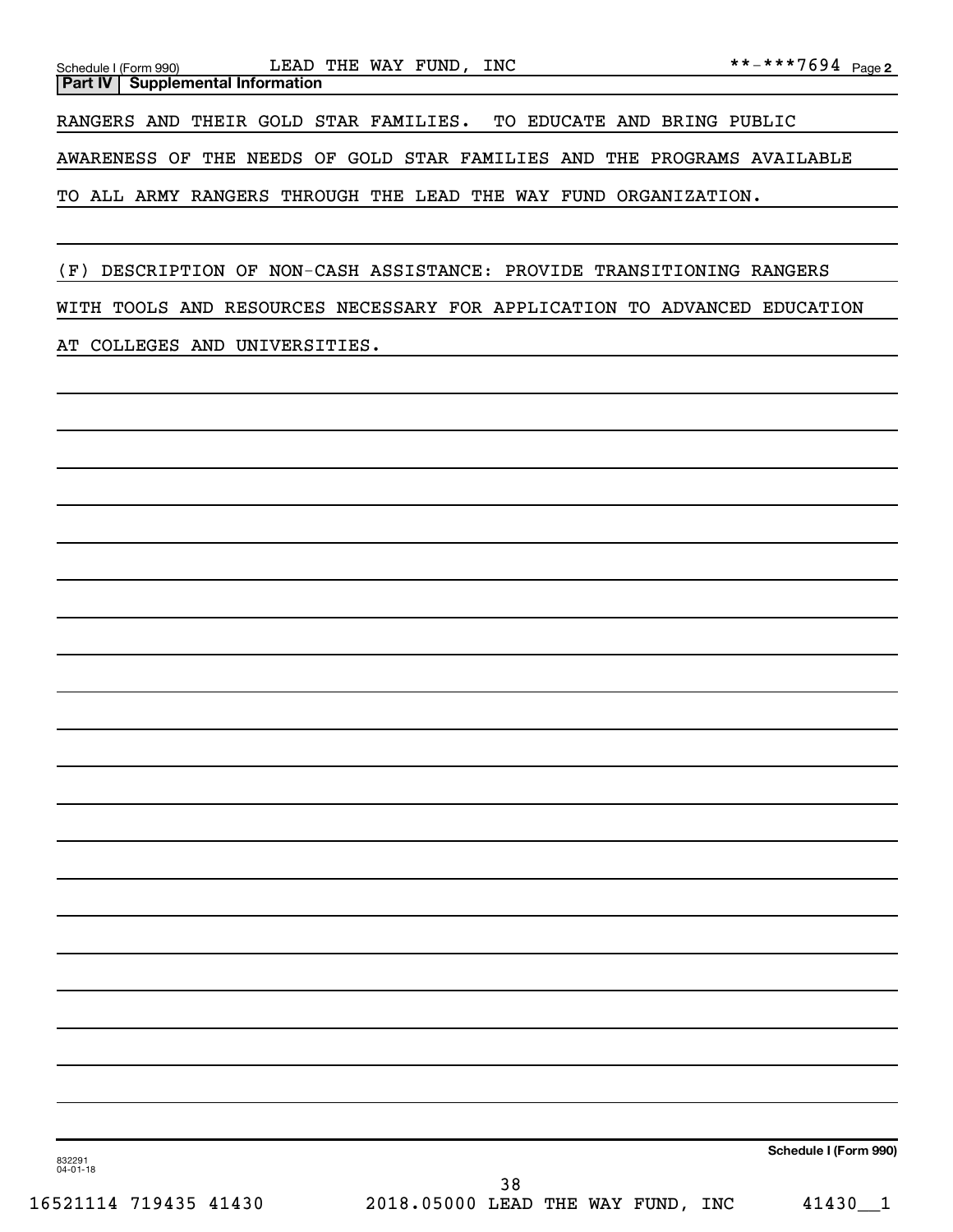| <b>SCHEDULE L</b>                                                                                                    |                                                                                                                                                                                                                                | <b>Transactions With Interested Persons</b>                            |                              |                                    |                          |                                |     |                          |                     | OMB No. 1545-0047                                         |     |                                       |  |
|----------------------------------------------------------------------------------------------------------------------|--------------------------------------------------------------------------------------------------------------------------------------------------------------------------------------------------------------------------------|------------------------------------------------------------------------|------------------------------|------------------------------------|--------------------------|--------------------------------|-----|--------------------------|---------------------|-----------------------------------------------------------|-----|---------------------------------------|--|
| (Form 990 or 990-EZ)   Complete if the organization answered "Yes" on Form 990, Part IV, line 25a, 25b, 26, 27, 28a, |                                                                                                                                                                                                                                |                                                                        |                              |                                    |                          |                                |     |                          |                     | 2018                                                      |     |                                       |  |
|                                                                                                                      |                                                                                                                                                                                                                                | 28b, or 28c, or Form 990-EZ, Part V, line 38a or 40b.                  |                              | Attach to Form 990 or Form 990-EZ. |                          |                                |     |                          |                     | <b>Open To Public</b>                                     |     |                                       |  |
| Department of the Treasury<br>Internal Revenue Service                                                               |                                                                                                                                                                                                                                | Go to www.irs.gov/Form990 for instructions and the latest information. |                              |                                    |                          |                                |     |                          |                     | <b>Inspection</b>                                         |     |                                       |  |
| Name of the organization                                                                                             |                                                                                                                                                                                                                                |                                                                        |                              |                                    |                          |                                |     |                          |                     |                                                           |     | <b>Employer identification number</b> |  |
|                                                                                                                      |                                                                                                                                                                                                                                | LEAD THE WAY FUND, INC                                                 |                              |                                    |                          |                                |     |                          | **-***7694          |                                                           |     |                                       |  |
| Part I                                                                                                               | Excess Benefit Transactions (section 501(c)(3), section 501(c)(4), and 501(c)(29) organizations only).<br>Complete if the organization answered "Yes" on Form 990, Part IV, line 25a or 25b, or Form 990-EZ, Part V, line 40b. |                                                                        |                              |                                    |                          |                                |     |                          |                     |                                                           |     |                                       |  |
| 1                                                                                                                    |                                                                                                                                                                                                                                | (b) Relationship between disqualified                                  |                              |                                    |                          |                                |     |                          |                     |                                                           |     | (d) Corrected?                        |  |
| (a) Name of disqualified person                                                                                      |                                                                                                                                                                                                                                | person and organization                                                |                              |                                    |                          | (c) Description of transaction |     |                          | Yes                 |                                                           |     | No                                    |  |
|                                                                                                                      |                                                                                                                                                                                                                                |                                                                        |                              |                                    |                          |                                |     |                          |                     |                                                           |     |                                       |  |
|                                                                                                                      |                                                                                                                                                                                                                                |                                                                        |                              |                                    |                          |                                |     |                          |                     |                                                           |     |                                       |  |
|                                                                                                                      |                                                                                                                                                                                                                                |                                                                        |                              |                                    |                          |                                |     |                          |                     |                                                           |     |                                       |  |
|                                                                                                                      |                                                                                                                                                                                                                                |                                                                        |                              |                                    |                          |                                |     |                          |                     |                                                           |     |                                       |  |
|                                                                                                                      |                                                                                                                                                                                                                                |                                                                        |                              |                                    |                          |                                |     |                          |                     |                                                           |     |                                       |  |
| 2 Enter the amount of tax incurred by the organization managers or disqualified persons during the year under        |                                                                                                                                                                                                                                |                                                                        |                              |                                    |                          |                                |     |                          |                     |                                                           |     |                                       |  |
| section 4958                                                                                                         |                                                                                                                                                                                                                                |                                                                        |                              |                                    |                          |                                |     |                          | $\triangleright$ \$ |                                                           |     |                                       |  |
|                                                                                                                      |                                                                                                                                                                                                                                |                                                                        |                              |                                    |                          |                                |     | $\blacktriangleright$ \$ |                     |                                                           |     |                                       |  |
| Part II                                                                                                              | Loans to and/or From Interested Persons.                                                                                                                                                                                       |                                                                        |                              |                                    |                          |                                |     |                          |                     |                                                           |     |                                       |  |
|                                                                                                                      | Complete if the organization answered "Yes" on Form 990-EZ, Part V, line 38a or Form 990, Part IV, line 26; or if the organization                                                                                             |                                                                        |                              |                                    |                          |                                |     |                          |                     |                                                           |     |                                       |  |
|                                                                                                                      | reported an amount on Form 990, Part X, line 5, 6, or 22.                                                                                                                                                                      |                                                                        |                              |                                    |                          |                                |     |                          |                     |                                                           |     |                                       |  |
| (a) Name of<br>interested person                                                                                     | (b) Relationship<br>with organization                                                                                                                                                                                          | (c) Purpose<br>of loan                                                 | $(d)$ Loan to or<br>from the | (e) Original<br>principal amount   |                          | (f) Balance due                |     | $(g)$ In<br>default?     |                     | (h) Approved<br>(i) Written<br>`by board or<br>agreement? |     |                                       |  |
|                                                                                                                      |                                                                                                                                                                                                                                |                                                                        | organization?                |                                    |                          |                                |     |                          | committee?<br>Yes I |                                                           |     |                                       |  |
|                                                                                                                      |                                                                                                                                                                                                                                |                                                                        | To From                      |                                    |                          |                                | Yes | No.                      |                     | No.                                                       | Yes | No                                    |  |
|                                                                                                                      |                                                                                                                                                                                                                                |                                                                        |                              |                                    |                          |                                |     |                          |                     |                                                           |     |                                       |  |
|                                                                                                                      |                                                                                                                                                                                                                                |                                                                        |                              |                                    |                          |                                |     |                          |                     |                                                           |     |                                       |  |
|                                                                                                                      |                                                                                                                                                                                                                                |                                                                        |                              |                                    |                          |                                |     |                          |                     |                                                           |     |                                       |  |
|                                                                                                                      |                                                                                                                                                                                                                                |                                                                        |                              |                                    |                          |                                |     |                          |                     |                                                           |     |                                       |  |
|                                                                                                                      |                                                                                                                                                                                                                                |                                                                        |                              |                                    |                          |                                |     |                          |                     |                                                           |     |                                       |  |
|                                                                                                                      |                                                                                                                                                                                                                                |                                                                        |                              |                                    |                          |                                |     |                          |                     |                                                           |     |                                       |  |
|                                                                                                                      |                                                                                                                                                                                                                                |                                                                        |                              |                                    |                          |                                |     |                          |                     |                                                           |     |                                       |  |
|                                                                                                                      |                                                                                                                                                                                                                                |                                                                        |                              |                                    |                          |                                |     |                          |                     |                                                           |     |                                       |  |
| Total<br>Part III                                                                                                    | <b>Grants or Assistance Benefiting Interested Persons.</b>                                                                                                                                                                     |                                                                        |                              |                                    | $\blacktriangleright$ \$ |                                |     |                          |                     |                                                           |     |                                       |  |
|                                                                                                                      | Complete if the organization answered "Yes" on Form 990, Part IV, line 27.                                                                                                                                                     |                                                                        |                              |                                    |                          |                                |     |                          |                     |                                                           |     |                                       |  |
| (a) Name of interested person                                                                                        |                                                                                                                                                                                                                                | (b) Relationship between                                               |                              |                                    | (c) Amount of            | (d) Type of                    |     |                          |                     | (e) Purpose of                                            |     |                                       |  |
|                                                                                                                      |                                                                                                                                                                                                                                | interested person and<br>the organization                              |                              |                                    | assistance               | assistance                     |     |                          |                     | assistance                                                |     |                                       |  |
|                                                                                                                      |                                                                                                                                                                                                                                |                                                                        |                              |                                    |                          |                                |     |                          |                     |                                                           |     |                                       |  |
|                                                                                                                      |                                                                                                                                                                                                                                |                                                                        |                              |                                    |                          |                                |     |                          |                     |                                                           |     |                                       |  |
|                                                                                                                      |                                                                                                                                                                                                                                |                                                                        |                              |                                    |                          |                                |     |                          |                     |                                                           |     |                                       |  |
|                                                                                                                      |                                                                                                                                                                                                                                |                                                                        |                              |                                    |                          |                                |     |                          |                     |                                                           |     |                                       |  |
|                                                                                                                      |                                                                                                                                                                                                                                |                                                                        |                              |                                    |                          |                                |     |                          |                     |                                                           |     |                                       |  |
|                                                                                                                      |                                                                                                                                                                                                                                |                                                                        |                              |                                    |                          |                                |     |                          |                     |                                                           |     |                                       |  |
|                                                                                                                      |                                                                                                                                                                                                                                |                                                                        |                              |                                    |                          |                                |     |                          |                     |                                                           |     |                                       |  |
|                                                                                                                      |                                                                                                                                                                                                                                |                                                                        |                              |                                    |                          |                                |     |                          |                     |                                                           |     |                                       |  |
|                                                                                                                      |                                                                                                                                                                                                                                |                                                                        |                              |                                    |                          |                                |     |                          |                     |                                                           |     |                                       |  |

LHA For Paperwork Reduction Act Notice, see the Instructions for Form 990 or 990-EZ. Schedule L (Form 990 or 990-EZ) 2018

832131 10-25-18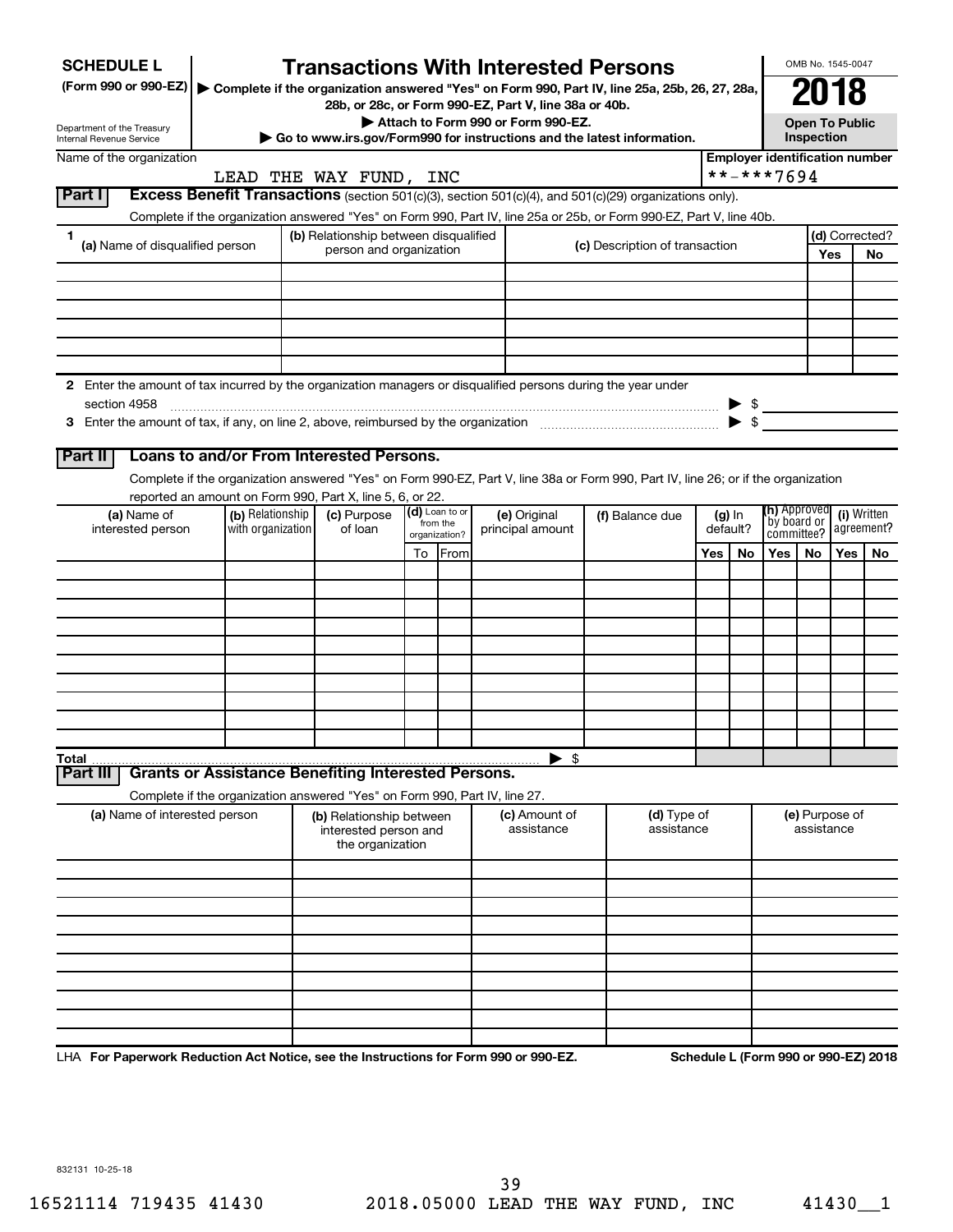| Schedule L (Form 990 or 990-EZ) 2018 LEAD THE WAY FUND, |  | <b>INC</b> | **-***7694 <sub>Page 2</sub> |  |
|---------------------------------------------------------|--|------------|------------------------------|--|
|                                                         |  |            |                              |  |

**Part IV | Business Transactions Involving Interested Persons.** 

Complete if the organization answered "Yes" on Form 990, Part IV, line 28a, 28b, or 28c.

| (a) Name of interested person | (b) Relationship between interested<br>person and the organization |        | (c) Amount of<br>transaction | (d) Description of<br>transaction | (e) Sharing of<br>organization's<br>revenues? |                          |     |    |
|-------------------------------|--------------------------------------------------------------------|--------|------------------------------|-----------------------------------|-----------------------------------------------|--------------------------|-----|----|
|                               |                                                                    |        |                              |                                   |                                               |                          | Yes | No |
| JILL DEPAOLA                  | FAMILY                                                             | MEMBER | ΟF                           | CU                                |                                               | 106,700. EMPLOYEE<br>OFI |     | х  |
| <b>MARY REGAN</b>             | FAMILY                                                             | MEMBER | OF                           | CU                                |                                               | 80,000. EMPLOYEE OF      |     | х  |
|                               |                                                                    |        |                              |                                   |                                               |                          |     |    |
|                               |                                                                    |        |                              |                                   |                                               |                          |     |    |
|                               |                                                                    |        |                              |                                   |                                               |                          |     |    |
|                               |                                                                    |        |                              |                                   |                                               |                          |     |    |
|                               |                                                                    |        |                              |                                   |                                               |                          |     |    |
|                               |                                                                    |        |                              |                                   |                                               |                          |     |    |
|                               |                                                                    |        |                              |                                   |                                               |                          |     |    |
|                               |                                                                    |        |                              |                                   |                                               |                          |     |    |

**Part V Supplemental Information.**

Provide additional information for responses to questions on Schedule L (see instructions).

SCH L, PART IV, BUSINESS TRANSACTIONS INVOLVING INTERESTED PERSONS:

(A) NAME OF PERSON: JILL DEPAOLA

(B) RELATIONSHIP BETWEEN INTERESTED PERSON AND ORGANIZATION:

FAMILY MEMBER OF CURRENT BOARD MEMBER

(D) DESCRIPTION OF TRANSACTION: EMPLOYEE OF THE ORGANIZATION. SHE IS

THE CHIEF OPERATING OFFICER.

(A) NAME OF PERSON: MARY REGAN

(B) RELATIONSHIP BETWEEN INTERESTED PERSON AND ORGANIZATION:

FAMILY MEMBER OF CURRENT BOARD MEMBER

(D) DESCRIPTION OF TRANSACTION: EMPLOYEE OF THE ORGANIZATION. SHE IS A

DIRECTOR AND DIRECTOR OF PROGRAM DEVELOPMENT.

**Schedule L (Form 990 or 990-EZ) 2018**

832132 10-25-18

16521114 719435 41430 2018.05000 LEAD THE WAY FUND, INC 41430\_\_1 40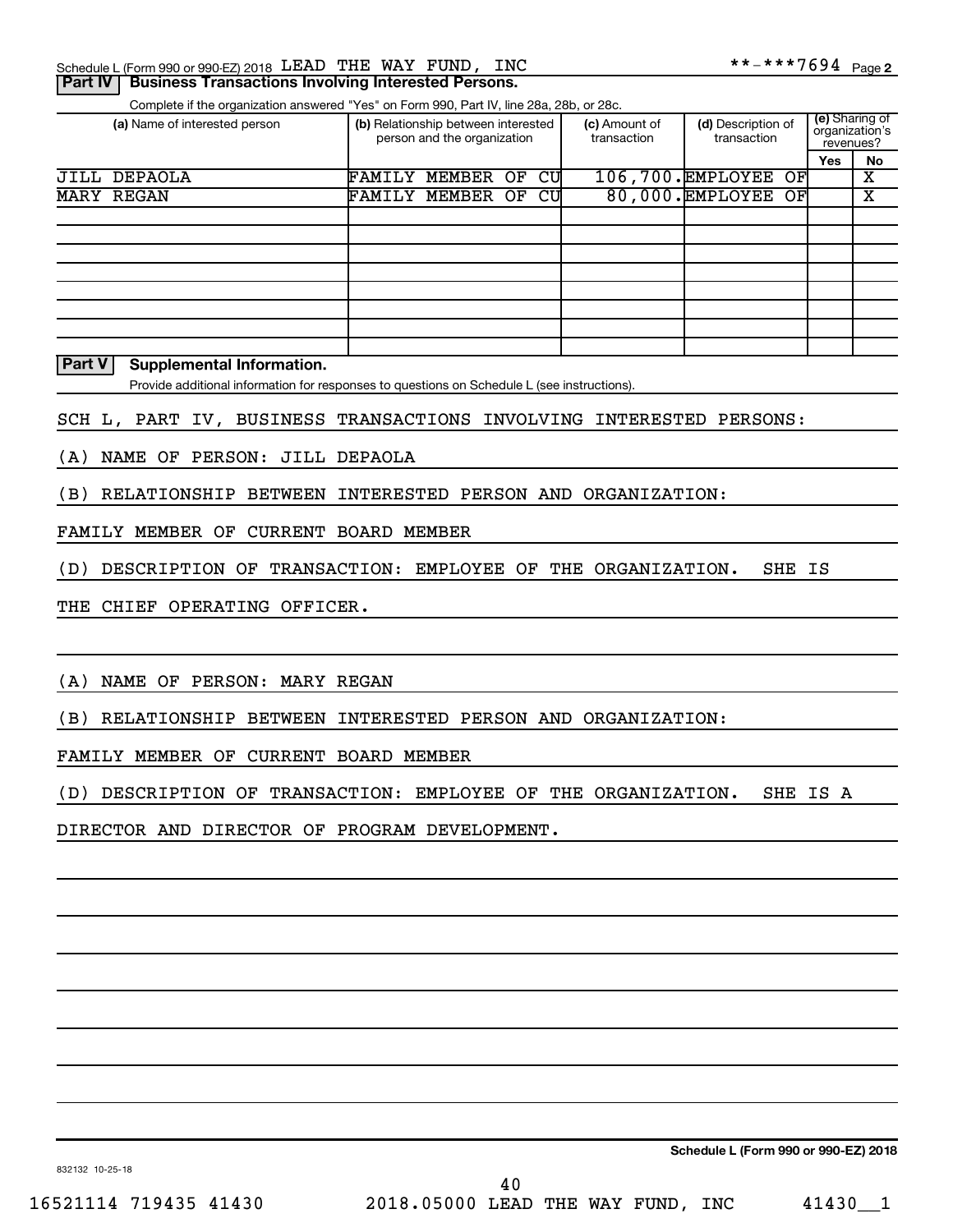**(Form 990 or 990-EZ)**

Department of the Treasury Internal Revenue Service Name of the organization

**Complete to provide information for responses to specific questions on Form 990 or 990-EZ or to provide any additional information. | Attach to Form 990 or 990-EZ. | Go to www.irs.gov/Form990 for the latest information.** SCHEDULE O **Supplemental Information to Form 990 or 990-EZ 2018**<br>(Form 990 or 990-EZ) Complete to provide information for responses to specific questions on



**Employer identification number**<br>\*\*-\*\*\*7694

LEAD THE WAY FUND, INC

FORM 990, PART I, LINE 1, DESCRIPTION OF ORGANIZATION MISSION:

VETERANS ORGANIZATION THAT PROVIDES FINANCIAL SUPPORT TO U.S. ARMY

RANGERS AND THE FAMILIES OF THOSE WHO HAVE DIED, HAVE BEEN DISABLED OR

WHO ARE CURRENTLY SERVING IN HARM'S WAY AROUND THE WORLD.

FORM 990, PART III, LINE 1, DESCRIPTION OF ORGANIZATION MISSION:

THE WORLD.

FORM 990, PART III, LINE 4A, PROGRAM SERVICE ACCOMPLISHMENTS:

STAY), CHILD CARE AND EXPENSES ARE COVERED SO THERE IS NO ADDED

FINANCIAL OR EMOTIONAL STRESS. IF THE RANGER SUFFERS A SETBACK DURING

HIS RECOVERY PROCESS THAT REQUIRES ADDITIONAL HOSPITALIZATION AND

THERAPIES, LTWF WILL PROVIDE ADDITIONAL GRANTS TO THE FAMILY SO THERE

IS NO FINANCIAL SHORTFALL. WITH THE ONGOING CHALLENGE OF SERVICE

MEMBERS DEVELOPING POST-TRAUMATIC STRESS, LTWF THROUGH OUR RANGER

RESILIENCY PROGRAM, IS COMMITTED TO ENSURING RANGERS RECEIVE ACCESS TO

THE BEST MENTAL HEALTH PROVIDERS AVAILABLE. BY SUPPORTING THE FAMILY

UNIT DURING THIS EMOTIONAL JOURNEY, WE HOPE TO ALLEVIATE THE FINANCIAL

STRAIN SO OUR RANGERS CAN FOCUS ON GETTING THE INTENSIVE, AND PROPER,

TREATMENT THEY NEED.

832211 10-10-18 LHA For Paperwork Reduction Act Notice, see the Instructions for Form 990 or 990-EZ. Schedule O (Form 990 or 990-EZ) (2018) FOR OUR RANGERS WHO HAVE SUFFERED SEVERE INJURIES SUCH AS PARALYSIS OR AMPUTATIONS, LTWF PROVIDES THE SUPPORT FOR MODIFIED VEHICLES AND IS BUILDING AND MODIFYING MORTGAGE-FREE, ACCESSIBLE AND SMART HOMES. THESE "HOMES THAT HEAL" ARE CUSTOM BUILT TO INCLUDE THE SPECIFIC ADAPTIVE EQUIPMENT NECESSARY TO SUPPORT THE SPECIFIC NEEDS OF EACH RANGER.

16521114 719435 41430 2018.05000 LEAD THE WAY FUND, INC 41430\_\_1

41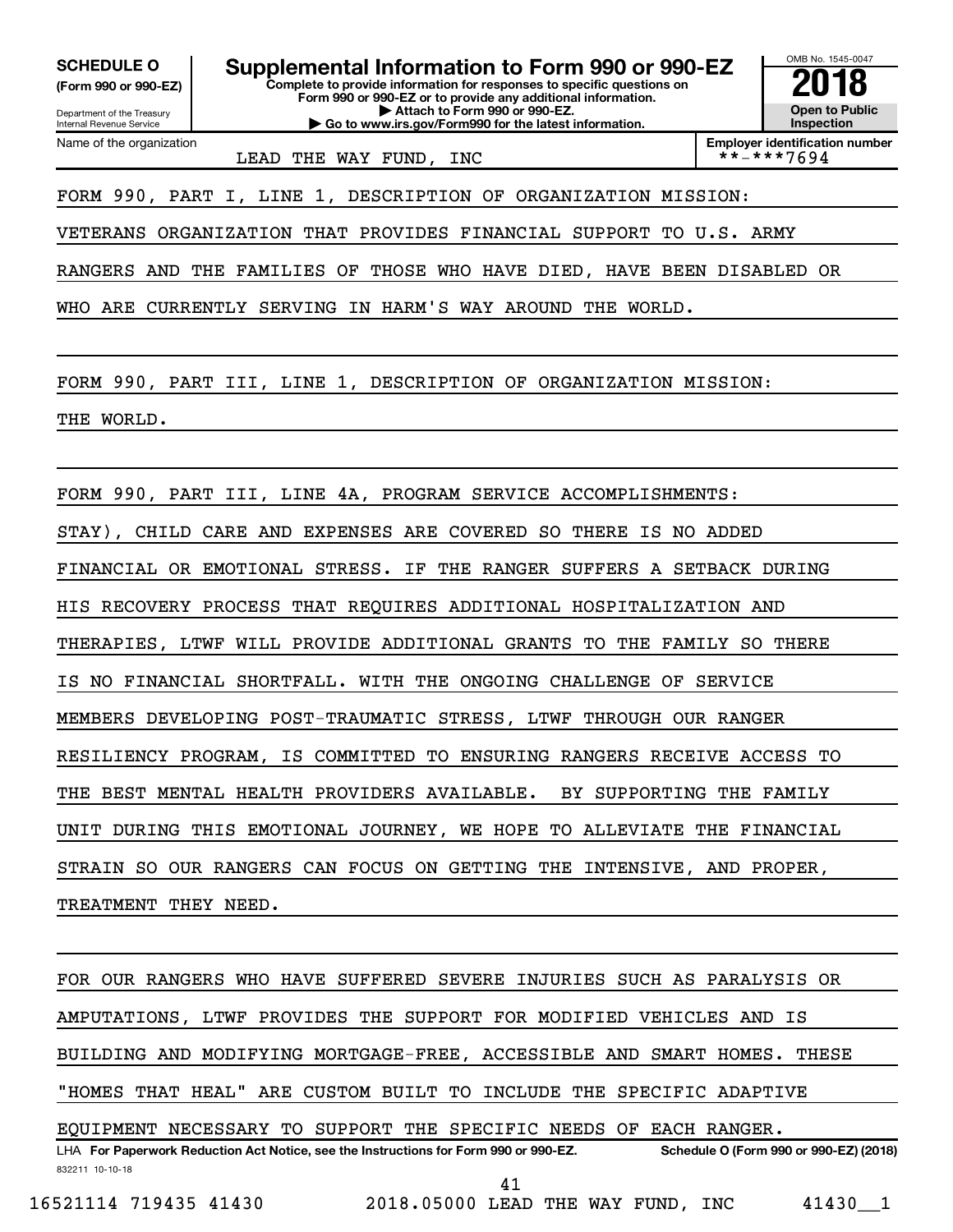| OUR RANGERS ARE AMONG THE MOST DISCIPLINED AND SKILLED WARRIORS IN THE  |
|-------------------------------------------------------------------------|
| WORLD AND WE ARE DEDICATED TO HELPING THEM UTILIZE THEIR INGRAINED      |
| SKILLS BY EMPOWERING THEM TO THRIVE IN CAREERS AND AT TOP UNIVERSITIES  |
| AROUND THE COUNTRY. WHEN RANGERS MAKE THE DECISION NOT TO RE-ENLIST IN  |
| THE REGIMENT AFTER A LONG AND SUCCESSFUL MILITARY CAREER, THE           |
| TRANSITION BACK TO CIVILIAN LIFE CAN BE CHALLENGING. THROUGH OUR        |
| TRANSITION PROGRAMS SUCH AS OUR COLLEGIATE ACCESS PROGAM (CAP), AND     |
| WORKING WITH CARE COALTION (H.E.R.O PROGRAM), WE ARE COMMITTED TO       |
| HELPING OUR RANGERS THROUGH THE REINTEGRATION PROCESS, ENSURING THAT    |
| THEY ACHIEVE THEIR GOALS OF A REWARDING AND PROSPEROUS CIVILIAN LIFE.   |
| THROUGH LTWF'S CAP PROGRAM, RANGERS INTERESTED IN SECONDARY EDUCATION   |
| HAVE ACCESS TO THE MOST PRESTIGIOUS UNIVERSITIES IN THE COUNTRY AS WELL |
| AS ASSISTANCE WITH TEST PREP, APPLICATION AND ESSAY EDITING,            |
| SCHOLARSHIP AND FELLOWSHIPS AS WELL AS INTERNSHIP AND JOB PROGRAMS.     |
| STAYING ACTIVE AND COMPETITIVE IS PARAMOUNT TO THE EMOTIONAL AND        |
| PHYSICAL PRESERVATION OF OUR WOUNDED RANGERS. LTWF PROVIDES SUPPORT FOR |
| OUR RANGERS WHO PARTICIPATE IN THE WARRIOR GAMES (ADAPTIVE SPORTS       |
| COMPETITION FOR WOUNDED, ILL AND INJURED SERVICE MEMBERS). WE WILL ALSO |
| ACCOMMODATE IMMEDIATE FAMILY MEMBERS SO THEY CAN SEE THEIR LOVED ONE    |
| COMPETE.                                                                |

832212 10-10-18 **Schedule O (Form 990 or 990-EZ) (2018)** FORM 990, PART III, LINE 4B, PROGRAM SERVICE ACCOMPLISHMENTS: FAMILY UNIT IS PARAMOUNT FOR THE MORALE AND FOCUS OF OUR RANGERS. WHEN THE ULTIMATE SACRIFICE HAPPENS, LTWF WILL PROVIDE FUNDS TO GET FRG "FIRST RESPONDERS" TO THE SIDE OF THE RANGER WIFE AND FAMILY DURING THE ARDUOUS BURIAL PROCESS. EACH YEAR DURING THE HOLIDAY SEASON, LTWF PROVIDES GIFT CARDS TO OUR

16521114 719435 41430 2018.05000 LEAD THE WAY FUND, INC 41430\_\_1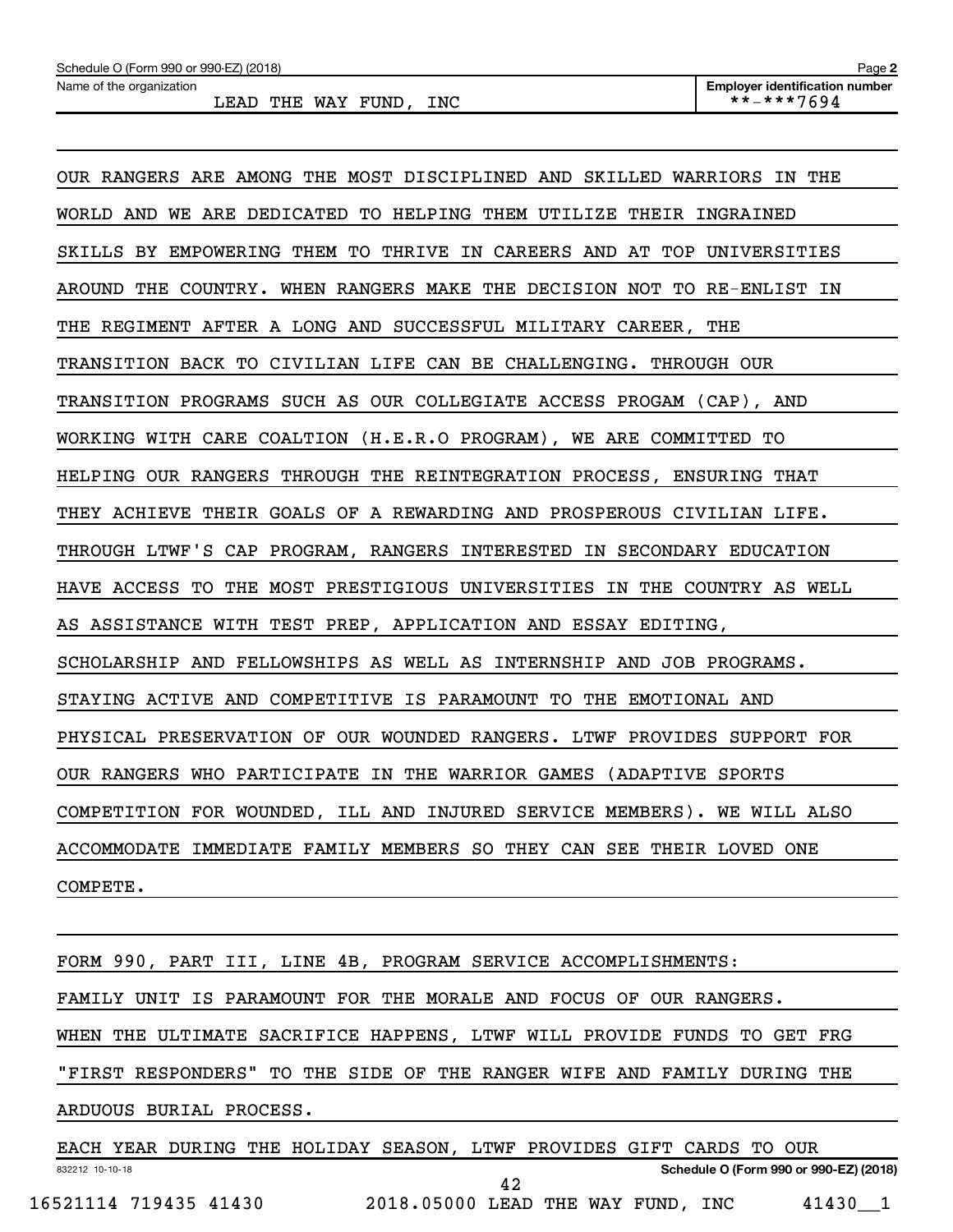NEED AND UNDER FINANCIAL STRAIN DURING THE HOLIDAY SEASON.

FORM 990, PART III, LINE 4C, PROGRAM SERVICE ACCOMPLISHMENTS:

MOUNTAIN BIKING. BIBLE STUDIES: RANGER CHAPLAINS AND THEIR WIVES LEAD

BIBLE STUDIES AND OTHER SPIRITUAL-GROWTH EVENTS FOR RANGER COUPLES OR

WIVES OF DEPLOYED RANGERS AND OUR LTWF RESOURCES PROVIDE MUCH-NEEDED

CHILDCARE FOR THESE EVENTS.

FORM 990, PART III, LINE 4D, OTHER PROGRAM SERVICES:

GOLD STAR PROGRAM: WHEN A RANGER HAS PAID THE ULTIMATE SACRIFICE,

WHETHER IN COMBAT OR IN TRAINING, ARMY RANGER LEAD THE WAY FUND

BELIEVES THERE IS A MORAL OBLIGATION TO SUPPORT THE DEPENDENTS OF THESE

HEROES. THROUGH THIS PROGRAM WE CAN ENSURE THAT THE ESSENTIAL

NECESSITIES OF THESE GOLD STAR FAMILIES GO UNINTERRUPTED.

EXPENSES  $$53,610$ . INCLUDING GRANTS OF  $$53,042$ . REVENUE  $$0$ .

OTHER PROGRAM SERVICES

EXPENSES \$ 221,418. INCLUDING GRANTS OF \$ 0. REVENUE \$ 0.

FORM 990, PART VI, SECTION A, LINE 2:

LINE 2 EXPLANATION - ROBERT T. HOTAREK (PRESIDENT & CFO) IS THE FATHER OF ROBERT T. HOTAREK, JR. (DIRECTOR). MARY REGAN (DIRECTOR) IS THE WIFE OF JAMES P. REGAN (CHAIRMAN & CEO). JILL DEPAOLA (CHIEF OPERATING OFFICER) IS THE SISTER OF JAMIE BRODSKY (DIRECTOR)

FORM 990, PART VI, SECTION B, LINE 11B:

832212 10-10-18 **Schedule O (Form 990 or 990-EZ) (2018)** LINE 11A EXPLANATION - THE BOARD OF DIRECTORS REVIEWS AND APPROVES THE TAX 16521114 719435 41430 2018.05000 LEAD THE WAY FUND, INC 41430\_\_1 43